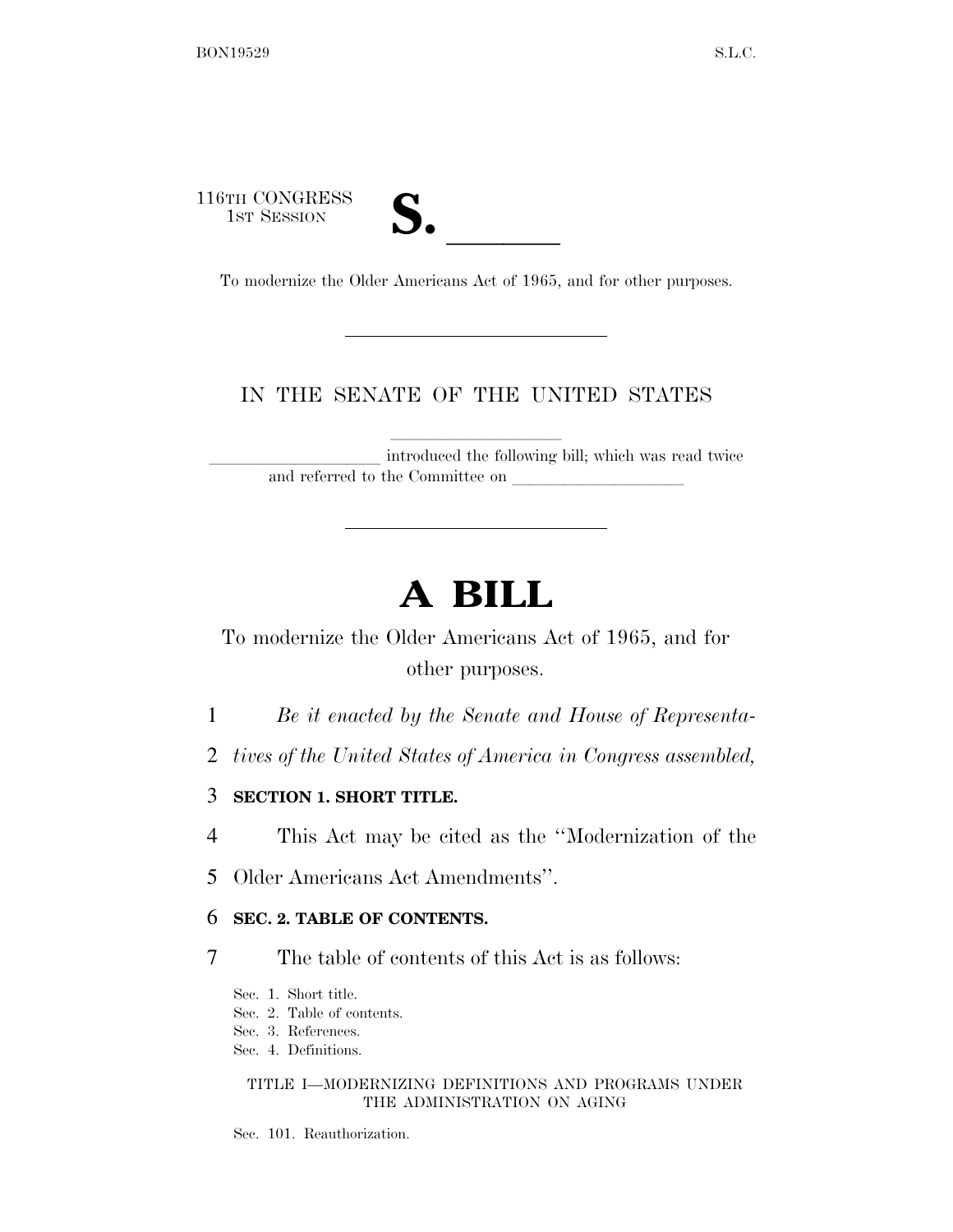- Sec. 102. Aging and Disability Resource Centers.
- Sec. 103. Assistive technology.
- Sec. 104. National Resource Center for Women and Retirement.
- Sec. 105. Evidence-Based program adaptation.
- Sec. 106. Coordination with Assistant Secretary for Mental Health and Substance Use and Director of the Centers for Disease Control and Prevention.
- Sec. 107. Modernizing the Interagency Coordinating Committee on Healthy Aging and Age-Friendly Communities.
- Sec. 108. Report on social isolation.
- Sec. 109. Business partnerships.
- Sec. 110. Notification of availability of or updates to policies, practices, and procedures through a uniform e-format.
- Sec. 111. Family caregivers.
- Sec. 112. Innovation, demonstration, and evaluation within aging programs.

### TITLE II—IMPROVING GRANTS FOR STATE AND COMMUNITY PROGRAMS ON AGING

- Sec. 201. Reauthorization.
- Sec. 202. Hold harmless.
- Sec. 203. Maintenance of effort for State Long-Term Care Ombudsman program.
- Sec. 204. Senior legal hotlines.
- Sec. 205. Increase in limit on use of allotted funds for State administrative costs.
- Sec. 206. Improvements to nutrition programs.
- Sec. 207. Younger onset Alzheimer's disease.
- Sec. 208. Cost sharing and other practices.
- Sec. 209. Nutrition services study.
- Sec. 210. National Family Caregiver Support program.

#### TITLE III—MODERNIZING ACTIVITIES FOR HEALTH, INDEPENDENCE, AND LONGEVITY

- Sec. 301. Reauthorization.
- Sec. 302. Technical assistance and innovation to improve transportation for older individuals.
- Sec. 303. Grant program for multigenerational collaboration.
- Sec. 304. Grants for health, independence, and longevity.

### TITLE IV—ENHANCING GRANTS FOR NATIVE AMERICANS

Sec. 401. Reauthorization.

#### TITLE V—MODERNIZING ALLOTMENTS FOR VULNERABLE ELDER RIGHTS PROTECTION ACTIVITIES AND OTHER PROGRAMS

- Sec. 501. Reauthorization; vulnerable elder rights protection activities.
- Sec. 502. Minimum allotments for ombudsman and elder abuse programs.
- Sec. 503. Volunteer State long-term care ombudsman representatives.
- Sec. 504. Prevention of elder abuse, neglect, and exploitation.
- Sec. 505. Best practices for home and community-based ombudsmen.
- Sec. 506. Senior home modification assistance initiative.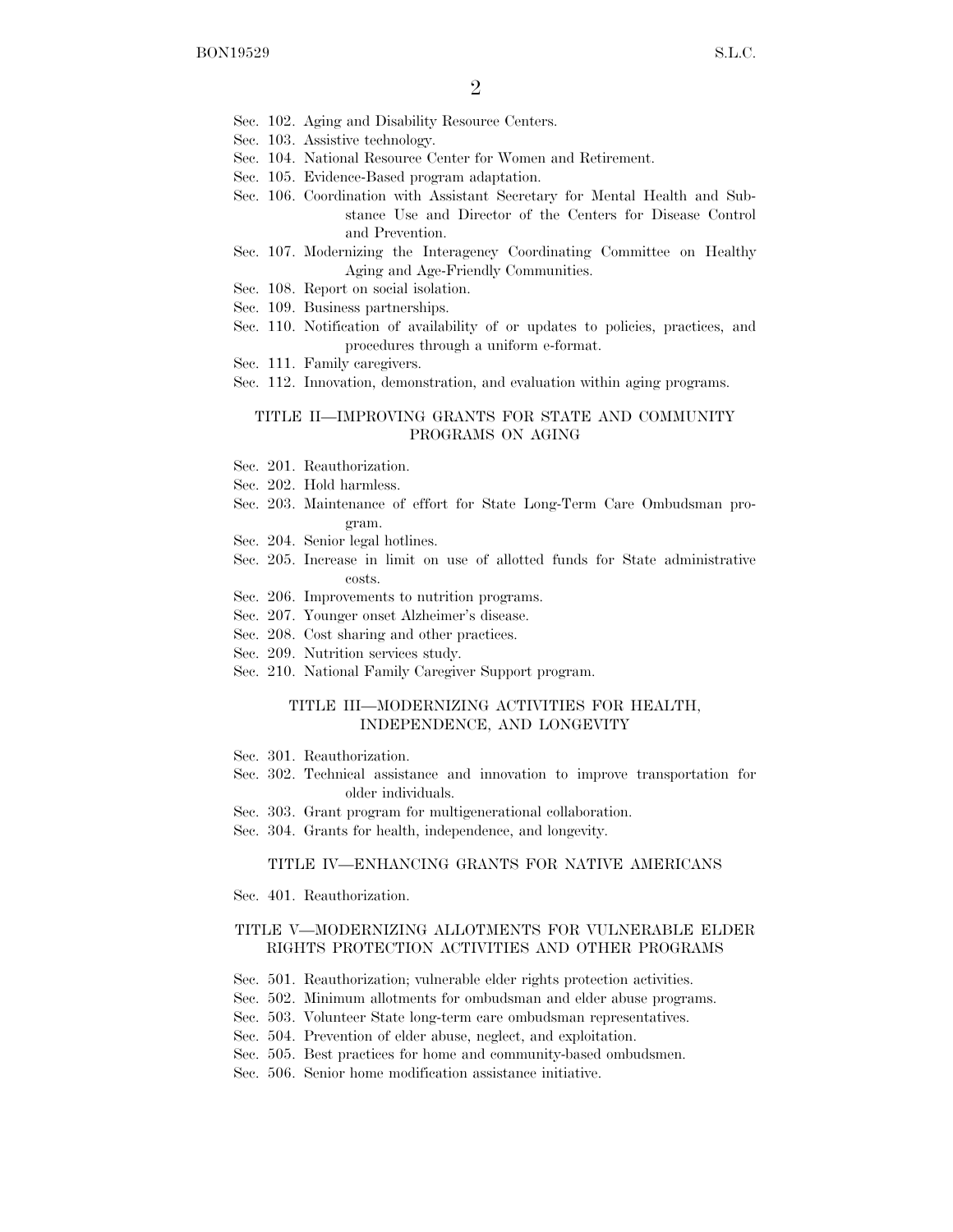### **SEC. 3. REFERENCES.**

 Except as otherwise expressly provided in this Act, wherever in this Act an amendment or repeal is expressed in terms of an amendment to, or a repeal of, a section or other provision, the reference shall be considered to be made to that section or other provision of the Older Amer-icans Act of 1965 (42 U.S.C. 3001 et seq.).

### **SEC. 4. DEFINITIONS.**

 In this Act, the terms ''area agency on aging'', ''As- sistant Secretary'', ''greatest social need'', ''older indi- vidual'', and ''Secretary'' have the meanings given such terms in section 102 of the Older Americans Act of 1965 (42 U.S.C. 3002).

# **TITLE I—MODERNIZING DEFINI-**

# **TIONS AND PROGRAMS UNDER THE ADMINISTRA-TION ON AGING**

**SEC. 101. REAUTHORIZATION.** 

Section 216 (42 U.S.C. 3020f) is amended—

 (1) in subsection (a), by striking ''\$40,063,000 for each of the fiscal years 2017, 2018, and 2019''

22 and inserting " $\$\$  T for each of fiscal

23 years  $\left[2020 \frac{\text{through } 2024 \} \right]$  ; and

24  $(2)$  in subsection  $(b)$ —

 (A) in paragraph (1), by striking ''\$2,088,758'' and all that follows through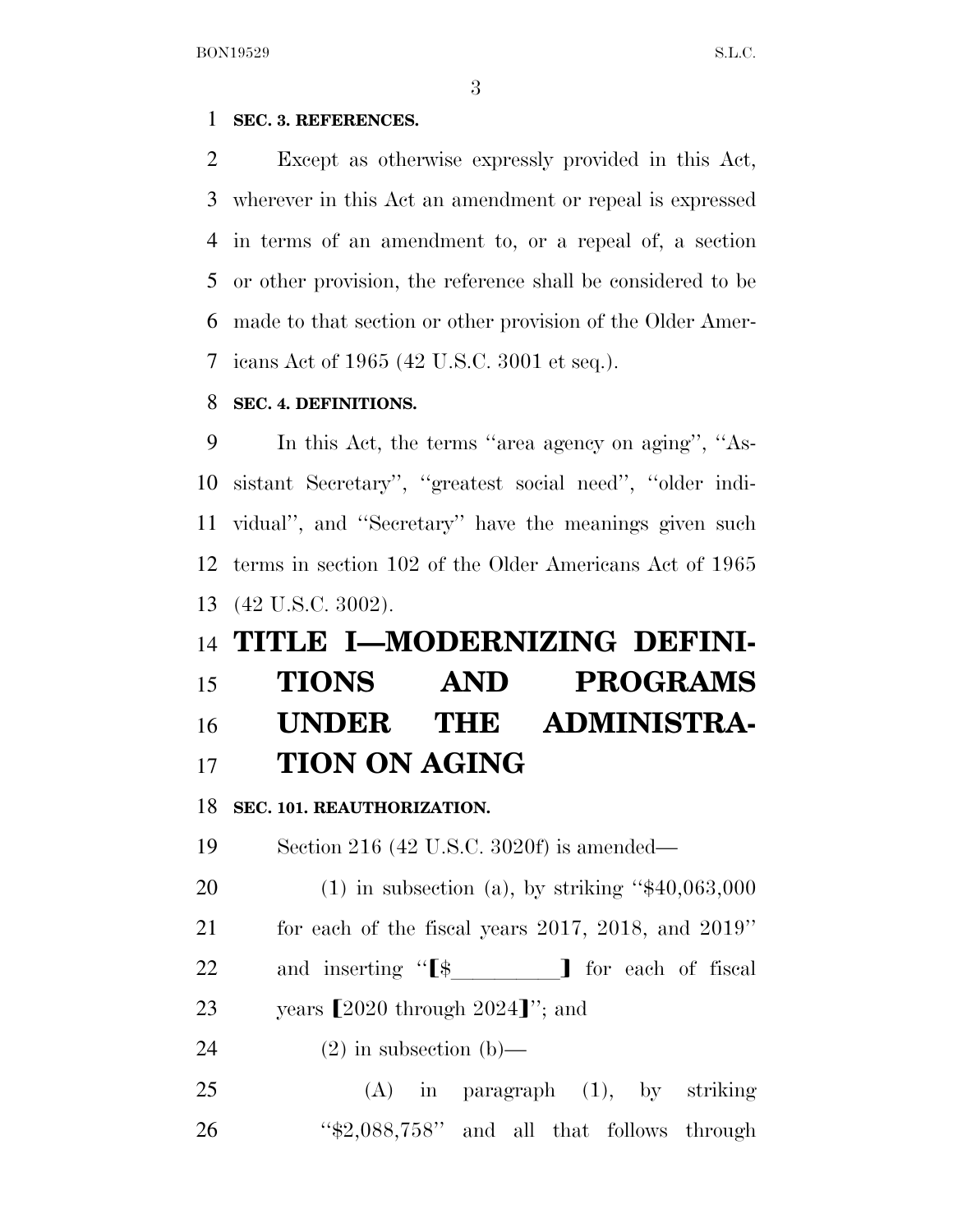| $\mathbf{1}$   | "2019" and inserting " $\left[\frac{1}{2}\right]$ for fis-                |
|----------------|---------------------------------------------------------------------------|
| $\overline{2}$ | cal year $[2020]$ , $[\frac{1}{2}$ for fiscal year                        |
| 3              | $[2021]$ , $[\frac{1}{2021}]$ for fiscal year                             |
| $\overline{4}$ | $[2022]$ , $[\frac{1}{2}]$ for fiscal year $[2023]$ ,                     |
| 5              | and $\boxed{\$$ _________] for fiscal year $\boxed{2024}$ ";              |
| 6              | $(B)$ in paragraph $(2)$ , by striking                                    |
| $\tau$         | " $$1,904,275"$ and all that follows through                              |
| 8              | "2019" and inserting " $\[ \$                                             |
| 9              | cal year $[2020]$ , $[\frac{1}{2}$ for fiscal year                        |
| 10             | $[2021]$ , $[s$ for fiscal year                                           |
| 11             | $[2022]$ , $[\frac{1}{2}]$ for fiscal year $[2023]$ ,                     |
| 12             | and $\left[\frac{1}{2}\right]$ for fiscal year $\left[2024\right]$ ";     |
| 13             | (C) in paragraph (3), by striking                                         |
| 14             | "\$1,312,904" and all that follows through                                |
| 15             | "2019" and inserting " $\[ \$ " $\$                                       |
| 16             | cal year $[2020]$ , $[\frac{1}{2}$ for fiscal year                        |
| 17             | $[2021]$ , $[\frac{1}{2021}]$ for fiscal year                             |
| 18             | $[2022]$ , $[\frac{1}{2}]$ for fiscal year $[2023]$ ,                     |
| 19             | and $\left[\frac{1}{2}\right]$ for fiscal year $\left[2024\right]$ "; and |
| 20             | $(D)$ in paragraph $(4)$ , by striking                                    |
| 21             | " $$6,271,399"$ and all that follows through                              |
| 22             | "2019" and inserting " $\left[\frac{1}{2}\right]$ for fis-                |
| 23             | cal year $[2020]$ , $[\frac{1}{2}]$ for fiscal year                       |
| 24             | $[2021]$ , $[\frac{1}{2021}]$ for fiscal year                             |
|                |                                                                           |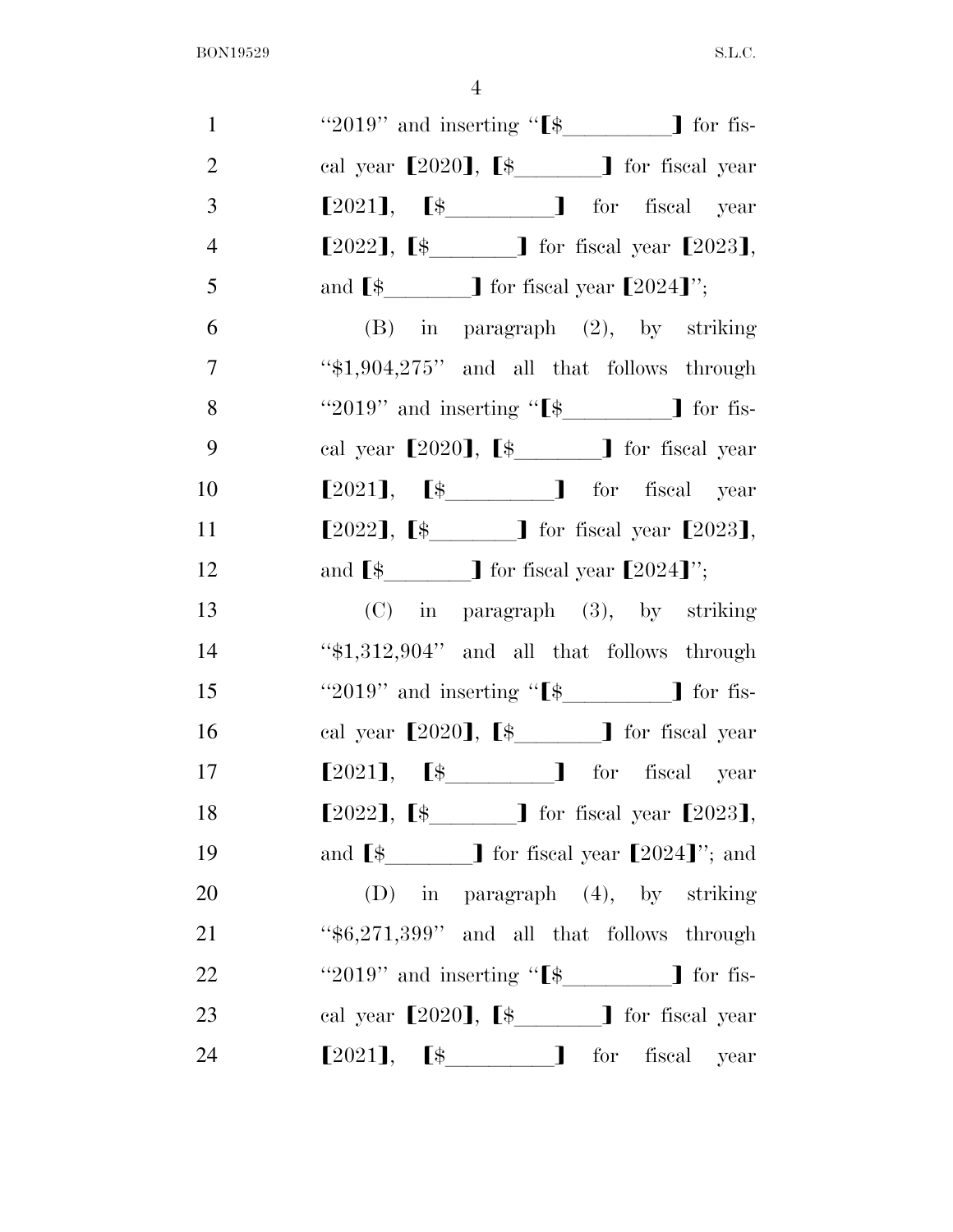| $\mathbf{1}$   | $[2022]$ , $[\frac{1}{2}$ $]$ for fiscal year $[2023]$ ,                                 |
|----------------|------------------------------------------------------------------------------------------|
| $\overline{2}$ | and $\lbrack$ $\uparrow$ $\uparrow$ $\uparrow$ for fiscal year $\lbrack 2024 \rbrack$ ". |
| 3              | SEC. 102. AGING AND DISABILITY RESOURCE CENTERS.                                         |
| $\overline{4}$ | Section $102(4)$ (42 U.S.C. 3002(4)) is amended—                                         |
| 5              | $(1)$ in the matter preceding subparagraph $(A)$ ,                                       |
| 6              | by inserting ", in collaboration with (as appropriate)                                   |
| 7              | area agencies on aging, centers for independent liv-                                     |
| 8              | ing (as described in part C of title VII of the Reha-                                    |
| 9              | bilitation Act of 1973 (29 U.S.C. 796f et seq.)), and                                    |
| 10             | other aging or disability entities" after "provides";                                    |
| 11             | $(2)$ in subparagraph $(B)$ —                                                            |
| 12             | $(A)$ by inserting "services, supports, and"                                             |
| 13             | after "plan for long-term"; and                                                          |
| 14             | (B) by inserting "and choices" after "de-                                                |
| 15             | sires"; and                                                                              |
| 16             | (3) in subparagraph (D), by striking $\degree$ (29)                                      |
| 17             | U.S.C. 796f et seq.), and other community-based en-                                      |
| 18             | tities," and inserting ", and other community-based                                      |
| 19             | entities, including other aging or disability entities".                                 |
| 20             | SEC. 103. ASSISTIVE TECHNOLOGY.                                                          |
| 21             | The Older Americans Act of 1965 (42 U.S.C. 3001)                                         |
| 22             | et seq.) is amended—                                                                     |
| 23             | (1) in section $102(8)$ (42 U.S.C. 3002(8)), by                                          |
| 24             | adding at the end the following:                                                         |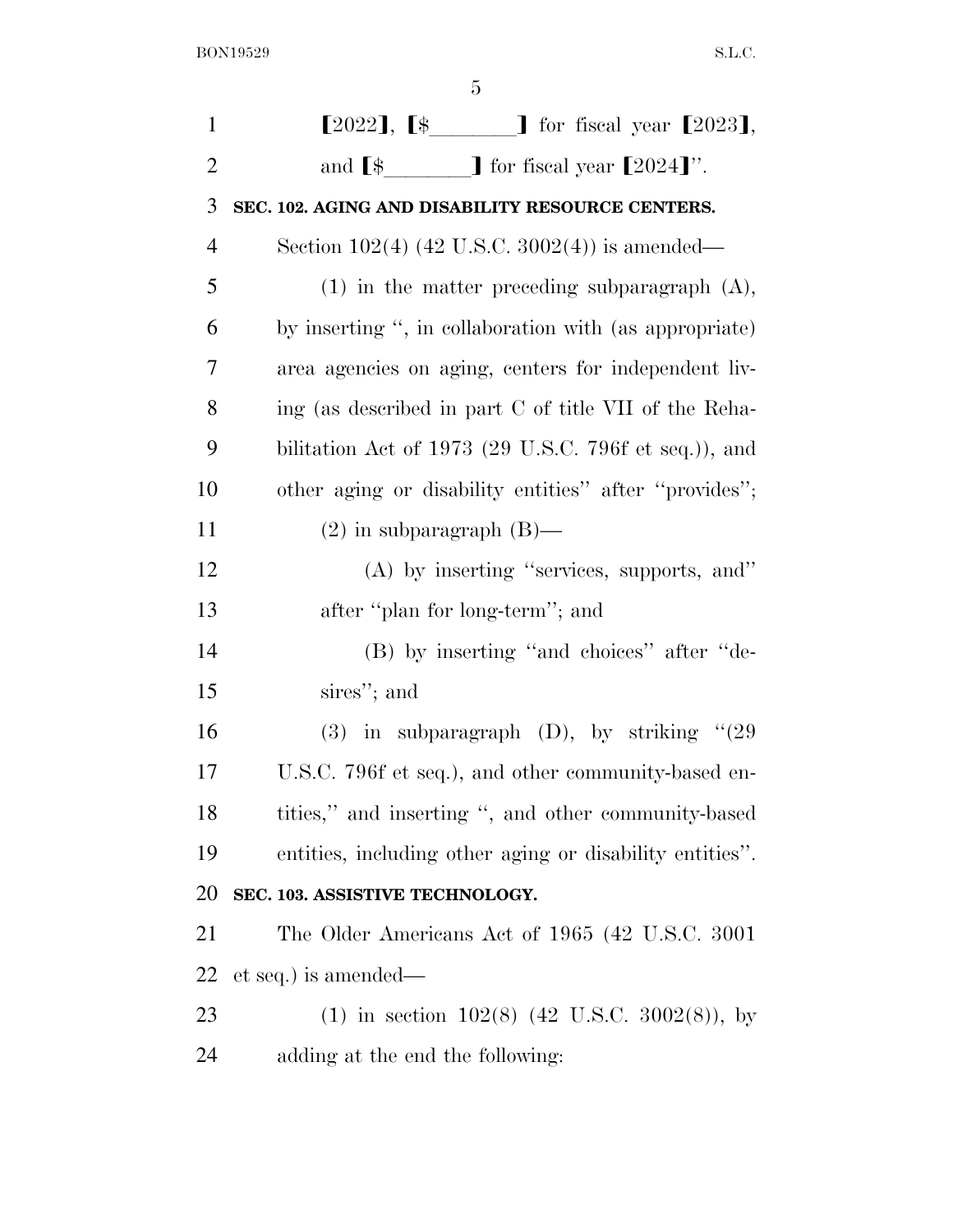| $\mathbf{1}$ | "(C) The term 'State assistive technology entity'            |
|--------------|--------------------------------------------------------------|
| 2            | means the agency, office, or other entity designated under   |
| 3            | subsection $(c)(1)$ of section 4 of the Assistive Technology |
| 4            | Act of 1998 (29 U.S.C. 3003) to carry out State activities   |
| 5            | under such section.";                                        |
| 6            | $(2)$ in section 306 (42 U.S.C. 3026)—                       |
| 7            | (A) in subsection $(a)(6)$ —                                 |
| 8            | (i) in subparagraph $(G)$ , by striking ";                   |
| 9            | and" and inserting ";";                                      |
| 10           | (ii) in subparagraph $(H)$ , by striking                     |
| 11           | "appropriate;" and inserting "appropriate;                   |
| 12           | and"; and                                                    |
| 13           | (iii) by adding at the end the fol-                          |
| 14           | lowing:                                                      |
| 15           | "(I) coordinate with the State assistive tech-               |
| 16           | nology entity to ensure access to, and acquisition of,       |
| 17           | assistive technology in serving older individuals;";         |
| 18           | and                                                          |
| 19           | $(B)$ in subsection $(b)(3)$ —                               |
| 20           | $(i)$ in subparagraph $(K)$ —                                |
| 21           | (I) by aligning the margins of the                           |
| 22           | subparagraph with the margins of                             |
| 23           | subparagraph $(J)$ ; and                                     |
| 24           | (II) by striking "; and" and in-                             |
| 25           | serting ";";                                                 |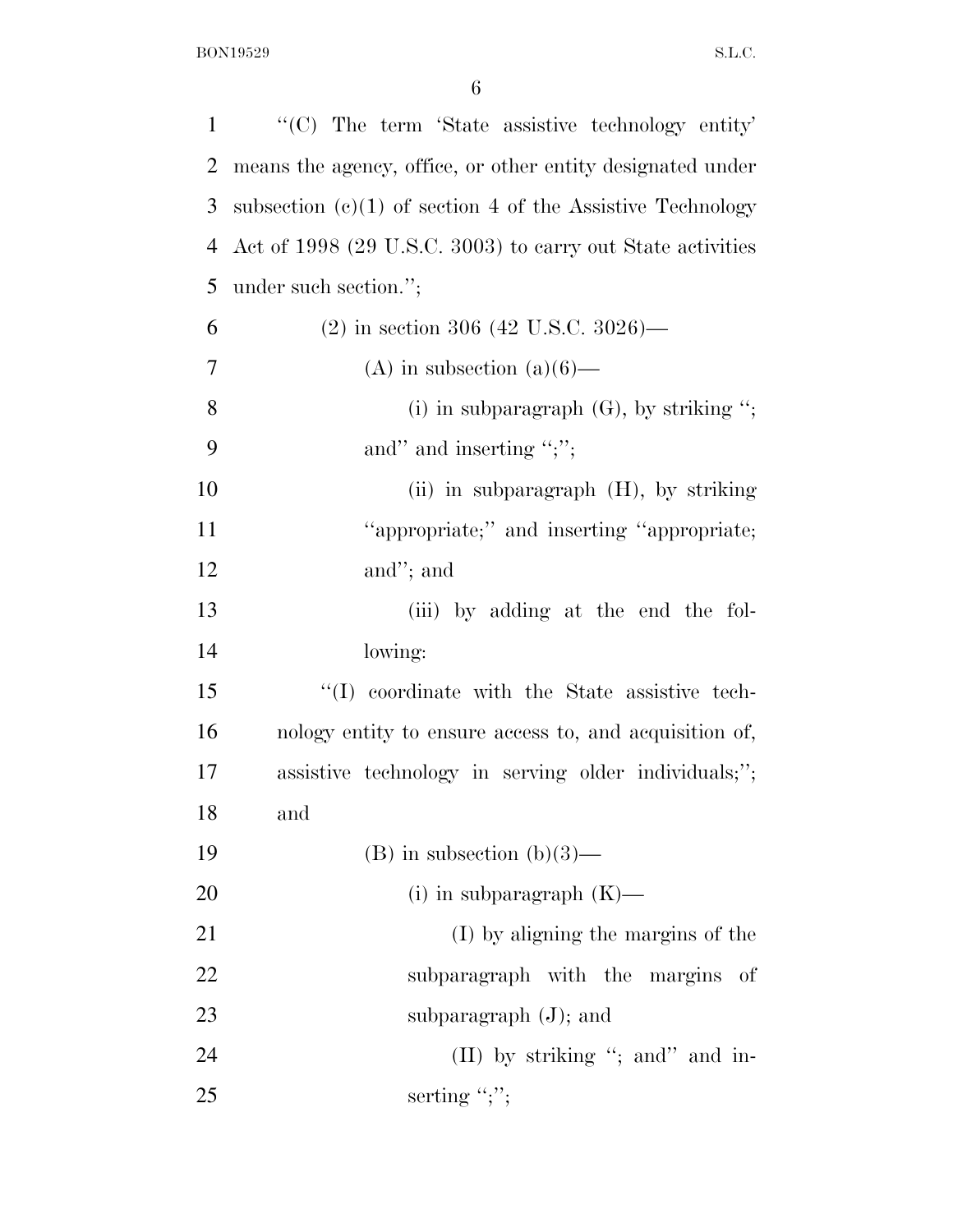| $\mathbf{1}$   | (ii) by redesignating subparagraph                           |
|----------------|--------------------------------------------------------------|
| $\overline{2}$ | $(L)$ as subparagraph $(M)$ ; and                            |
| 3              | (iii) by inserting after subparagraph                        |
| $\overline{4}$ | $(K)$ the following:                                         |
| 5              | "(L) assistive technology devices and services;              |
| 6              | and"; and                                                    |
| 7              | (3) in section 411(a) $(42 \text{ U.S.C. } 3032(a))$ —       |
| 8              | $(A)$ in paragraph $(2)$ , by inserting "aligned"            |
| 9              | with evidence-based practice" after "applied so-             |
| 10             | cial research"; and                                          |
| 11             | $(B)$ in paragraph $(10)$ , by inserting "con-               |
| 12             | sistent with section 508 of the Rehabilitation               |
| 13             | Act of 1973 (29 U.S.C. 794d)" after "other                   |
| 14             | technologies".                                               |
| 15             | SEC. 104. NATIONAL RESOURCE CENTER FOR WOMEN AND             |
| 16             | RETIREMENT.                                                  |
| 17             | Section 202 (42 U.S.C. 3012) is amended by adding            |
|                | 18 at the end the following:                                 |
| 19             | $\lq\lq(h)(1)$ The Assistant Secretary shall, directly or by |
| 20             | grant or contract, operate the [National Resource Center     |
| 21             | for Women and Retirement in this subsection referred         |
| 22             | to as the 'Center').                                         |
| 23             | $\lq(2)$ The Center shall—                                   |
| 24             | "(A) provide basic financial management, re-                 |
|                |                                                              |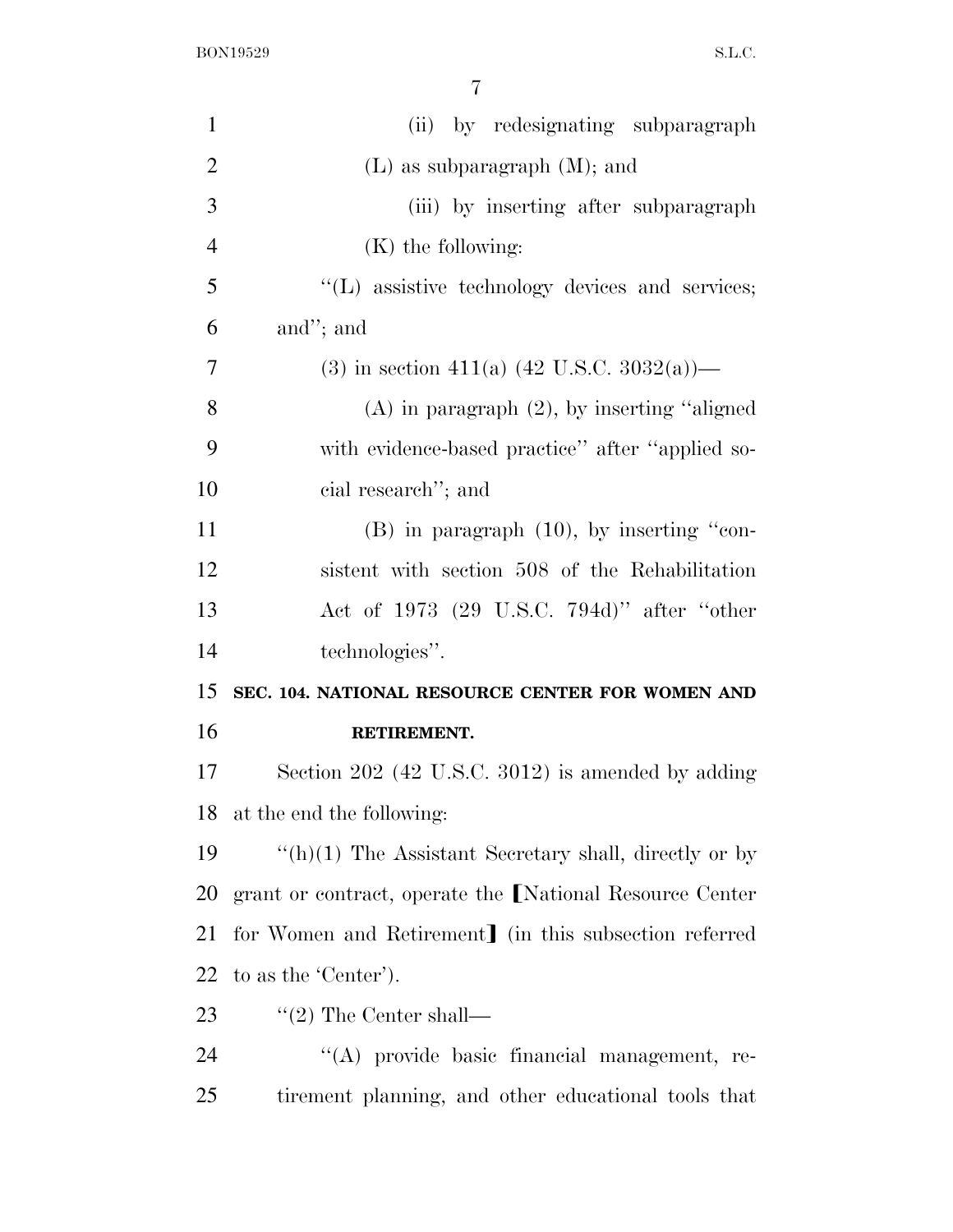| $\mathbf{1}$   | promote financial literacy and help to identify and     |
|----------------|---------------------------------------------------------|
| $\overline{2}$ | prevent fraud and elder exploitation;                   |
| 3              | "(B) integrate financial information and re-            |
| $\overline{4}$ | sources on retirement planning with information on      |
| 5              | health and long-term care;                              |
| 6              | "(C) annually compile, publish, and disseminate         |
| 7              | to relevant national, State, and local organizations a  |
| 8              | summary of outreach provided in that year;              |
| 9              | $\lq\lq$ (D) develop, maintain, and disseminate to rel- |
| 10             | evant national, State, and local organizations user-    |
| 11             | friendly consumer information and public education      |
| 12             | materials regarding financial literacy, retirement      |
| 13             | planning, and economic security for women;              |
| 14             | "(E) develop outreach strategies that identify          |
| 15             | and address barriers to accessing appropriate pro-      |
| 16             | grams under this Act, including for groups such as      |
| 17             | racial or ethnic minorities, low-income women, rural    |
| 18             | and other underserved individuals, and caregivers;      |
| 19             | $\lq\lq(F)$ provide technical assistance to State agen- |
| 20             | cies and to other public and nonprofit private agen-    |
| 21             | cies and organizations to assist the agencies and or-   |
| 22             | ganizations in planning, improving, developing, and     |
| 23             | carrying out programs and activities relating to pro-   |
| 24             | viding women with appropriate financial manage-         |
| 25             | ment tools for secure retirement; and                   |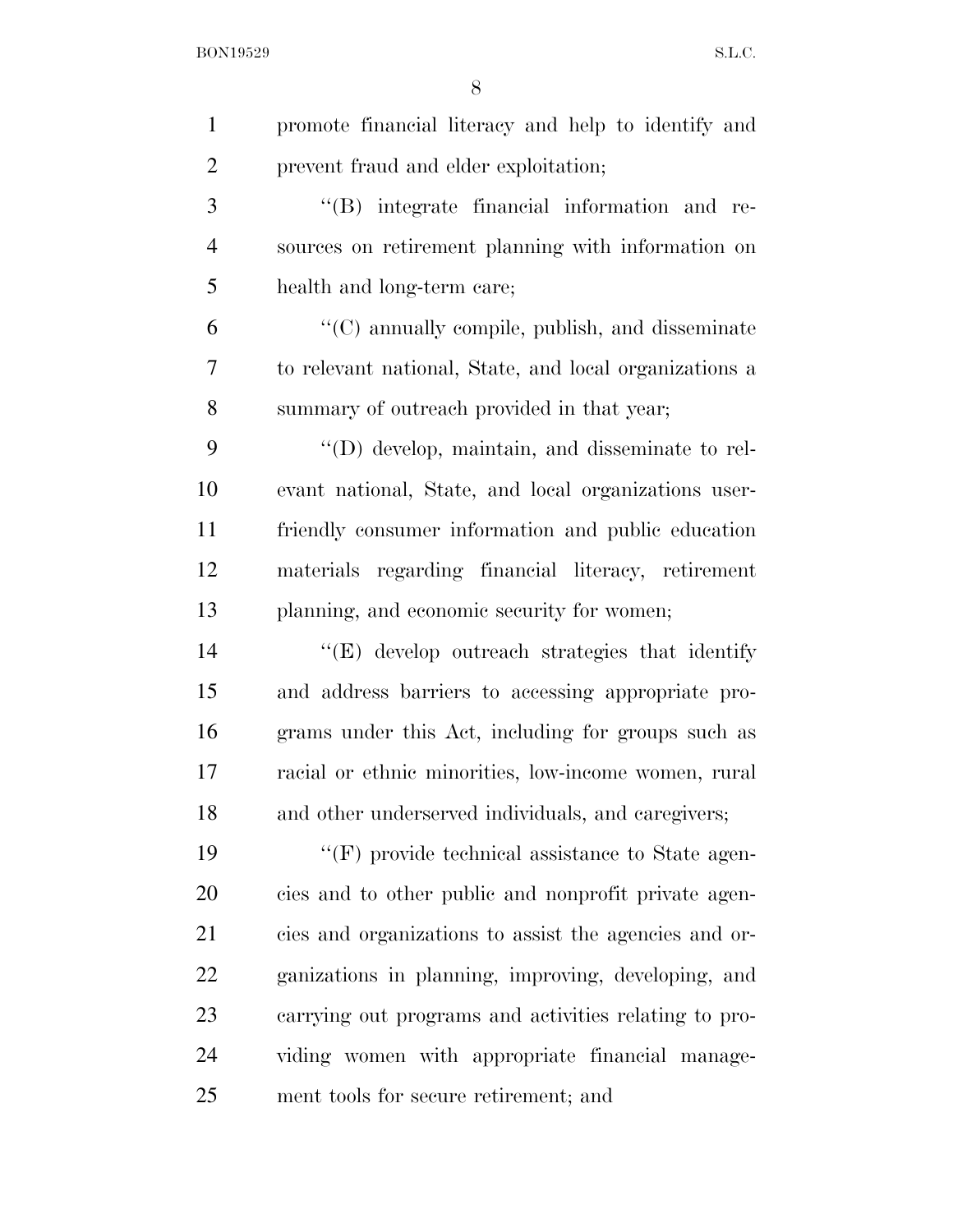''(G) develop formal partnerships, collabora- tions, and other arrangements as needed to effi- ciently address program objectives. ''(3) The Assistant Secretary shall make available to the Center such sums as are necessary for the Center to carry out effectively the functions of the Center.''. **SEC. 105. EVIDENCE-BASED PROGRAM ADAPTATION.**  8 (a) FUNCTIONS OF THE ASSISTANT SECRETARY. Section 202 (42 U.S.C. 3012) is amended— 10 (1) in subsection (a)(28), by inserting before the semicolon '', including information and technical assistance on delivery of such services in different settings''; and 14 (2) in subsection  $(b)(9)(B)$ , by inserting before the semicolon '', including delivery of such services in different settings''. (b) EVIDENCE-BASED DISEASE PREVENTION AND HEALTH PROMOTION SERVICES.—Section 361(a) (42 U.S.C. 3030m(a)) is amended in the second sentence by inserting ''provide technical assistance on the delivery of evidence-based disease prevention and health promotion services in different settings and for different populations, and'' before ''consult''.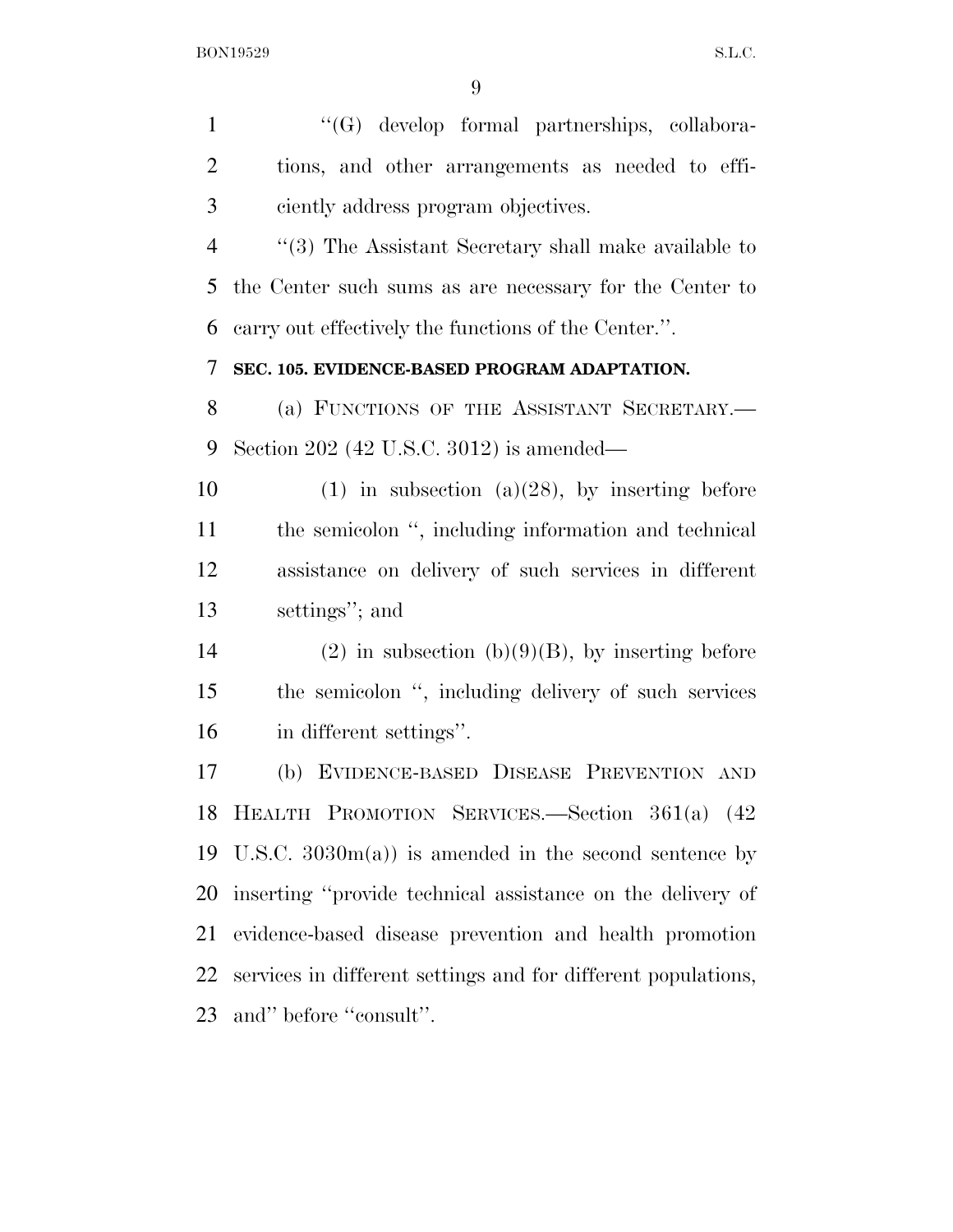|               |  | 1 SEC. 106. COORDINATION WITH ASSISTANT SECRETARY |  |  |
|---------------|--|---------------------------------------------------|--|--|
|               |  | FOR MENTAL HEALTH AND SUBSTANCE USE               |  |  |
| $\mathcal{R}$ |  | AND DIRECTOR OF THE CENTERS FOR DIS-              |  |  |
|               |  | <b>EASE CONTROL AND PREVENTION.</b>               |  |  |

 The Assistant Secretary shall, in performing the functions of the Administration on Aging under section 202(a)(5) of the Older Americans Act of 1965 (42 U.S.C.  $3012(a)(5)$  related to health (including mental and behav- ioral health) services, coordinate with the Assistant Sec- retary for Mental Health and Substance Use and the Di- rector of the Centers for Disease Control and Preven-tion—

 (1) in the planning, development, implementa- tion, and evaluation of evidence-based policies, pro- grams, practices, and other activities pertaining to the prevention of suicide among older individuals, in- cluding the implementation of evidence-based suicide prevention programs and strategies identified by the National Center for Injury Prevention and Control at the Centers for Disease Control and Prevention and other entities, as applicable; and

 (2) in providing and incorporating technical as- sistance for the prevention of suicide among older individuals, including technical assistance related to the Suicide Prevention Technical Assistance Center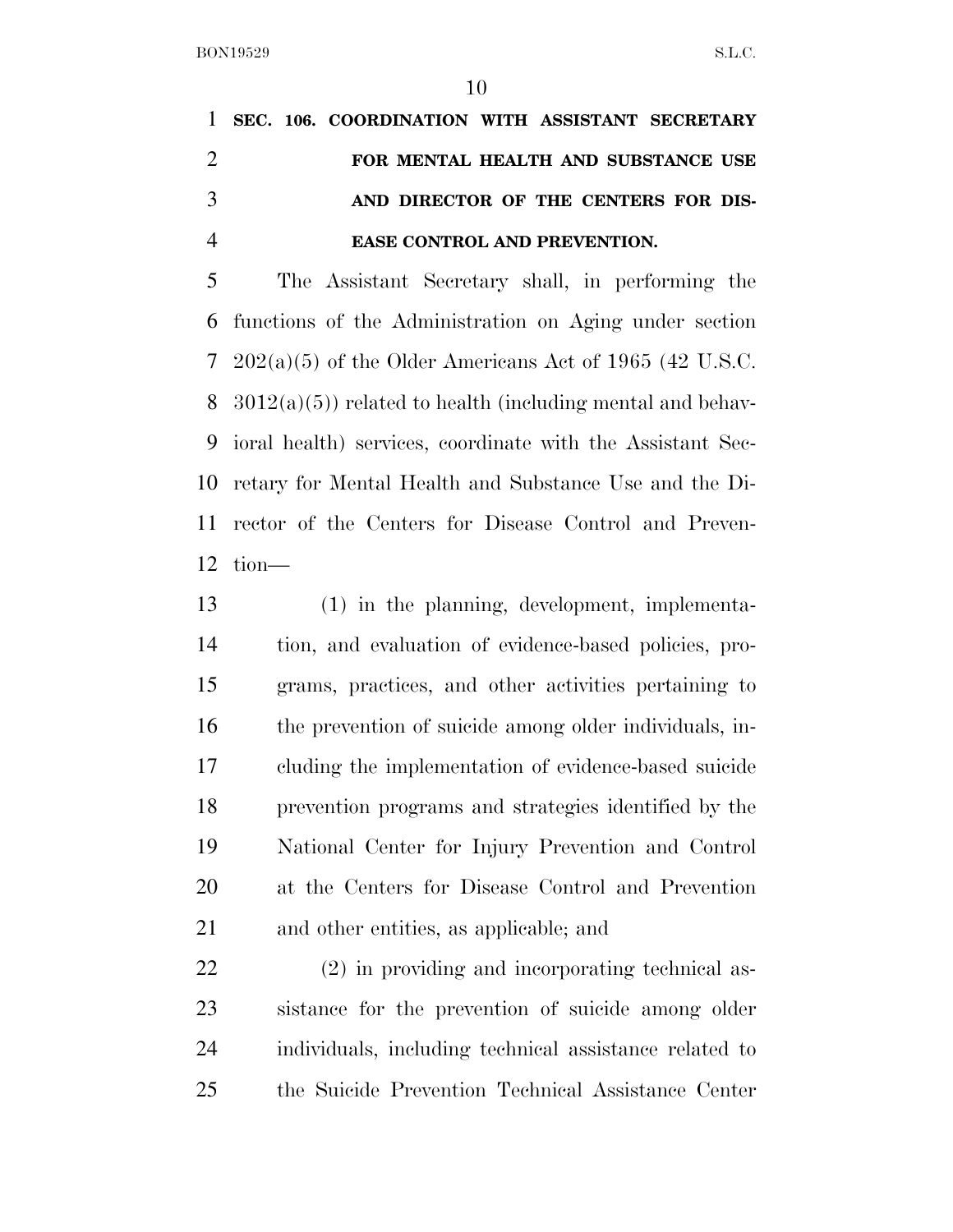| $\mathbf{1}$   | established under section 520C of the Public Health |
|----------------|-----------------------------------------------------|
| $\overline{2}$ | Service Act (42 U.S.C. 290bb-34).                   |
| 3              | SEC. 107. MODERNIZING THE INTERAGENCY COORDI-       |
| $\overline{4}$ | NATING COMMITTEE ON HEALTHY AGING                   |
| 5              | AND AGE-FRIENDLY COMMUNITIES.                       |
| 6              | FEDERAL AGENCY CONSULTATION.-Section<br>(a)         |
| 7              | $203(c)$ (42 U.S.C. 3013(c)) is amended—            |
| 8              | $(1)$ in paragraph $(1)$ —                          |
| 9              | (A) by striking "the Federal officials" and         |
| 10             | inserting "other Federal officials";                |
| 11             | (B) by striking "Committee on Aging" and            |
| 12             | inserting "Committee on Healthy Aging and           |
| 13             | Age-Friendly Communities"; and                      |
| 14             | (C) by inserting "and the development of            |
| 15             | a national set of recommendations, in accord-       |
| 16             | ance with paragraph $(6)$ , to support the ability  |
| 17             | of older individuals to age in place and access     |
| 18             | preventive health care, promote age-friendly        |
| 19             | communities, and address the ability of older       |
| 20             | individuals to access long-term care supports,      |
| 21             | including access to caregivers and home- and        |
| 22             | community-based health services" before the pe-     |
| 23             | riod;                                               |
| 24             | $(2)$ in paragraph $(4)$ , by adding at the end the |
|                |                                                     |

following: ''The first term, after the date of enact-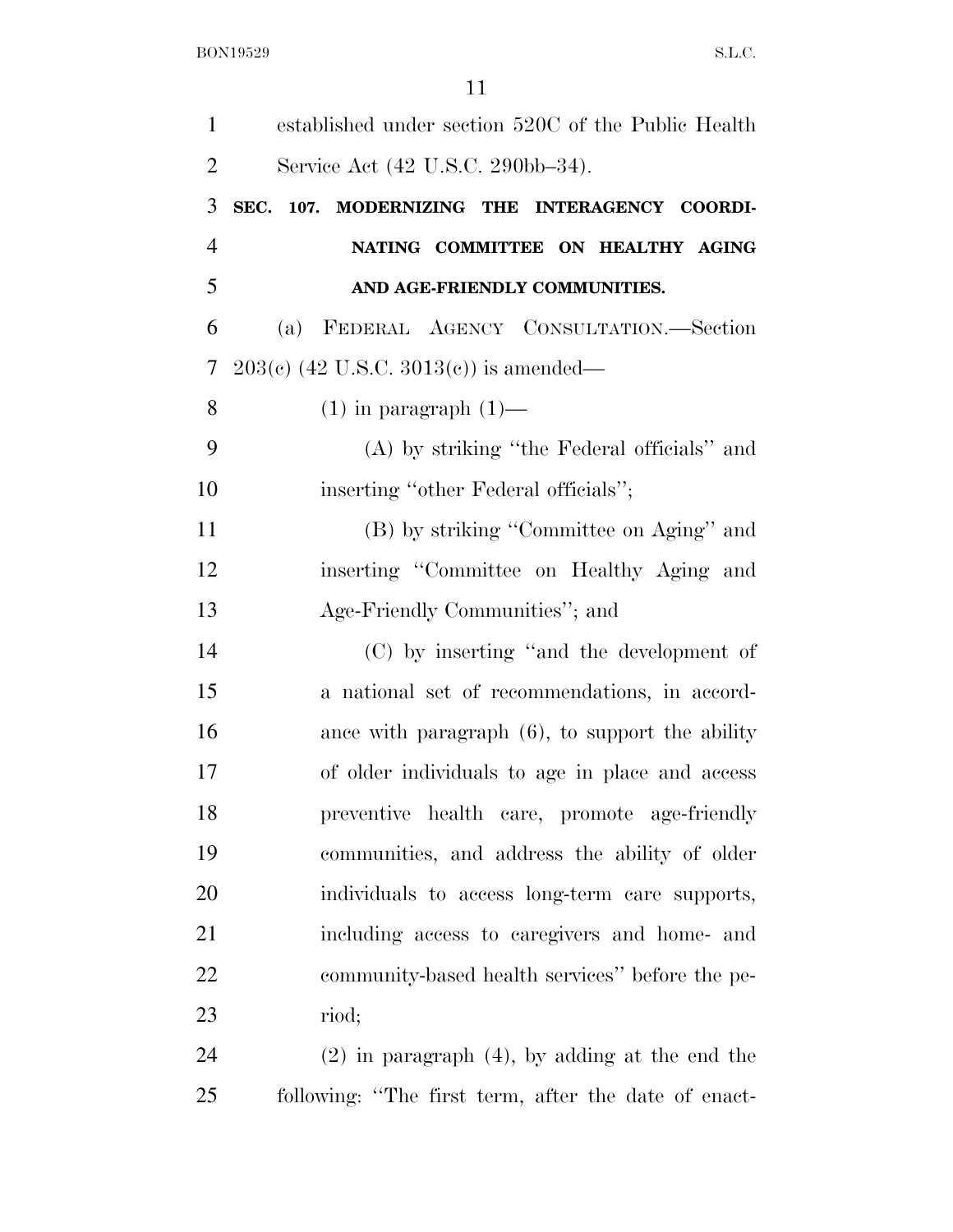| $\mathbf{1}$   | ment of the Modernization of the Older Americans  |
|----------------|---------------------------------------------------|
| $\overline{2}$ | Act Amendments, shall start not later than 1 year |
| 3              | after such date of enactment.";                   |
| $\overline{4}$ | $(3)$ in paragraph $(6)$ —                        |
| 5              | (A) in the matter preceding subparagraph          |
| 6              | $(A)$ , by striking "The Committee shall" and in- |
| 7              | serting "The recommendations described in         |
| 8              | paragraph (1) may include recommendations         |
| 9              | for";                                             |
| 10             | $(B)$ in subparagraph $(A)$ —                     |
| 11             | (i) by striking "share information                |
| 12             | with and establish an ongoing system to"          |
| 13             | and inserting "ways to"; and                      |
| 14             | (ii) by striking "for older individuals           |
| 15             | and recommend improvements" and all               |
| 16             | that follows through "accessibility of such       |
| 17             | programs and services" and inserting              |
| 18             | "that impact older individuals";                  |
| 19             | $(C)$ in subparagraph $(B)$ , by striking         |
| 20             | "identify, promote, and implement (as appro-      |
| 21             | $priate),$ ";                                     |
| 22             | (D) in subparagraph $(C)$ —                       |
| 23             | (i) by inserting "ways to" before "col-           |
| 24             | $lect$ ";                                         |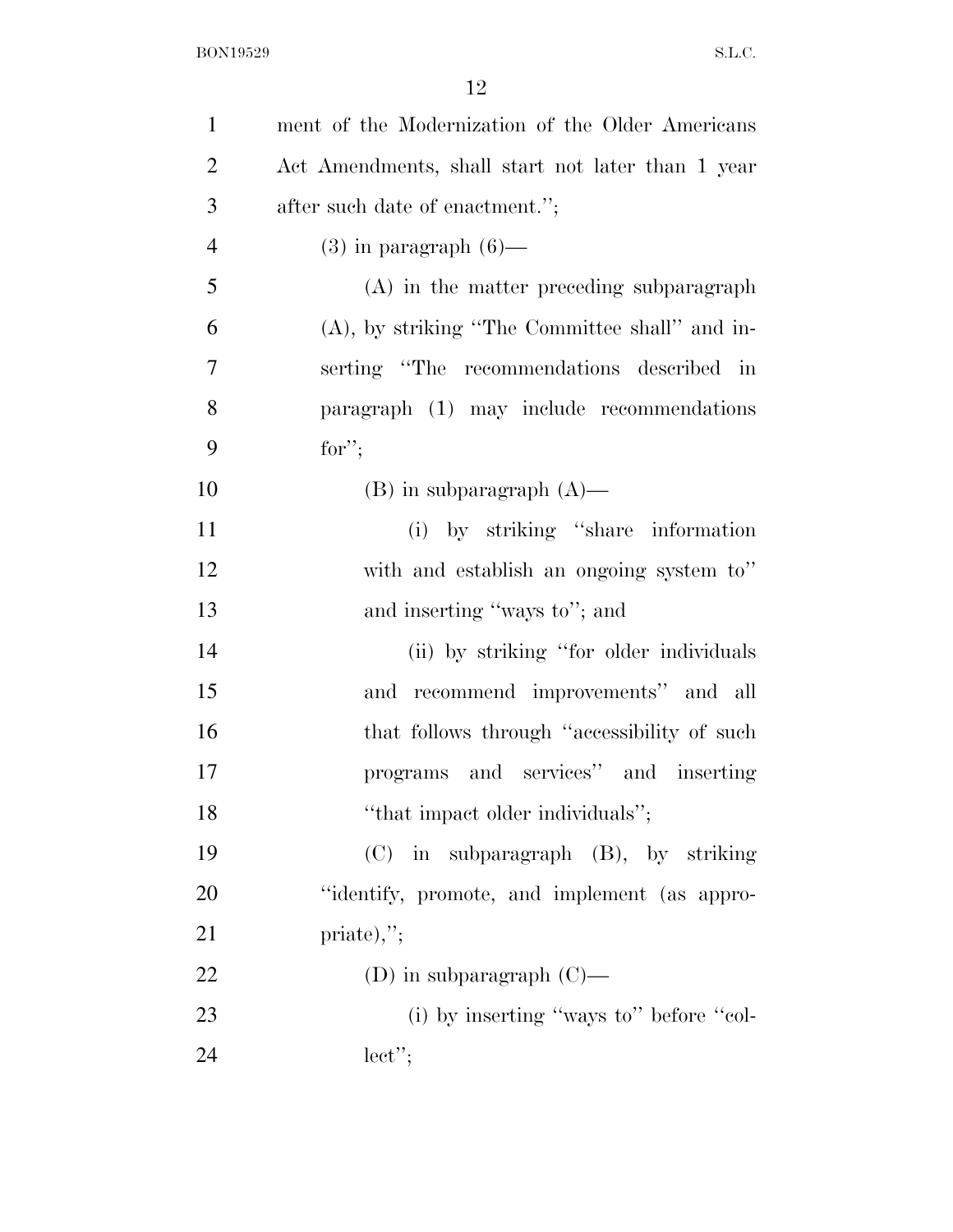| $\mathbf{1}$   | (ii) by striking "older individuals                 |
|----------------|-----------------------------------------------------|
| $\overline{2}$ | and"; and                                           |
| 3              | (iii) by striking "the individuals" and             |
| $\overline{4}$ | all that follows through "information" and          |
| 5              | inserting "older individuals to ensure that         |
| 6              | such information is accessible";                    |
| $\overline{7}$ | $(E)$ in subparagraph $(D)$ , by striking           |
| 8              | "work with" and all that follows through            |
| 9              | "member agencies to ensure" and inserting           |
| 10             | "ways to ensure";                                   |
| 11             | $(F)$ in subparagraph $(E)$ , by striking "seek     |
| 12             | input" and all that follows through "founda-        |
| 13             | tions" and inserting "seeking input from and        |
| 14             | consulting with nonprofit organizations, aca-       |
| 15             | demic or research institutions, community-based     |
| 16             | organizations, philanthropic organizations, or      |
| 17             | other entities supporting age-friendly commu-       |
| 18             | nities";                                            |
| 19             | $(G)$ in subparagraph $(F)$ , by striking           |
| 20             | "identify" and inserting "identifying"; and         |
| 21             | $(H)$ by amending subparagraph $(G)$ to             |
| 22             | read as follows:                                    |
| 23             | $\lq\lq(G)$ ways to improve coordination to provide |
| 24             | housing, health care, and other supportive services |
| 25             | to older individuals.";                             |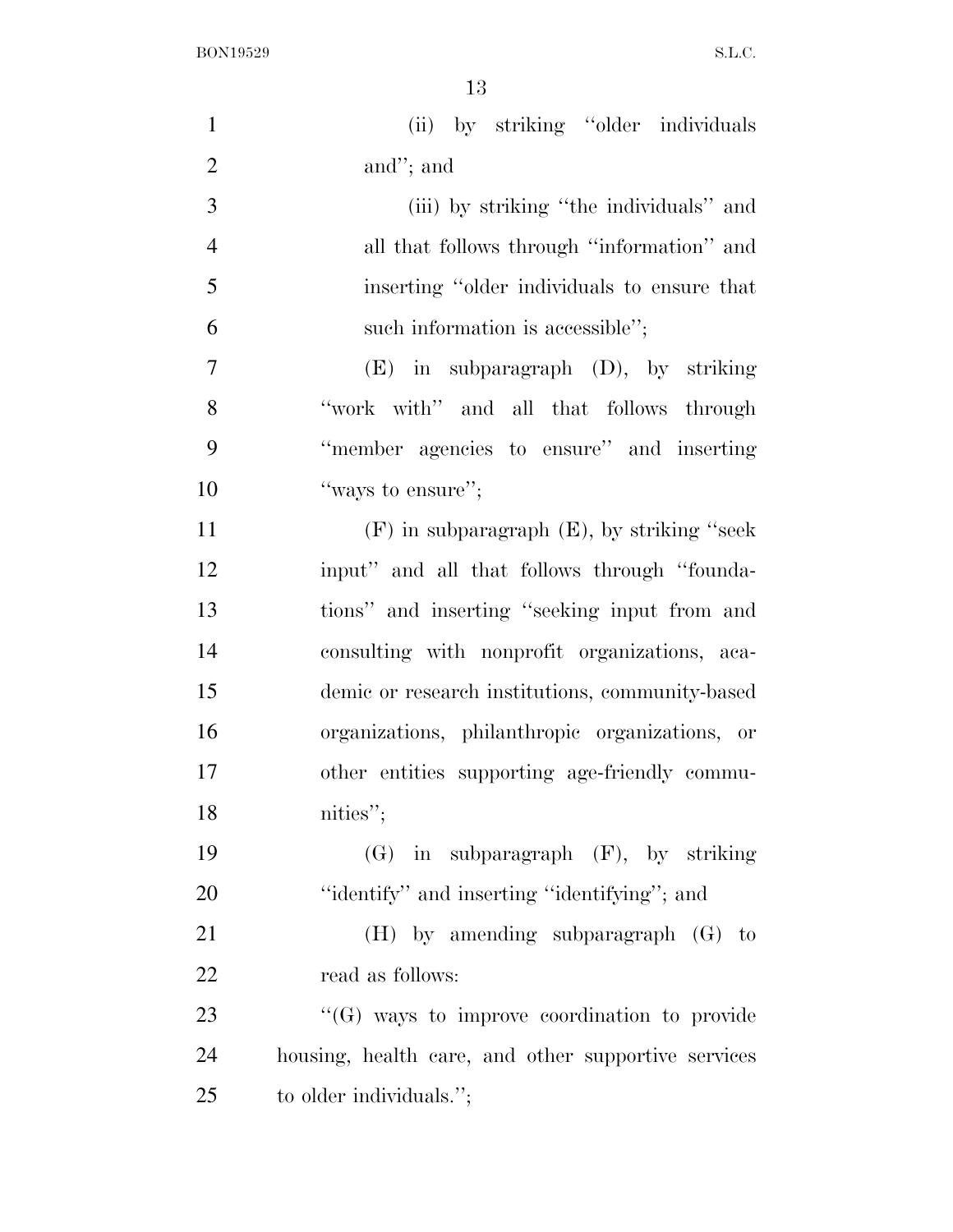| $\mathbf{1}$   | $(4)$ in paragraph $(7)(A)(i)$ , by striking "services"   |
|----------------|-----------------------------------------------------------|
| $\overline{2}$ | for older individuals" and inserting "services that       |
| 3              | impact older individuals"; and                            |
| $\overline{4}$ | (5) by adding at the end the following:                   |
| 5              | $\lq(9)$ In this subsection, the term 'age-friendly com-  |
| 6              | munity' means a community that—                           |
| 7              | "(A) is taking measurable steps to—                       |
| 8              | "(i) include adequate and accessible hous-                |
| 9              | ing, public spaces and buildings, safe and se-            |
| 10             | cure paths, variable route transportation serv-           |
| 11             | ices, and programs and services designed to               |
| 12             | support health and well-being;                            |
| 13             | "(ii) respect and include older individuals               |
| 14             | in social opportunities, civic participation, vol-        |
| 15             | unteerism, and employment; and                            |
| 16             | "(iii) facilitate access to supportive services           |
| 17             | for older individuals;                                    |
| 18             | "(B) is not an assisted living facility or long-          |
| 19             | term care facility; and                                   |
| 20             | "(C) has a plan in place to meet local needs for          |
| 21             | housing, transportation, civic participation, social      |
| 22             | connectedness, and accessible public spaces.".            |
| 23             | (b)<br>ADMINISTRATION<br>ACT.—Section<br>OF<br><b>THE</b> |
| 24             | $205(a)(2)$ (42 U.S.C. 3016(a)(2)) is amended—            |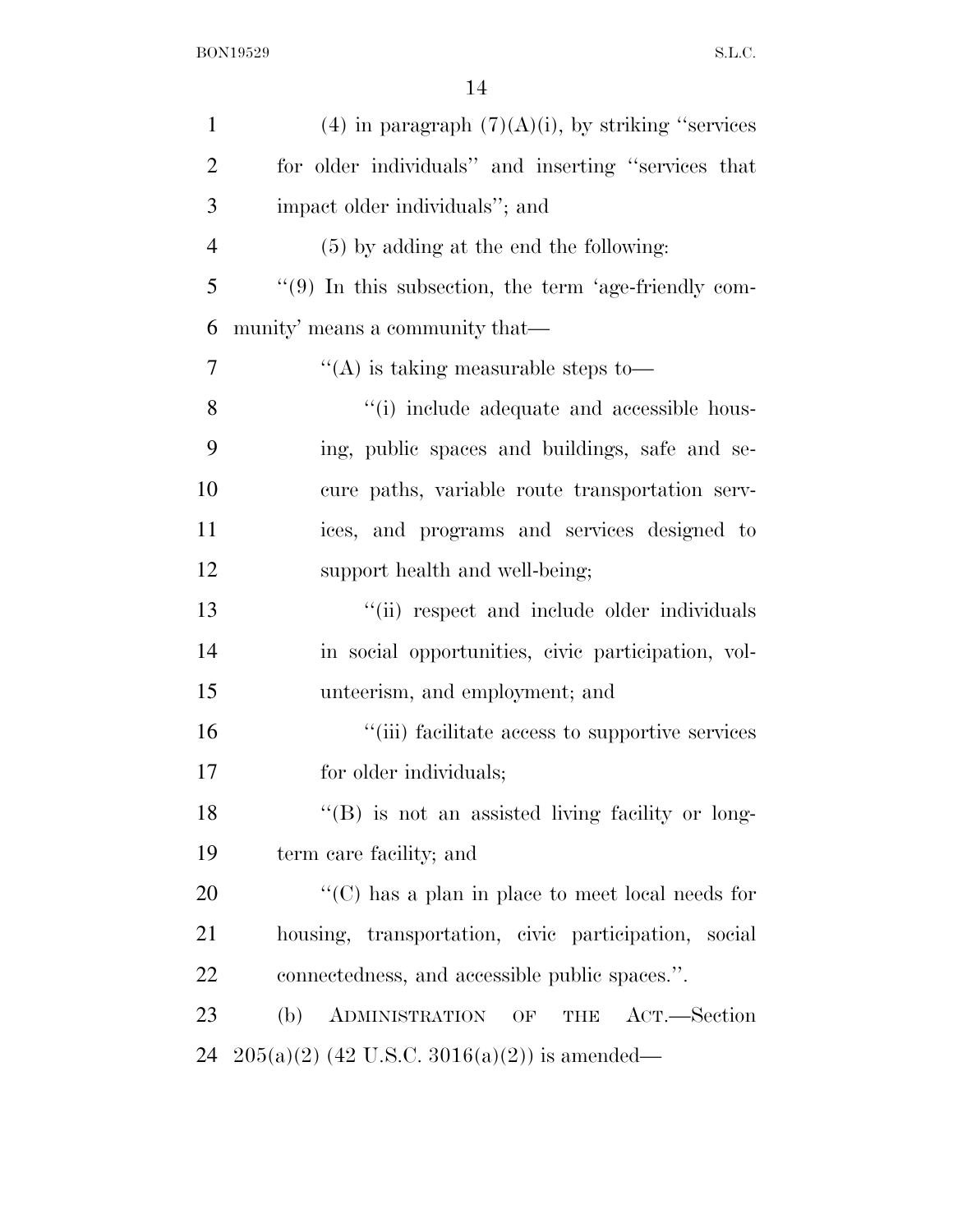(1) by redesignating subparagraph (C) as sub-paragraph (D); and

 (2) by inserting after subparagraph (B) the fol-lowing:

 ''(C) The Assistant Secretary may provide technical assistance, including through the regional offices of the Administration, to State agencies, area agencies on aging, local government agencies, or leaders in age-friendly com- munities (as defined, for purposes of this subparagraph, 10 in section  $203(e)(9)$  regarding—

11 ''(i) support for public and private entities in building partnerships to promote such age-friendly communities;

 $\frac{1}{2}$   $\frac{1}{2}$   $\frac{1}{2}$  dissemination of, or consideration of ways to implement, best practices and recommendations from the Interagency Coordinating Committee on Healthy Aging and Age-Friendly Communities es-tablished under section 203(c); and

 ''(iii) methods for managing and coordinating existing programs to meet the needs of growing age-21 friendly communities.".

## **SEC. 108. REPORT ON SOCIAL ISOLATION.**

23 (a) PREPARATION.—

 (1) IN GENERAL.—The Secretary shall, in car-rying out activities under section 206(a) of the Older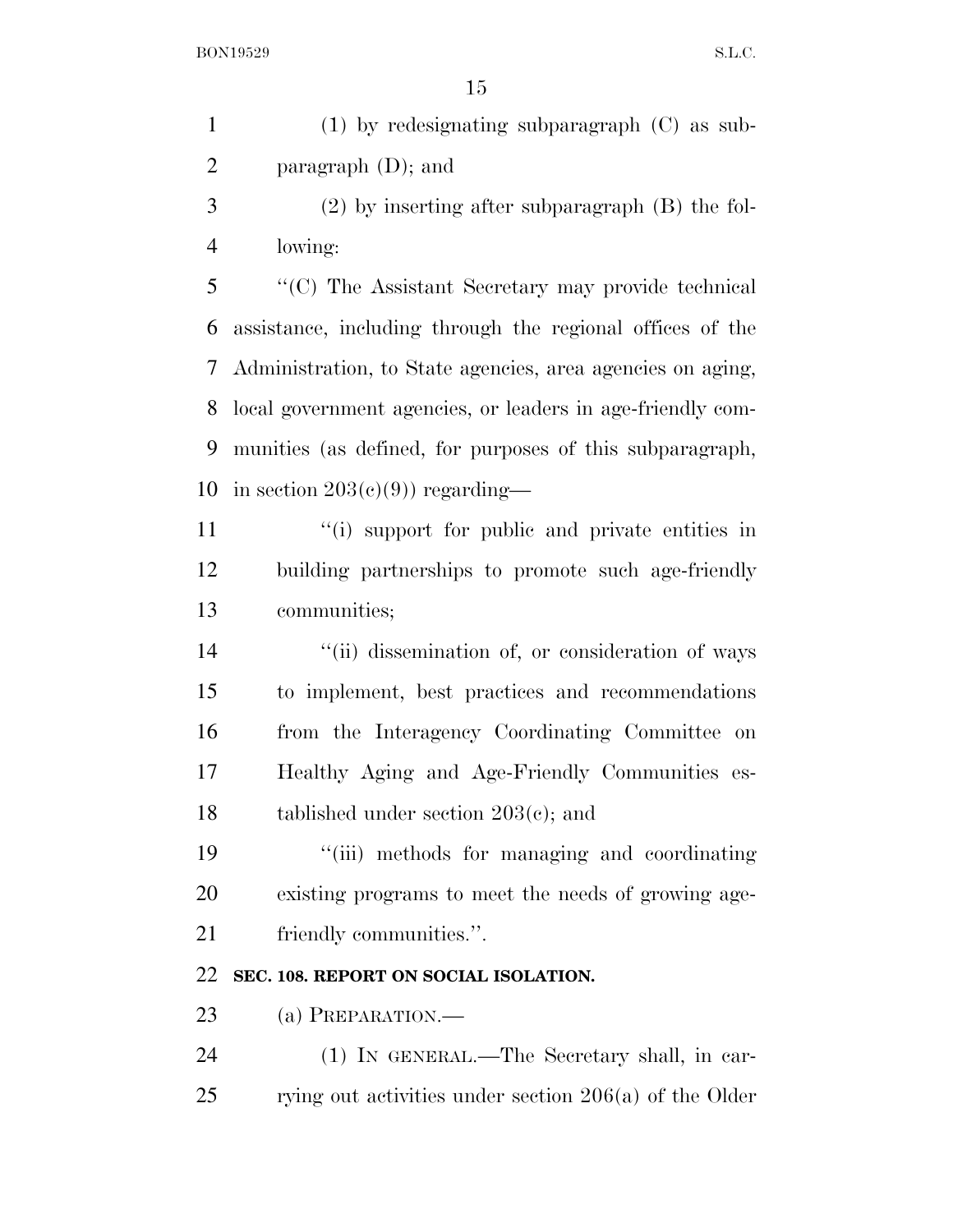| $\mathbf{1}$   | Americans Act of 1965 (42 U.S.C. 3017(a)), pre-                      |
|----------------|----------------------------------------------------------------------|
| $\overline{2}$ | pare a report on programs authorized by such Act                     |
| 3              | $(42 \text{ U.S.C. } 3001 \text{ et seq.}),$ and supported or funded |
| $\overline{4}$ | by the Administration on Aging, that include a focus                 |
| 5              | on addressing the negative impacts associated with                   |
| 6              | social isolation through targeting older individuals                 |
| 7              | identified as in greatest social need, as appropriate.               |
| 8              | (2) IMPACT.—Such report shall identify—                              |
| 9              | (A) whether social isolation is being ade-                           |
| 10             | quately addressed under such programs, includ-                       |
| 11             | $ing$ —                                                              |
| 12             | (i) the prevalence in rural areas and                                |
| 13             | in urban areas;                                                      |
| 14             | (ii) the public health impacts associ-                               |
| 15             | ated with social isolation; and                                      |
| 16             | (iii) the role of preventive measures or                             |
| 17             | of services, including nutrition services, in                        |
| 18             | addressing the negative impacts associated                           |
| 19             | with social isolation among older individ-                           |
| 20             | uals; and                                                            |
| 21             | (B) public awareness of and efforts to ad-                           |
| 22             | dress the public health impacts associated with                      |
| 23             | social isolation.                                                    |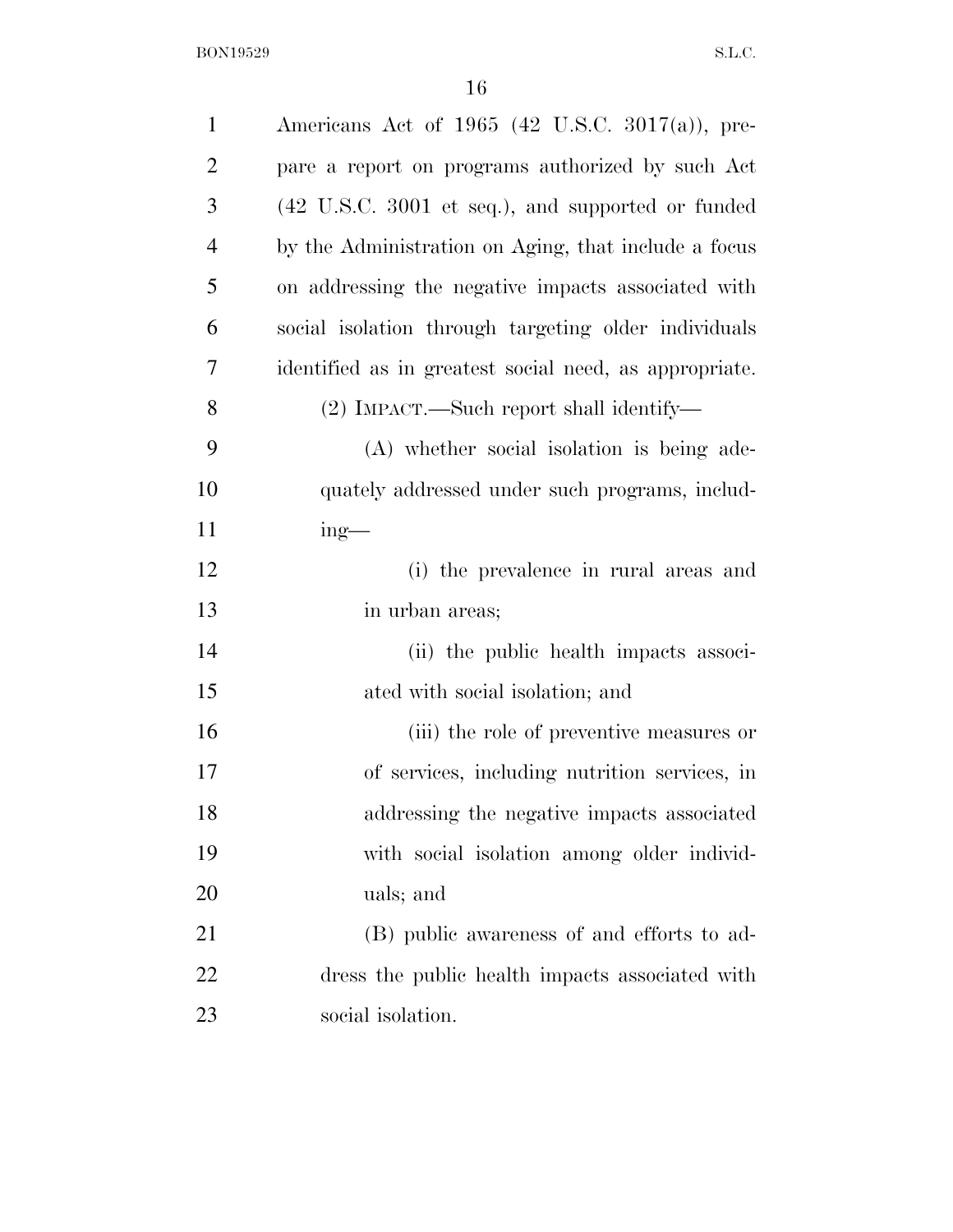| $\mathbf{1}$   | (3) TYPES OF PROGRAMS.—Such report shall                  |
|----------------|-----------------------------------------------------------|
| $\overline{2}$ | identify whether programs described in paragraph          |
| 3              | $(1)$ —                                                   |
| $\overline{4}$ | (A) support projects in local communities                 |
| 5              | and involve diverse sectors associated with such          |
| 6              | communities to decrease the negative impacts              |
| 7              | associated with social isolation among older in-          |
| 8              | dividuals and caregivers;                                 |
| 9              | (B) support outreach activities to screen                 |
| 10             | older individuals for negative impacts associated         |
| 11             | with social isolation; and                                |
| 12             | (C) include a focus on decreasing the nega-               |
| 13             | tive impacts associated with social isolation.            |
| 14             | (4) RECOMMENDATIONS.—Such report shall, as                |
| 15             | appropriate, include recommendations for reducing         |
| 16             | the negative impacts associated with social isolation     |
| 17             | and to address any impacts identified under clauses       |
| 18             | (i) through (iii) of subparagraph (A), and subpara-       |
| 19             | graph $(B)$ , of paragraph $(2)$ .                        |
| 20             | (b) SUBMISSION.—Not later than 2 years after the          |
| 21             | date of enactment of this Act, the Secretary shall submit |
| 22             | the report to the committees of the Senate and of the     |
| 23             | House of Representatives with jurisdiction over the Older |
| 24             | Americans Act of 1965 (42 U.S.C. 3001 et seq.), and the   |
| 25             | Special Committee on Aging of the Senate.                 |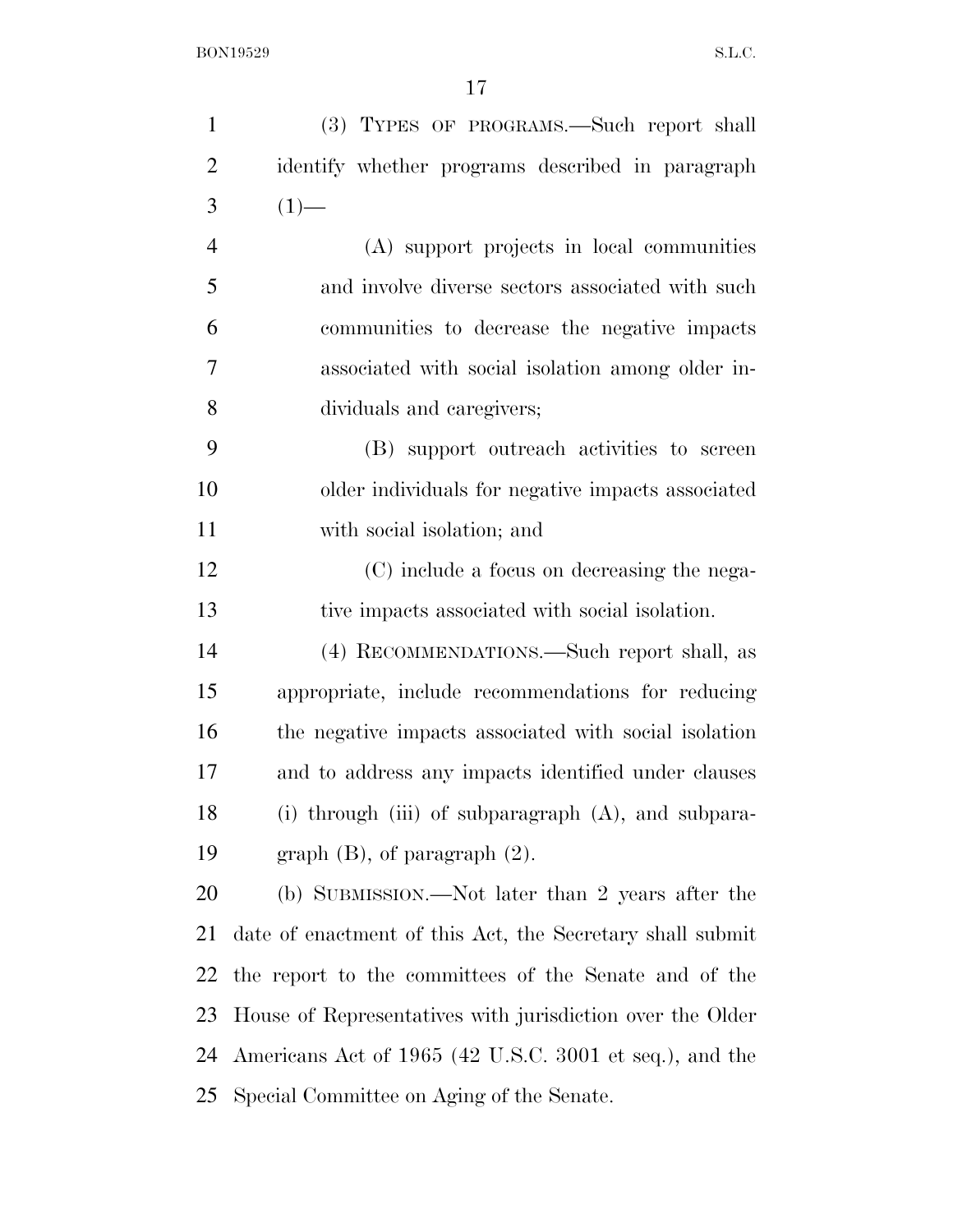| $\mathbf{1}$   | SEC. 109. BUSINESS PARTNERSHIPS.                             |
|----------------|--------------------------------------------------------------|
| $\overline{2}$ | Section 212 (42 U.S.C. 3020c) is amended—                    |
| 3              | $(1)$ in the matter preceding paragraph $(1)$ of             |
| $\overline{4}$ | subsection (a), by inserting ", including an area            |
| 5              | agency on aging," after "(other than title $V$ )";           |
| 6              | $(2)$ by redesignating subsections (d) and (e) as            |
| 7              | subsections (e) and (f), respectively; and                   |
| 8              | $(3)$ by inserting after subsection $(e)$ the fol-           |
| 9              | lowing:                                                      |
| 10             | "(d) TECHNICAL ASSISTANCE.—At the request of a               |
| 11             | recipient of a grant or contract under this Act, the Assist- |
| 12             | ant Secretary shall provide technical assistance to the re-  |
| 13             | cipient regarding developing agreements under subsection     |
| 14             | (a), including information on how to establish these agree-  |
| 15             | ments for multi-year periods of 5 years or less.".           |
| 16             | SEC. 110. NOTIFICATION OF AVAILABILITY OF OR UPDATES         |
| 17             | TO POLICIES, PRACTICES, AND PROCEDURES                       |
| 18             | THROUGH A UNIFORM E-FORMAT.                                  |
| 19             | Section 202(a) $(42 \text{ U.S.C. } 3012(a))$ is amended—    |
| 20             | $(1)$ in paragraph $(30)$ , by striking "; and" and          |
| 21             | inserting ";";                                               |
| 22             | $(2)$ in paragraph $(31)$ , by striking the period           |
| 23             | and inserting "; and"; and                                   |
|                |                                                              |
| 24             | (3) by adding at the end the following:                      |
| 25             | $(32)$ provide (to the extent practicable) a                 |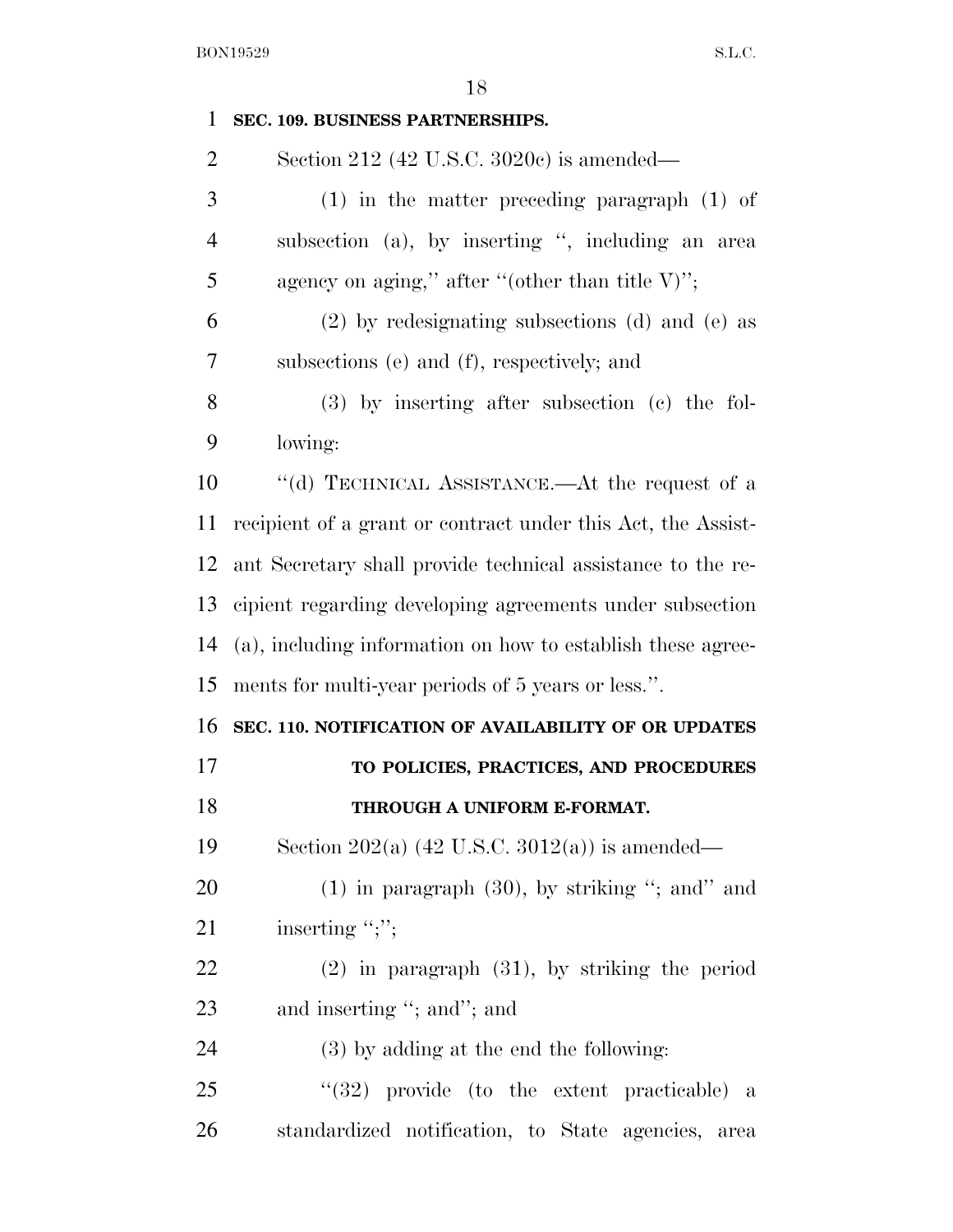agencies on aging, providers of services under this Act, and grantees or contract awardees under this Act, through an electronic format (e-mail or other electronic notification), of the availability of, or up- dates to, policies, practices, and procedures under this Act.''.

### **SEC. 111. FAMILY CAREGIVERS.**

 (a) ADMINISTRATION.—Section 202 (42 U.S.C. 3012) is amended by adding at the end the following:

 ''(i) The Assistant Secretary shall carry out the RAISE Family Caregivers Act (42 U.S.C. 3030s note).''.

 (b) SUNSET.—Section 6 of the RAISE Family Care- givers Act (42 U.S.C. 3030s note) is amended by striking ''3 years'' and inserting ''8 years''.

 **SEC. 112. INNOVATION, DEMONSTRATION, AND EVALUA-TION WITHIN AGING PROGRAMS.** 

 (a) IN GENERAL.—Section 206 (42 U.S.C. 3017) is amended—

 (1) by striking the section heading and insert-ing the following:

## **''SEC. 206. EVALUATION.'';**

- 22 (2) in subsection  $(a)$ —
- 23 (A) by striking "(a) The Secretary" and

inserting the following:

"(a) In GENERAL.—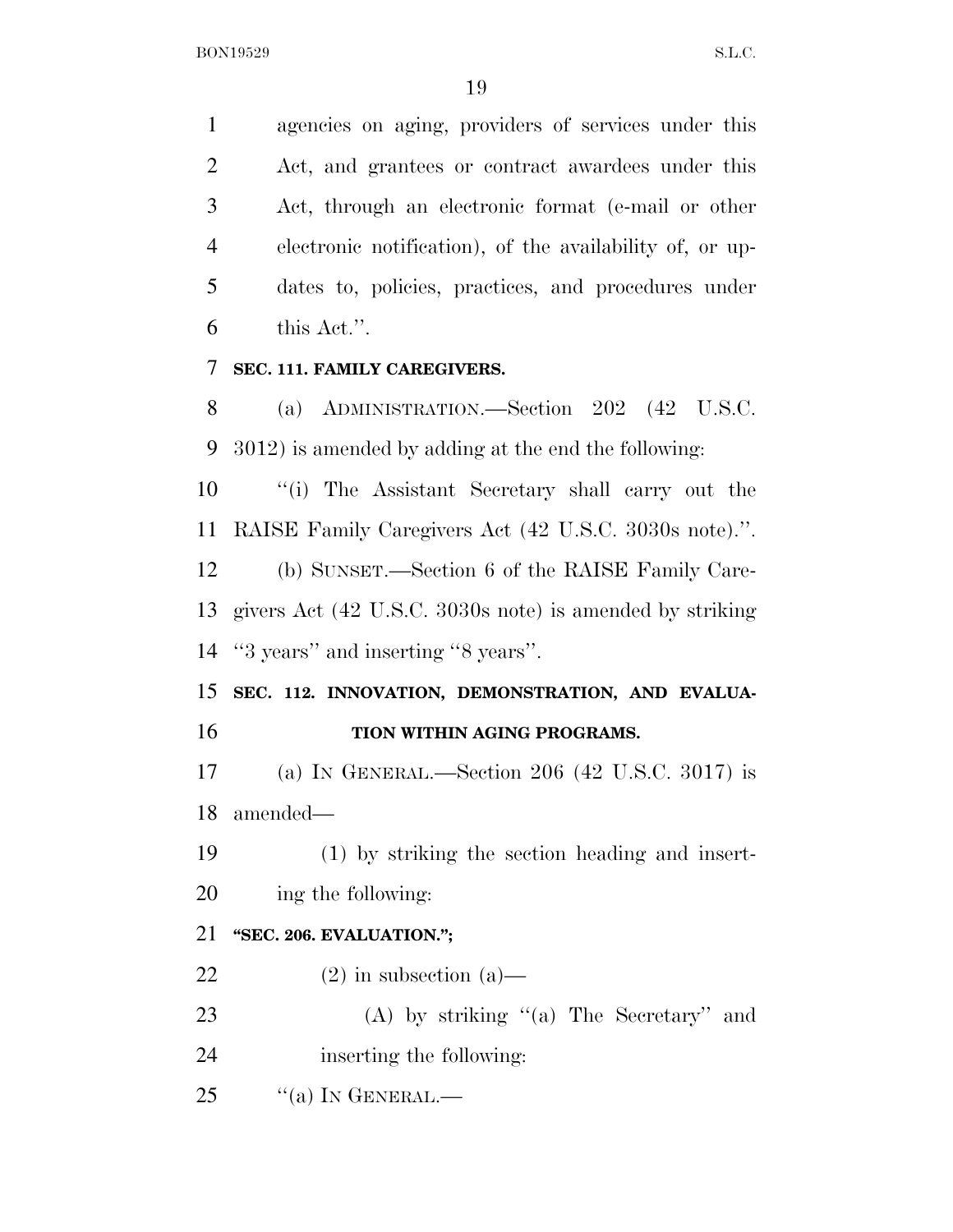| $\mathbf{1}$   | "(1) MEASURING AND EVALUATING THE IM-                    |
|----------------|----------------------------------------------------------|
| $\overline{2}$ | PACT OF PROGRAMS.—The Secretary"; and                    |
| 3              | (B) by adding at the end the following:                  |
| $\overline{4}$ | "(2) INNOVATION, DEMONSTRATION, AND EVAL-                |
| 5              | UATION WITHIN AGING PROGRAMS.-                           |
| 6              | "(A) IN GENERAL.—The Secretary shall be                  |
| 7              | responsible for all activities related to dem-           |
| 8              | onstration and evaluation of aging programs              |
| 9              | under this Act.                                          |
| 10             | "(B) EVALUATION ACTIVITIES.—The Sec-                     |
| 11             | retary shall review, coordinate, and streamline          |
| 12             | the evaluation of programs (including dem-               |
| 13             | onstration projects) authorized by this Act to           |
| 14             | ensure enhanced program outcomes. Such ac-               |
| 15             | tivities shall include—                                  |
| 16             | "(i) overseeing analyses of data ob-                     |
| 17             | tained in connection with such programs to               |
| 18             | evaluate the ability of such programs to—                |
| 19             | $\lq\lq$ impact determinants<br>— of                     |
| 20             | health for program participants; and                     |
| 21             | $\lq\lq$ (II) demonstrate the impact of                  |
| 22             | this Act on health care expenditures,                    |
| 23             | including under the Medicare program                     |
| 24             | under title XVIII of the Social Secu-                    |
| 25             | rity Act $(42 \text{ U.S.C. } 1395 \text{ et seq.})$ and |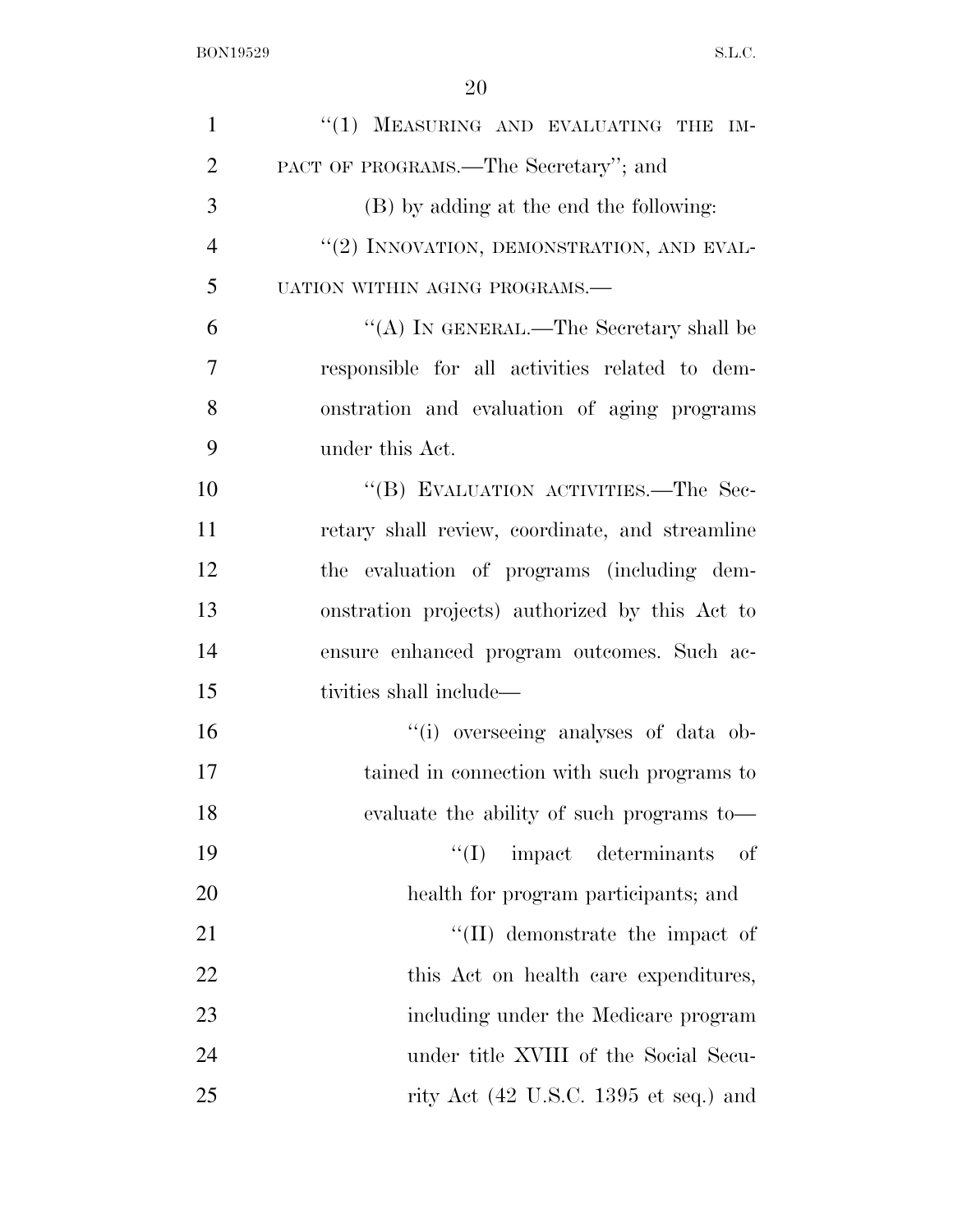| $\mathbf{1}$   | the Medicaid program under title XIX                     |
|----------------|----------------------------------------------------------|
| $\overline{2}$ | of such Act $(42 \text{ U.S.C. } 1396 \text{ et seq.});$ |
| 3              | "(ii) disseminating the findings from                    |
| $\overline{4}$ | evaluations of such programs throughout                  |
| 5              | the aging network in electronic format and               |
| 6              | any other format determined appropriate                  |
| $\overline{7}$ | by the Secretary;                                        |
|                |                                                          |
| 8              | "(iii) publicly posting the findings                     |
| 9              | from evaluations of such programs in an                  |
| 10             | electronic format, including webinar as ap-              |
| 11             | propriate;                                               |
| 12             | "(iv) replicating successful demonstra-                  |
| 13             | tion projects under title IV of this Act, in-            |
| 14             | cluding on a national scale as appropriate;              |
| 15             | and                                                      |
| 16             | "(v) providing, directly or through                      |
| 17             | grant or contract, for research on and an                |
| 18             | evaluation of programs under this Act,                   |
| 19             | which shall include an analysis of projected             |
| 20             | and actual impact of such programs, in-                  |
| 21             | cluding demonstration projects under title               |
| 22             | IV of this Act, on health care expenditures              |
| 23             | under the Medicare program under title                   |
| 24             | XVIII of the Social Security Act and Med-                |
| 25             | icaid program under title XIX of such Act.               |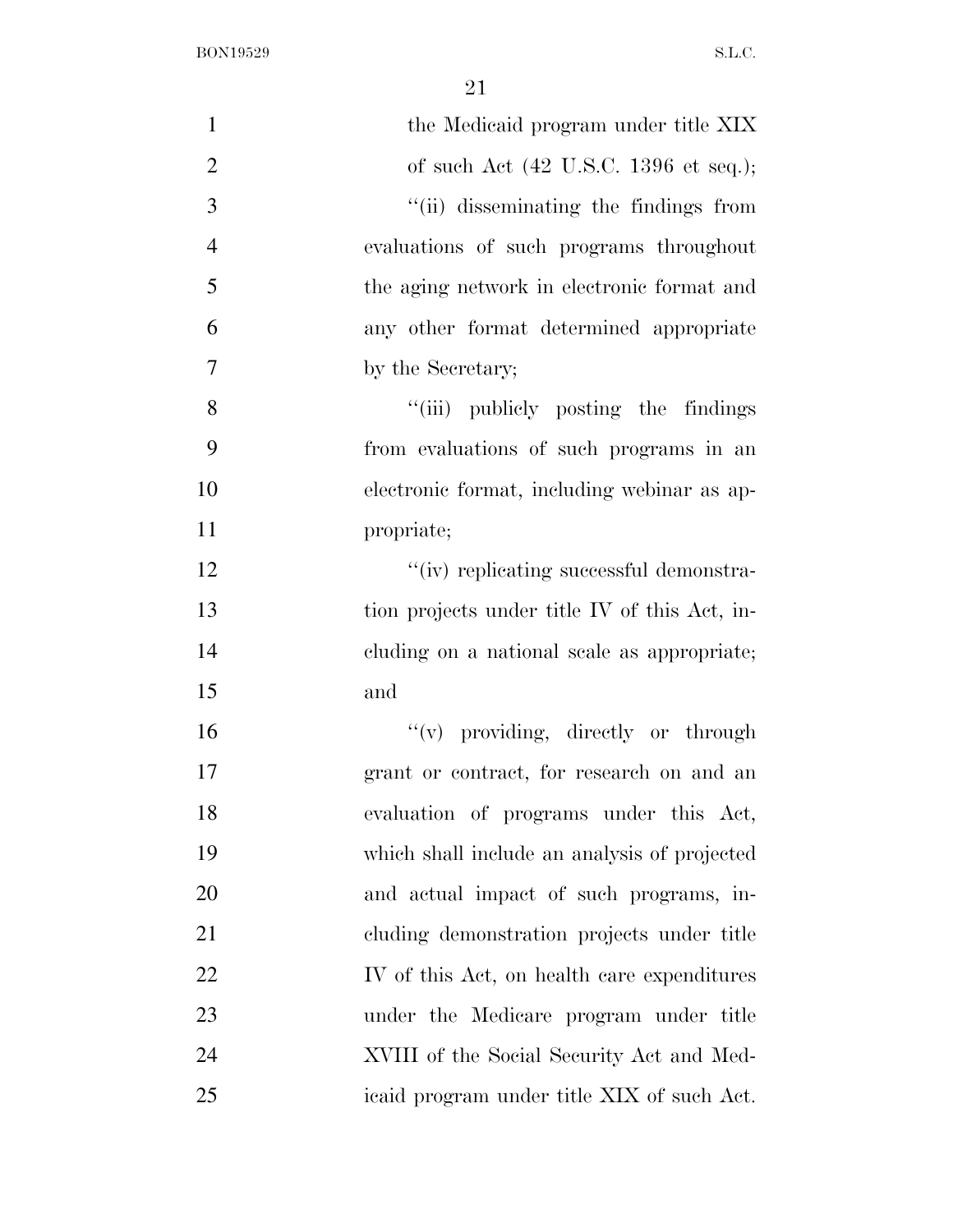| $\mathbf{1}$   | "(C) DEMONSTRATION PROJECTS.—The                             |
|----------------|--------------------------------------------------------------|
| $\overline{2}$ | Secretary shall require all demonstration                    |
| 3              | projects authorized by $[\![$ title IV]/ $[\!]$ section 411] |
| $\overline{4}$ | after the date of enactment of the Moderniza-                |
| 5              | tion of the Older Americans Act Amendments                   |
| 6              | $to-$                                                        |
| $\overline{7}$ | "(i) address the determinants of                             |
| 8              | health for program participants;                             |
| 9              | $\lbrack$ "(ii) be expected to reduce health                 |
| 10             | care expenditures, and preserve or enhance                   |
| 11             | quality of care furnished to individuals,                    |
| 12             | which may include under the Medicare pro-                    |
| 13             | gram under title XVIII of the Social Secu-                   |
| 14             | rity Act and the Medicaid program under                      |
| 15             | title XIX of such Act;                                       |
| 16             | "(iii) prioritize demonstration projects                     |
| 17             | involving—                                                   |
| 18             | "(I) multigenerational engage-                               |
| 19             | ment;                                                        |
| 20             | "(II) support for caregivers car-                            |
| 21             | ing for individuals of any age;                              |
| 22             | "(III) community-based partner-                              |
| 23             | ships; or                                                    |
| 24             | $\lq\lq$ (IV) any other activity described                   |
| 25             | in title IV that the Secretary deter-                        |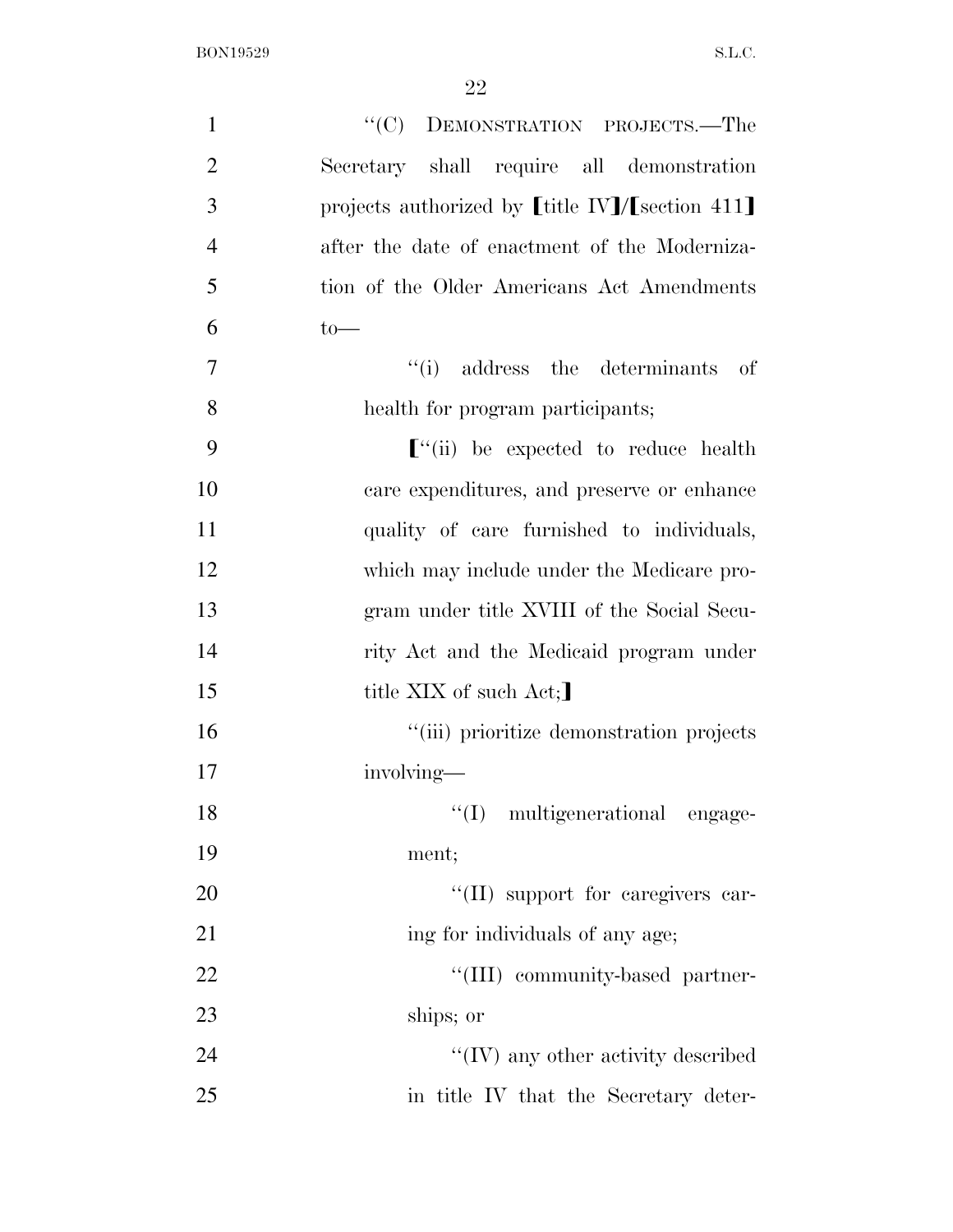| $\mathbf{1}$   | mines will achieve the objectives of               |
|----------------|----------------------------------------------------|
| $\overline{2}$ | this subsection; and                               |
| 3              | "(iv) contain performance standards                |
| $\overline{4}$ | and measures, developed by the Secretary,          |
| 5              | to evaluate whether such demonstration             |
| 6              | projects are achieving the objectives de-          |
| $\overline{7}$ | scribed in clauses (i) and (ii).                   |
| 8              | "(D) $5$ -YEAR PLANS.—Not later than De-           |
| 9              | cember 1, 2020, and every fifth December 1         |
| 10             | thereafter, the Secretary, shall prepare and       |
| 11             | publish in the Federal Register for public com-    |
| 12             | ment a draft of a 5-year plan that establishes     |
| 13             | a framework for evaluating programs author-        |
| 14             | ized by this Act (other than demonstration         |
| 15             | projects evaluated in accordance with subpara-     |
| 16             | $graph (C)$ , including programs authorized by     |
| 17             | title III, V, VI, or VII, and explains the basis   |
| 18             | for such framework.";                              |
| 19             | $(3)$ in subsection (b), by striking "(b) The Sec- |
| 20             | retary" and inserting the following:               |
| 21             | "(b) STANDARDS FOR TITLE IV GRANTS OR CON-         |
| 22             | TRACTS.—The Secretary";                            |
| 23             | $(4)$ in subsection (c), by striking "(c) In car-  |
| 24             | rying out" and inserting the following:            |
| 25             | "(c) CONSULTATION.—In carrying out";               |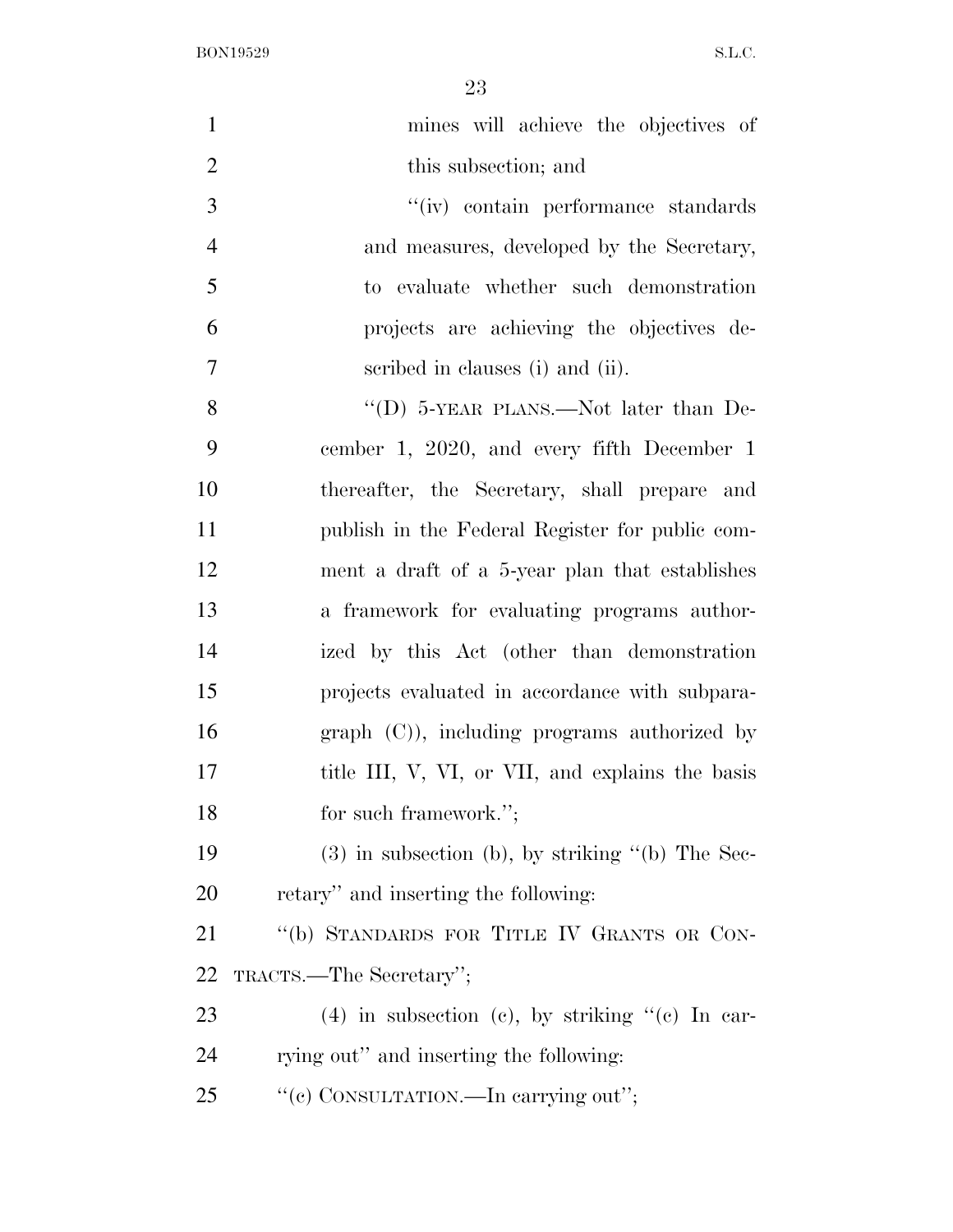| $\mathbf{1}$   | $(5)$ in subsection (d), by striking "(d) The Sec-      |
|----------------|---------------------------------------------------------|
| $\overline{2}$ | retary shall" and inserting the following:              |
| 3              | "(d) SUMMARIES AND ANALYSES.—The Secretary              |
| $\overline{4}$ | shall";                                                 |
| 5              | $(6)$ in subsection (e), by striking "(e) The Sec-      |
| 6              | retary shall" and inserting the following:              |
| 7              | $\lq\lq (e)$ PROPERTY OF THE UNITED STATES.—The Sec-    |
| 8              | retary shall";                                          |
| 9              | $(7)$ in subsection (f), by striking " $(f)$ Such in-   |
| 10             | formation" and inserting the following:                 |
| 11             | "(f) AVAILABILITY BY DEPARTMENTS AND AGEN-              |
| 12             | CIES.—Such information"; and                            |
| 13             | $(8)$ in subsection (g), by striking "(g) From the      |
| 14             | total amount" and inserting the following:              |
| 15             | "(g) LIMITATION ON FUNDING.—From the total              |
| 16             | amount".                                                |
| 17             | (b) REPORTS.—Section 207 (42 U.S.C. 3018) is            |
| 18             | amended-                                                |
| 19             | (1) in subsection (a)(2), by striking "section          |
| 20             | $202(a)(16)$ " and inserting "sections $202(a)(16)$ and |
| 21             | $206(a)(2)$ "; and                                      |
| 22             | $(2)$ by adding at the end the following:               |
| 23             | "(d) The Assistant Secretary shall, as part of the an-  |
| 24             | nual report submitted under subsection (a), prepare and |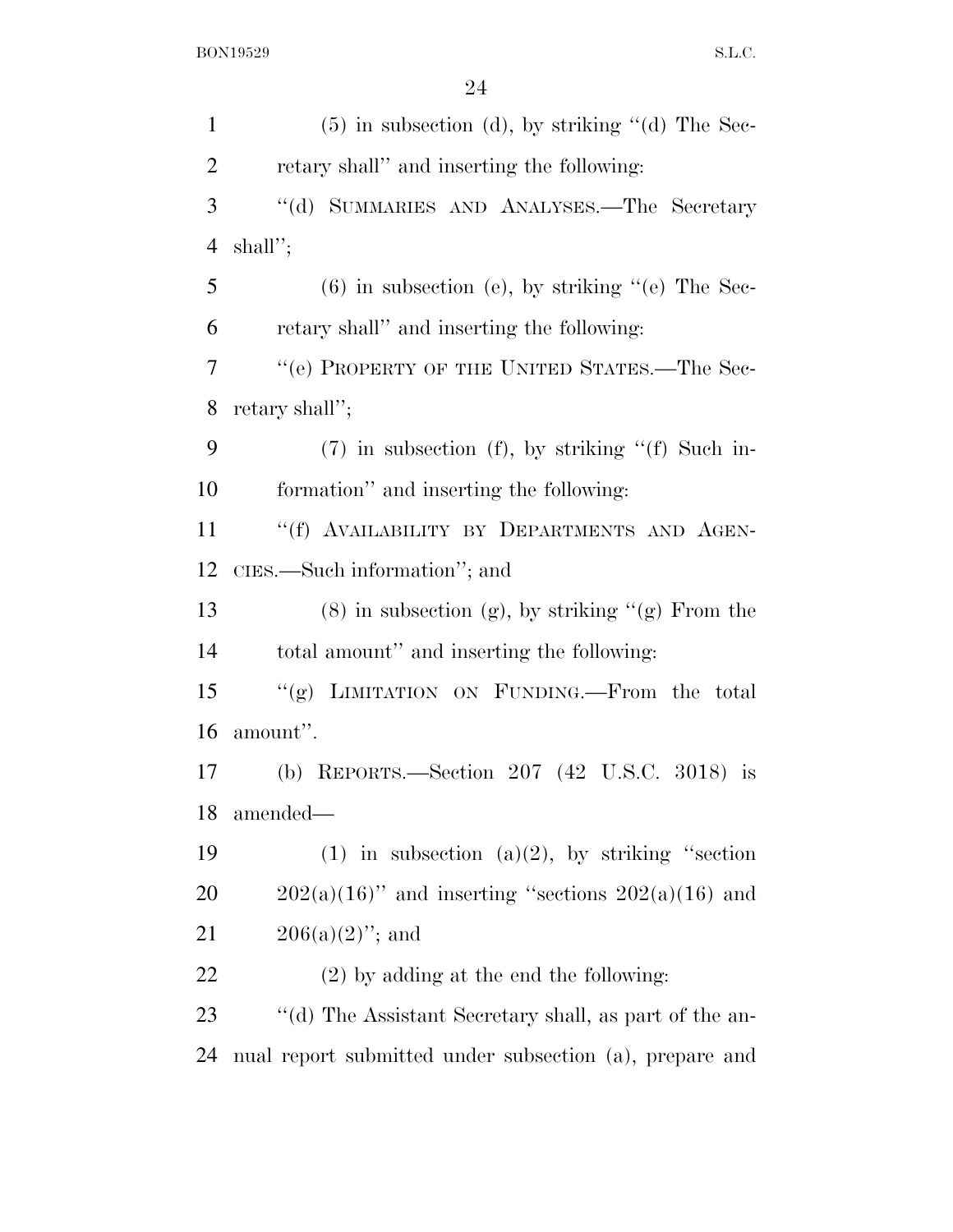submit a report on activities carried out under section 2 206(a)(2) and title IV.".

 (c) INNOVATION, DEMONSTRATION, AND EVALUA-TION ACTIVITIES WITHIN AGING PROGRAMS.—

 (1) HEADING.—Title IV (42 U.S.C. 3031 et seq.) is amended in the title heading by striking ''**ACTIVITIES FOR HEALTH, INDEPEND- ENCE, AND LONGEVITY**'' and inserting ''**IN- NOVATION, DEMONSTRATION, AND EVALUATION WITHIN AGING PRO-GRAMS**''.

 (2) PURPOSES.—Section 401 (42 U.S.C. 3031) is amended—

 (A) by amending paragraph (1) to read as follows:

 $\frac{16}{10}$  <sup>''</sup>(1) to gain a better understanding and knowl-edge base for—

18 ''(A) appraising services and facilities for older individuals; and

20  $'(B)$  developing new and more effective and efficient ways of improving the lives of 22 older individuals;";

 (B) in paragraph (2), by striking the semi-24 colon at the end and inserting "; and";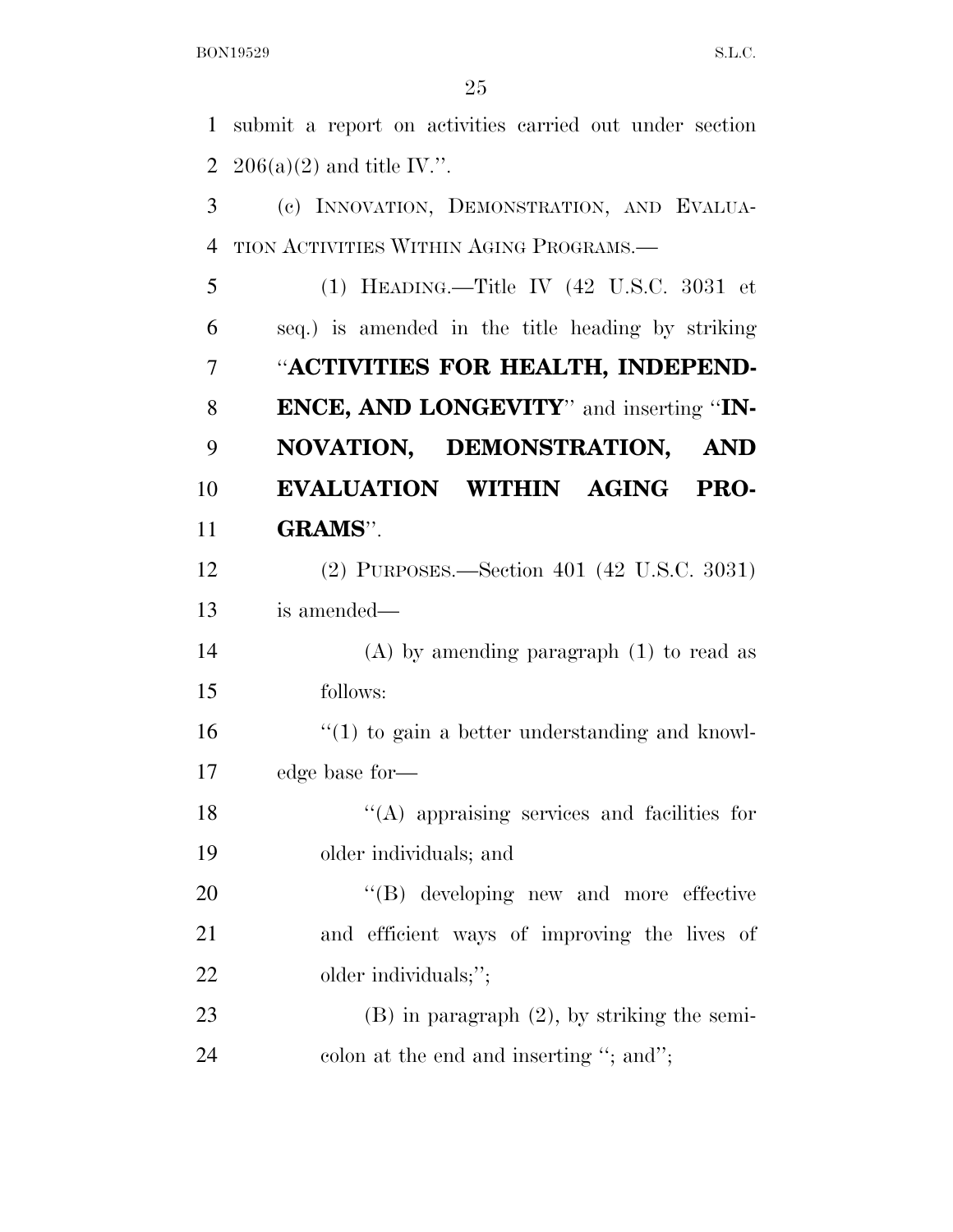| $\mathbf{1}$   | $(C)$ in paragraph $(3)$ , by striking "; and"                                                                                                                                                                                                                                                                                                                                                           |
|----------------|----------------------------------------------------------------------------------------------------------------------------------------------------------------------------------------------------------------------------------------------------------------------------------------------------------------------------------------------------------------------------------------------------------|
| $\overline{2}$ | and inserting a period; and                                                                                                                                                                                                                                                                                                                                                                              |
| 3              | (D) by striking paragraph $(4)$ .                                                                                                                                                                                                                                                                                                                                                                        |
| $\overline{4}$ | (3) PROGRAM AUTHORIZED. Section $411(a)(3)$                                                                                                                                                                                                                                                                                                                                                              |
| 5              | $(42 \text{ U.S.C. } 3032(a)(3))$ is amended by striking "this                                                                                                                                                                                                                                                                                                                                           |
| 6              | section" and inserting "this Act".                                                                                                                                                                                                                                                                                                                                                                       |
| $\overline{7}$ | TITLE II-IMPROVING GRANTS                                                                                                                                                                                                                                                                                                                                                                                |
| 8              | <b>FOR STATE AND COMMUNITY</b>                                                                                                                                                                                                                                                                                                                                                                           |
| 9              | <b>PROGRAMS ON AGING</b>                                                                                                                                                                                                                                                                                                                                                                                 |
| 10             | SEC. 201. REAUTHORIZATION.                                                                                                                                                                                                                                                                                                                                                                               |
| 11             | (a) GRANTS FOR STATE AND COMMUNITY PROGRAMS                                                                                                                                                                                                                                                                                                                                                              |
| 12             | ON AGING.—Section 303 (42 U.S.C. 3023) is amended—                                                                                                                                                                                                                                                                                                                                                       |
| 13             | $(1)$ in subsection $(a)(1)$ , by striking                                                                                                                                                                                                                                                                                                                                                               |
| 14             | "\$356,717,276" and all that follows and inserting                                                                                                                                                                                                                                                                                                                                                       |
| 15             |                                                                                                                                                                                                                                                                                                                                                                                                          |
| 16             | $\begin{bmatrix} \frac{1}{2} & \frac{1}{2} & \frac{1}{2} & \frac{1}{2} & \frac{1}{2} & \frac{1}{2} & \frac{1}{2} & \frac{1}{2} & \frac{1}{2} & \frac{1}{2} & \frac{1}{2} & \frac{1}{2} & \frac{1}{2} & \frac{1}{2} & \frac{1}{2} & \frac{1}{2} & \frac{1}{2} & \frac{1}{2} & \frac{1}{2} & \frac{1}{2} & \frac{1}{2} & \frac{1}{2} & \frac{1}{2} & \frac{1}{2} & \frac{1}{2} & \frac{1}{2} & \frac{1}{2$ |
| 17             | and the first part of the<br>$\mathbb{S}$<br>for<br>fiscal<br>year                                                                                                                                                                                                                                                                                                                                       |
| 18             | $[2022,]\begin{bmatrix} \$ & \end{bmatrix}$ for fiscal year $[2023,]\begin{bmatrix} \$ \end{bmatrix}$ and                                                                                                                                                                                                                                                                                                |
| 19             |                                                                                                                                                                                                                                                                                                                                                                                                          |
| 20             | $(2)$ in subsection $(b)(1)$ , by striking                                                                                                                                                                                                                                                                                                                                                               |
| 21             | "\$459,937,586" and all that follows through                                                                                                                                                                                                                                                                                                                                                             |
| 22             | "2019" and inserting " $\left[\frac{4}{3}\right]$ for fiscal                                                                                                                                                                                                                                                                                                                                             |
| 23             | year [2020], [\$_______] for fiscal year [2021],                                                                                                                                                                                                                                                                                                                                                         |
| 24             | $\begin{bmatrix} \$ & \end{bmatrix}$<br>for<br>fiscal<br>year                                                                                                                                                                                                                                                                                                                                            |
|                |                                                                                                                                                                                                                                                                                                                                                                                                          |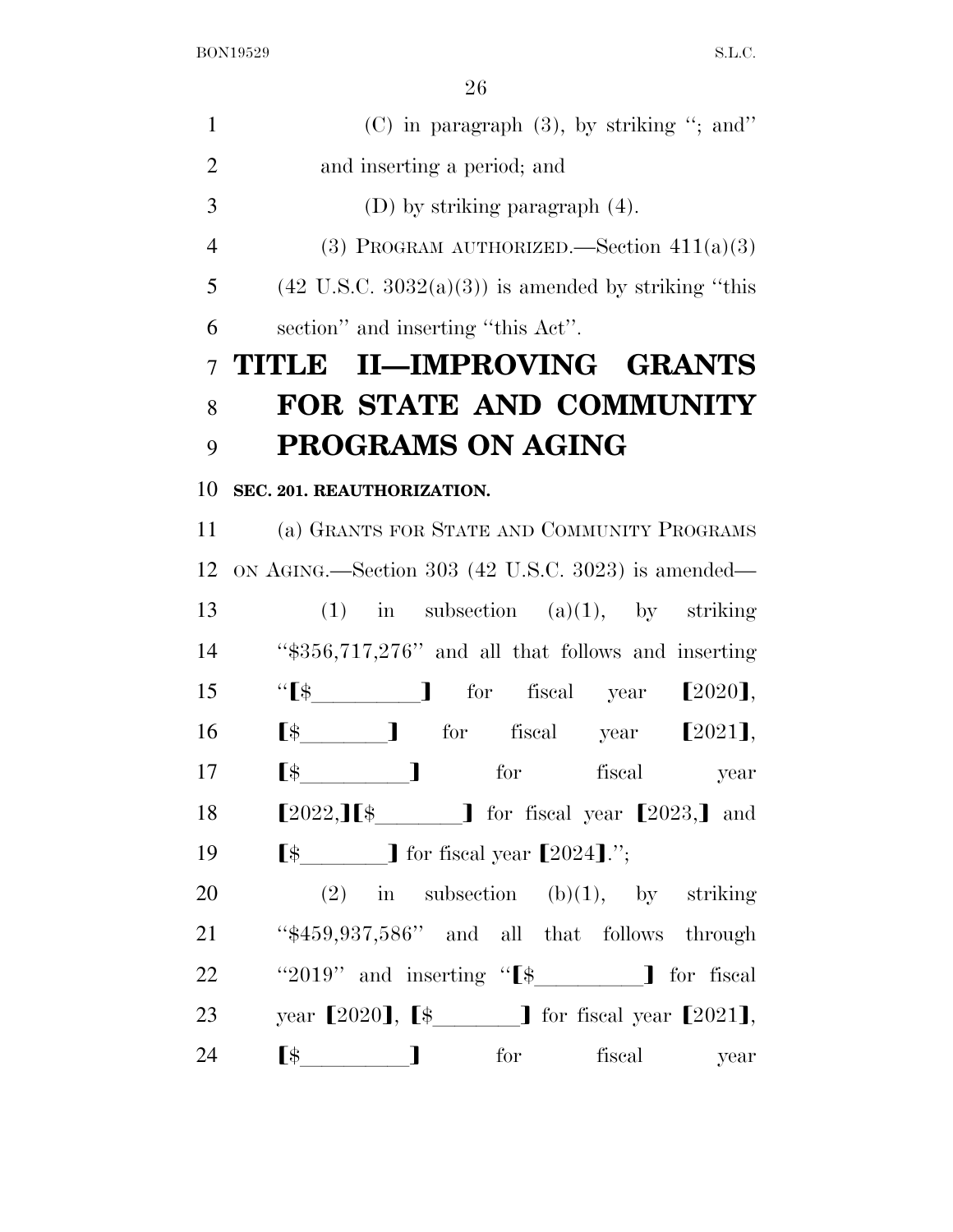| $\mathbf{1}$   | $[2022,]\mathbf{I}\$ for fiscal year $[2023,]\mathbf{I}$ and                                                                                                                                                                                                                                                                                                                                                                                                                            |
|----------------|-----------------------------------------------------------------------------------------------------------------------------------------------------------------------------------------------------------------------------------------------------------------------------------------------------------------------------------------------------------------------------------------------------------------------------------------------------------------------------------------|
| $\overline{2}$ |                                                                                                                                                                                                                                                                                                                                                                                                                                                                                         |
| 3              | (3) in subsection (b)(2), by striking                                                                                                                                                                                                                                                                                                                                                                                                                                                   |
| $\overline{4}$ | " $232,195,942"$ and all that follows through                                                                                                                                                                                                                                                                                                                                                                                                                                           |
| 5              | "2019" and inserting " $\[ \$ " $\]$ for fiscal                                                                                                                                                                                                                                                                                                                                                                                                                                         |
| 6              | year [2020], [\$_______] for fiscal year [2021],                                                                                                                                                                                                                                                                                                                                                                                                                                        |
| 7              | $\begin{tabular}{llll} \hline $\$\mathbb{S}$ & \multicolumn{3}{l} \multicolumn{3}{c} \multicolumn{3}{c} \multicolumn{3}{c} \multicolumn{3}{c} \multicolumn{3}{c} \multicolumn{3}{c} \multicolumn{3}{c} \multicolumn{3}{c} \multicolumn{3}{c} \multicolumn{3}{c} \multicolumn{3}{c} \multicolumn{3}{c} \multicolumn{3}{c} \multicolumn{3}{c} \multicolumn{3}{c} \multicolumn{3}{c} \multicolumn{3}{c} \multicolumn{3}{c} \multicolumn{3}{c} \multicolumn{3}{c} \multicolumn{3}{c} \mult$ |
| 8              | $[2022,]\mathbf{I}\$ for fiscal year $[2023,]\mathbf{I}$ and                                                                                                                                                                                                                                                                                                                                                                                                                            |
| 9              |                                                                                                                                                                                                                                                                                                                                                                                                                                                                                         |
| 10             | $(4)$ in subsection $(d)$ , by striking                                                                                                                                                                                                                                                                                                                                                                                                                                                 |
| 11             | " $$20,361,334"$ and all that follows through " $2019"$                                                                                                                                                                                                                                                                                                                                                                                                                                 |
| 12             | and inserting "[\$_________] for fiscal year                                                                                                                                                                                                                                                                                                                                                                                                                                            |
| 13             | $[2020]$ , $[\frac{1}{202}]$ for fiscal year $[2021]$ ,                                                                                                                                                                                                                                                                                                                                                                                                                                 |
| 14             | $\begin{bmatrix} \$ & & \end{bmatrix}$ for fiscal year                                                                                                                                                                                                                                                                                                                                                                                                                                  |
| 15             | $[2022,]\begin{bmatrix} \$ & \end{bmatrix}$ for fiscal year $[2023,]\begin{bmatrix} \$ \end{bmatrix}$ and                                                                                                                                                                                                                                                                                                                                                                               |
| 16             | $\left[\frac{1}{2}\right]$ for fiscal year $\left[\frac{2024}{1}\right]$ ; and                                                                                                                                                                                                                                                                                                                                                                                                          |
| 17             | $(5)$ in subsection (e), by striking                                                                                                                                                                                                                                                                                                                                                                                                                                                    |
| 18             | " $$154,336,482"$ and all that follows through                                                                                                                                                                                                                                                                                                                                                                                                                                          |
| 19             | "2019" and inserting "[\$_________] for fiscal                                                                                                                                                                                                                                                                                                                                                                                                                                          |
| 20             | year $[2020]$ , $[\frac{1}{2021}]$ for fiscal year $[2021]$ ,                                                                                                                                                                                                                                                                                                                                                                                                                           |
| 21             | $\lbrack$ $\uparrow$ $\qquad$ $\qquad$ $\qquad$ for fiscal<br>year                                                                                                                                                                                                                                                                                                                                                                                                                      |
| 22             | $[2022,]\nI\$ . $]$ for fiscal year $[2023,]\n$ and                                                                                                                                                                                                                                                                                                                                                                                                                                     |
| 23             | $\left[\frac{1}{2} \frac{1}{2} \frac{1}{2} \frac{1}{2} \frac{1}{2} \frac{1}{2} \frac{1}{2} \frac{1}{2} \frac{1}{2} \frac{1}{2} \frac{1}{2} \frac{1}{2} \frac{1}{2} \frac{1}{2} \frac{1}{2} \frac{1}{2} \frac{1}{2} \frac{1}{2} \frac{1}{2} \frac{1}{2} \frac{1}{2} \frac{1}{2} \frac{1}{2} \frac{1}{2} \frac{1}{2} \frac{1}{2} \frac{1}{2} \frac{1}{2} \frac{1}{2} \frac{1}{2} \frac{1}{2} \$                                                                                           |
| 24             | (b) NUTRITION SERVICES INCENTIVE PROGRAM.                                                                                                                                                                                                                                                                                                                                                                                                                                               |
| 25             | Section 311(e) $(42 \text{ U.S.C. } 3030a(e))$ is amended by strik-                                                                                                                                                                                                                                                                                                                                                                                                                     |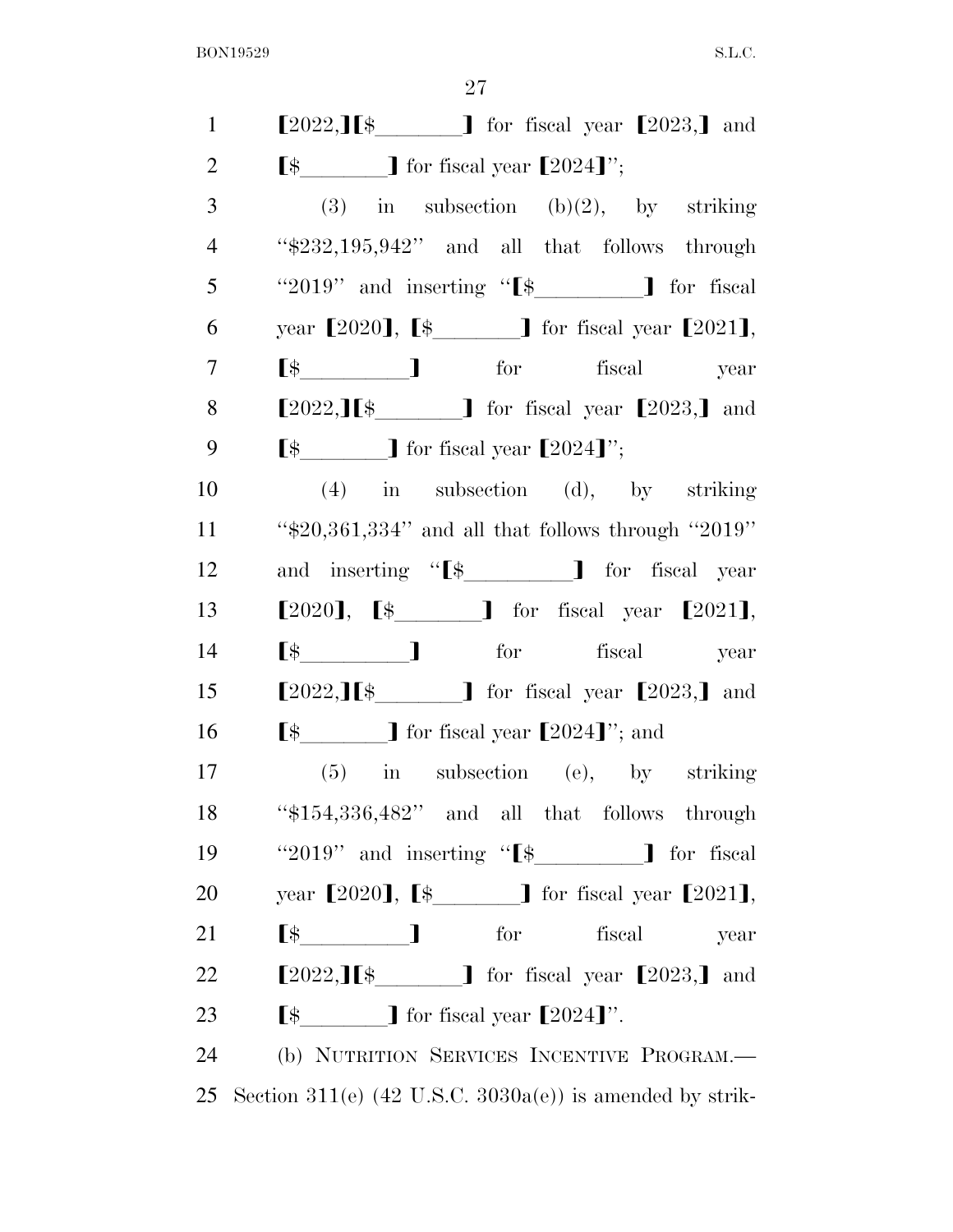$\Omega$ 

| 28                                                                                                                                                                                                                                                                                                                                                                                                                                                            |
|---------------------------------------------------------------------------------------------------------------------------------------------------------------------------------------------------------------------------------------------------------------------------------------------------------------------------------------------------------------------------------------------------------------------------------------------------------------|
| 1 ing " $$164,055,664"$ and all that follows through "2019"                                                                                                                                                                                                                                                                                                                                                                                                   |
| and inserting " $\[ \$\]$ for fiscal year $[2020]$ ,                                                                                                                                                                                                                                                                                                                                                                                                          |
| $\left[\frac{1}{2} \quad \frac{1}{2} \quad \frac{1}{2} \quad \frac{1}{2} \quad \frac{1}{2} \quad \frac{1}{2} \quad \frac{1}{2} \quad \frac{1}{2} \quad \frac{1}{2} \quad \frac{1}{2} \quad \frac{1}{2} \quad \frac{1}{2} \quad \frac{1}{2} \quad \frac{1}{2} \quad \frac{1}{2} \quad \frac{1}{2} \quad \frac{1}{2} \quad \frac{1}{2} \quad \frac{1}{2} \quad \frac{1}{2} \quad \frac{1}{2} \quad \frac{1}{2} \quad \frac{1}{2} \quad \frac{1}{2} \quad \frac$ |
| fiscal year $[2022,]\left[\frac{1}{2}\right]$ for fiscal year $[2023,]\right]$                                                                                                                                                                                                                                                                                                                                                                                |
| and $\lbrack$ $\uparrow$ $\uparrow$ or fiscal year $\lbrack 2024 \rbrack$ ".                                                                                                                                                                                                                                                                                                                                                                                  |
| [SEC. 202. HOLD HARMLESS.                                                                                                                                                                                                                                                                                                                                                                                                                                     |
| To be provided.]                                                                                                                                                                                                                                                                                                                                                                                                                                              |
| SEC. 203. MAINTENANCE OF EFFORT FOR STATE LONG-                                                                                                                                                                                                                                                                                                                                                                                                               |
| TERM CARE OMBUDSMAN PROGRAM.                                                                                                                                                                                                                                                                                                                                                                                                                                  |
| (a) AREA AGENCY ON AGING.—Section $306(a)(9)$ (42)                                                                                                                                                                                                                                                                                                                                                                                                            |
| U.S.C. $3026(a)(9)$ is amended by striking "Act and ex-                                                                                                                                                                                                                                                                                                                                                                                                       |
| pended by the agency in fiscal year 2000" and inserting                                                                                                                                                                                                                                                                                                                                                                                                       |
| "Act and expended by the agency in fiscal year 2019".                                                                                                                                                                                                                                                                                                                                                                                                         |
| (b) STATE AGENCY.—Section $307(a)(9)$ (42 U.S.C.                                                                                                                                                                                                                                                                                                                                                                                                              |
| $3027(a)(9)$ is amended by striking "not less than" and                                                                                                                                                                                                                                                                                                                                                                                                       |
| all that follows and inserting "not less than the total                                                                                                                                                                                                                                                                                                                                                                                                       |
| 17 amount expended by the State agency with funds received                                                                                                                                                                                                                                                                                                                                                                                                    |
| under this title and title VII for fiscal year 2019.".                                                                                                                                                                                                                                                                                                                                                                                                        |
| SEC. 204. SENIOR LEGAL HOTLINES.                                                                                                                                                                                                                                                                                                                                                                                                                              |
| (a) STATE AND COMMUNITY PROGRAMS ON AGING.                                                                                                                                                                                                                                                                                                                                                                                                                    |
| Section 307(a) $(42 \text{ U.S.C. } 3027(a))$ is amended—                                                                                                                                                                                                                                                                                                                                                                                                     |
| $(1)$ in paragraph $(11)(C)$ —                                                                                                                                                                                                                                                                                                                                                                                                                                |
|                                                                                                                                                                                                                                                                                                                                                                                                                                                               |
| (A) by striking "will provide" and insert-                                                                                                                                                                                                                                                                                                                                                                                                                    |
| ing the following "will-                                                                                                                                                                                                                                                                                                                                                                                                                                      |
|                                                                                                                                                                                                                                                                                                                                                                                                                                                               |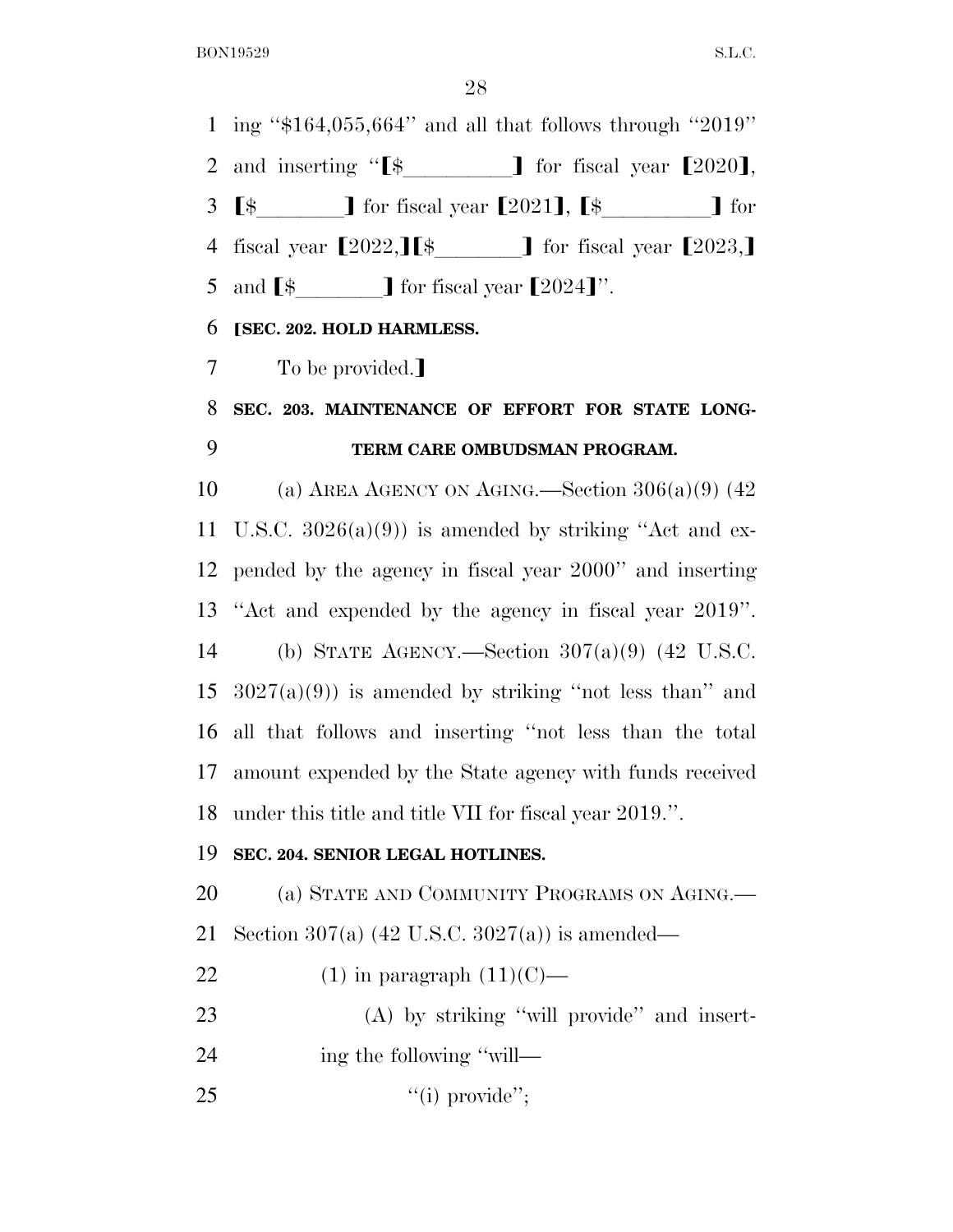| $\mathbf{1}$   | (B) by inserting "(which may include a                          |
|----------------|-----------------------------------------------------------------|
| $\overline{2}$ | statewide senior legal hotline that makes legal                 |
| 3              | assistance available by telephone or another                    |
| $\overline{4}$ | form of communication)" after "legal assist-                    |
| 5              | ance" the first place it appears; and                           |
| 6              | (C) by striking "State, and provide" and                        |
| 7              | inserting the following: "State; and                            |
| 8              | "(ii) provide"; and                                             |
| 9              | $(2)$ in paragraph $(13)$ , by inserting "(which for            |
| 10             | purposes of this paragraph may include a statewide              |
| 11             | senior legal hotline that makes legal assistance avail-         |
| 12             | able by telephone or another form of communica-                 |
| 13             | tion)" after "legal assistance programs".                       |
| 14             | (b) SUPPORTIVE SERVICES.—Section $321(a)(6)$ (42)               |
| 15             | U.S.C. $3030d(a)(6)$ is amended by inserting "(which for        |
| 16             | purposes of this paragraph may include a statewide senior       |
|                | 17 legal hotline that makes legal assistance available by tele- |
|                | 18 phone or another form of communication)" after "legal        |
| 19             | assistance".                                                    |
| 20             | (c) LEGAL ASSISTANCE SUPPORT SYSTEM.—Section                    |
| 21             | $420(a)(1)$ (42 U.S.C. 3032i(a)(1)) is amended by insert-       |
| 22             | ing "(which for purposes of this paragraph may include          |
| 23             | a statewide senior legal hotline that makes legal assistance    |
| 24             | available by telephone or another form of communica-            |
| 25             | tion)" after "legal assistance" the second place it appears.    |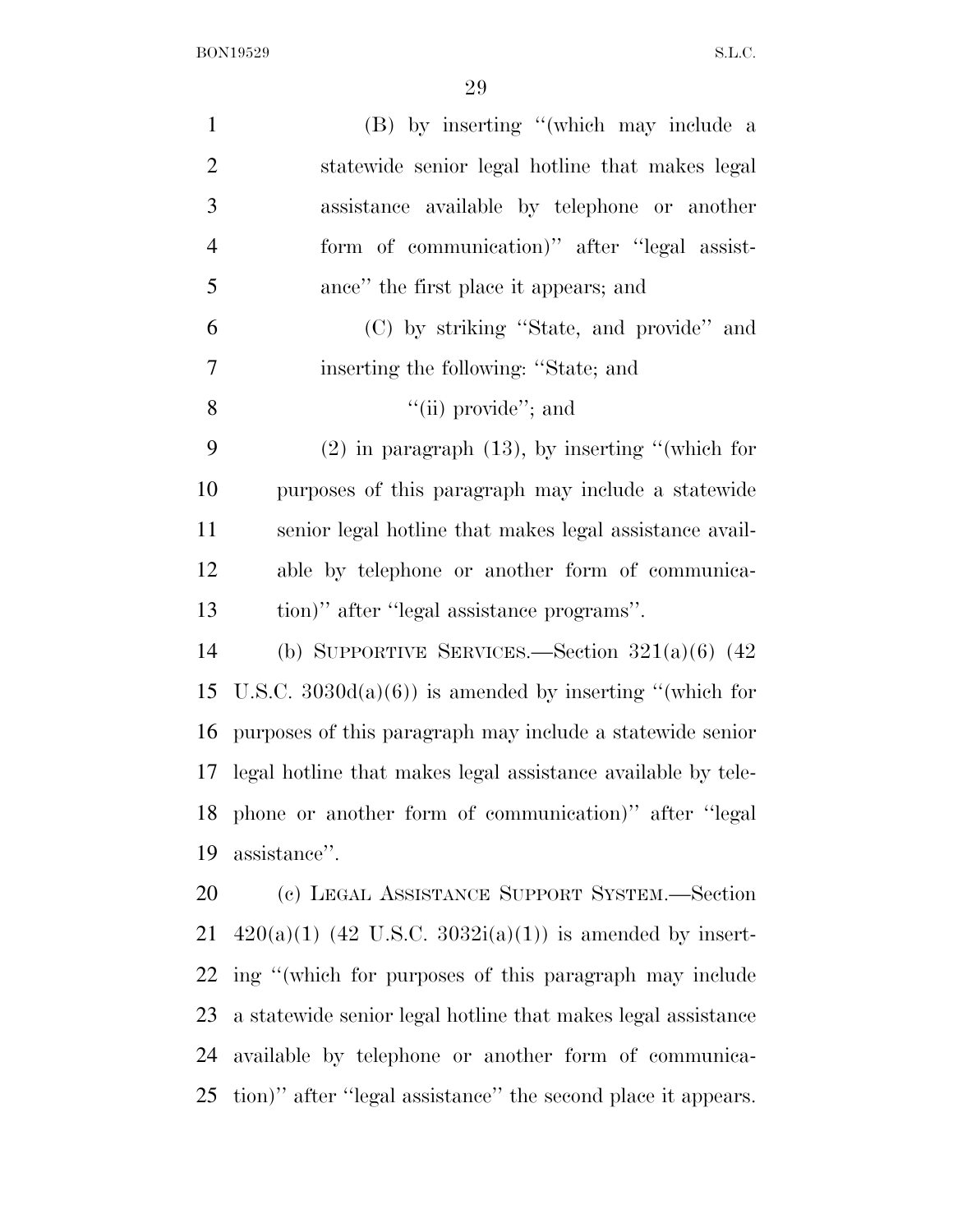(d) STATE LEGAL ASSISTANCE DEVELOPMENT PRO- GRAM.—Section 731(2) (42 U.S.C. 3058j(2)) is amended by inserting ''(which for purposes of this paragraph may include a statewide senior legal hotline that makes legal assistance available by telephone or another form of com-munication)'' after ''legal assistance''.

 (e) RULE OF CONSTRUCTION.—Section 307 (42 U.S.C. 3027) is amended by adding at the end the fol-lowing:

 $\frac{10}{2}$  The statement in paragraphs (11)(C) and (13) 11 of subsection (a) and sections  $321(a)(6)$ ,  $420(a)(1)$ , and 731(2) that legal assistance may include a statewide sen- ior legal hotline shall not be construed to prohibit the pro- vision of such a hotline under another provision of this Act.''.

 (f) REPORT.—Not later than 3 years after the date of enactment of this Act, the Assistant Secretary shall pre-pare and submit to Congress a report containing—

 (1) information on which States or localities op-erate senior legal hotlines;

 (2) information on how such hotlines operated 22 by States or localities are funded;

 (3) information of the usefulness of senior legal hotlines in the coordination and provision of legal assistance; and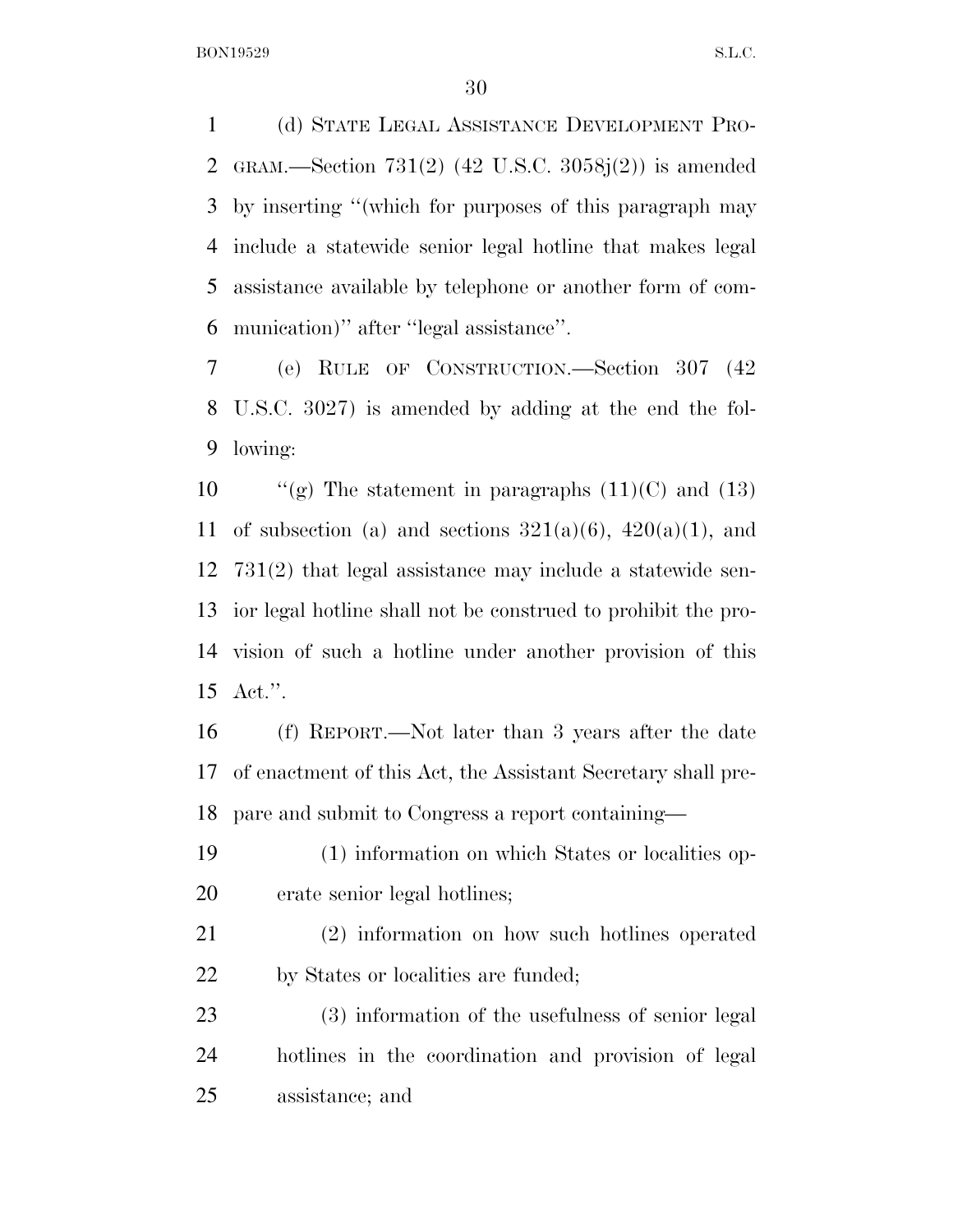(4) recommendations on additional actions that should be taken related to senior legal hotlines.

# **SEC. 205. INCREASE IN LIMIT ON USE OF ALLOTTED FUNDS FOR STATE ADMINISTRATIVE COSTS.**

5 Section  $308(b)(2)(A)$  (42 U.S.C.  $3028(b)(2)(A)$ ) is amended by striking ''\$500,000'' and inserting ''\$750,000''.

### **SEC. 206. IMPROVEMENTS TO NUTRITION PROGRAMS.**

 (a) REDUCTION OF ADMINISTRATIVE BARRIERS.— Section 308(b)(4) (42 U.S.C. 3028(b)(4)) is amended by adding at the end the following:

 ''(D) The State, in consultation with area agencies on aging, shall ensure the process used by the State in transferring funds under this paragraph (including re- quirements relating to the authority and timing of such transfers) is simplified and clarified to reduce administra- tive barriers and direct limited resources to the greatest nutrition service needs at the community level. Such proc- ess shall be modified to attempt to lessen the administra- tive barriers of such transfers, and help direct limited re- sources to where they are needed the most as the unmet need for nutrition services grows.''.

 (b) DEFINITION OF NUTRITION SERVICE PRO-VIDERS.—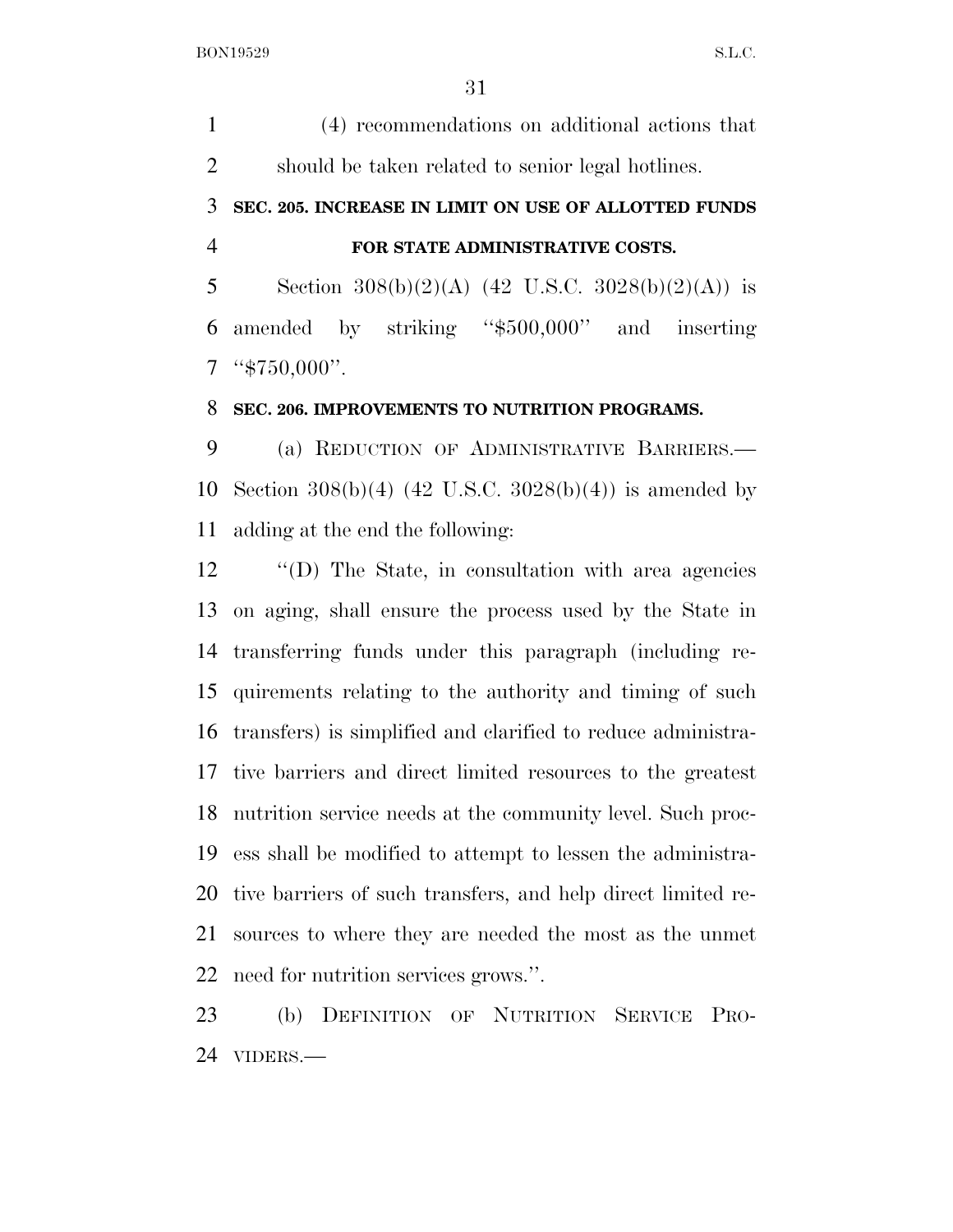| $\mathbf{1}$   | (1) IN GENERAL.—Section $301(a)(2)$ (42)            |
|----------------|-----------------------------------------------------|
| $\overline{2}$ | U.S.C. $3021(a)(2)$ is amended in subparagraph (D)  |
| 3              | by striking ", nutrition services, and multipurpose |
| $\overline{4}$ | senior centers" and inserting "and multipurpose     |
| 5              | senior centers, and nutrition service providers.".  |
| 6              | (2) DEFINITION.—Section 302 (42 U.S.C.              |
| 7              | $3022$ ) is amended—                                |
| 8              | $(A)$ by redesignating paragraph $(4)$ as           |
| 9              | paragraph $(5)$ ; and                               |
| 10             | $(B)$ by inserting after paragraph $(3)$ , the      |
| 11             | following:                                          |
| 12             | $\lq(4)(A)$ The term 'nutrition service provider'   |
| 13             | means-                                              |
| 14             | "(i) a public or private agency or organiza-        |
| 15             | tion, including a State agency, area agency on      |
| 16             | aging, local government, institution of higher      |
| 17             | education, Indian tribe, or service provider or     |
| 18             | volunteer organization, that individually meets     |
| 19             | the requirements described in subparagraph          |
| 20             | $(B)$ ; or                                          |
| 21             | "(ii) a combination of entities described in        |
| 22             | clause (i) that collectively meet the require-      |
| 23             | ments.                                              |
| 24             | "(B) The requirements described in this sub-        |
| 25             | paragraph are—                                      |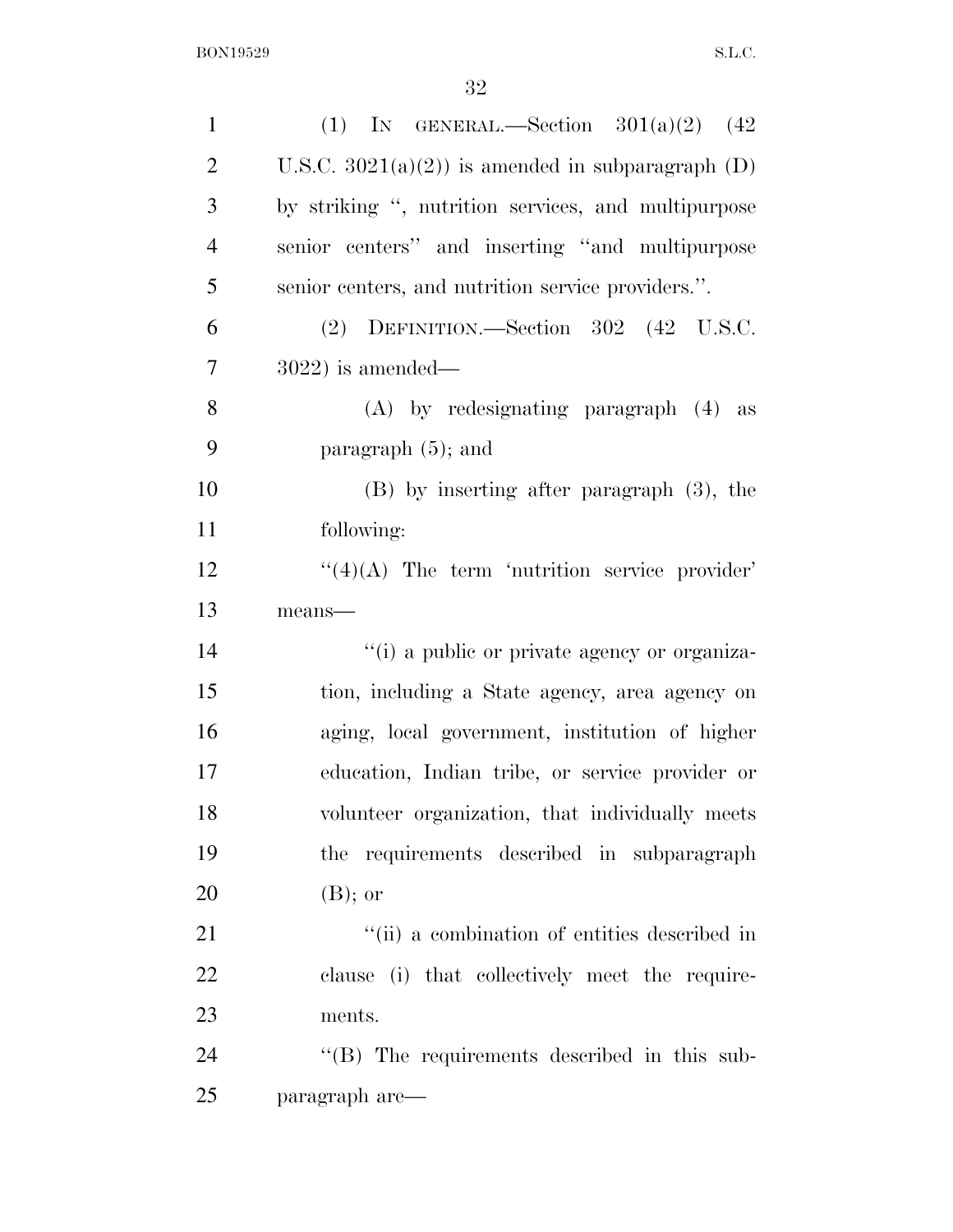| $\mathbf{1}$   | "(i) having a demonstrated record of serv-          |
|----------------|-----------------------------------------------------|
| $\mathfrak{2}$ | ing vulnerable and older adult populations; and     |
| 3              | "(ii) supporting the health and well-being          |
| $\overline{4}$ | of, providing nutritious meals for, and pro-        |
| 5              | moting socialization of, those populations.".       |
| 6              | (c) CONFORMING AMENDMENTS.-                         |
| 7              | (1) ADMINISTRATION ON AGING.-Section                |
| 8              | $205(a)(2)(A)(ii)$ (42 U.S.C. 3016(a)(2)(A)(ii)) is |
| 9              | amended by striking "nutrition providers" and in-   |
| 10             | serting "nutrition service providers (as defined in |
| 11             | section $302$ .                                     |
| 12             | (2) STATE AND COMMUNITY PROGRAMS.—Sec-              |
| 13             | tion 339(2)(B) (42 U.S.C. 3030g-21(2)(B)) is        |
| 14             | amended by striking "nutrition providers" and in-   |
| 15             | serting "nutrition service providers".              |
| 16             | SEC. 207. YOUNGER ONSET ALZHEIMER'S DISEASE.        |
| 17             | The Older Americans Act of 1965 (42 U.S.C. 3001)    |
| 18             | et seq.) is amended—                                |
| 19             | (1) in section 302(3) (42 U.S.C. 3022(3)), by       |
| 20             | striking "an individual with Alzheimer's disease"   |
| 21             | and inserting "an individual of any age with Alz-   |
| 22             | heimer's disease"; and                              |
| 23             | (2) in section 711(6) (42 U.S.C. 3058f(6)), by      |
| 24             | inserting "of any age" after "individual".          |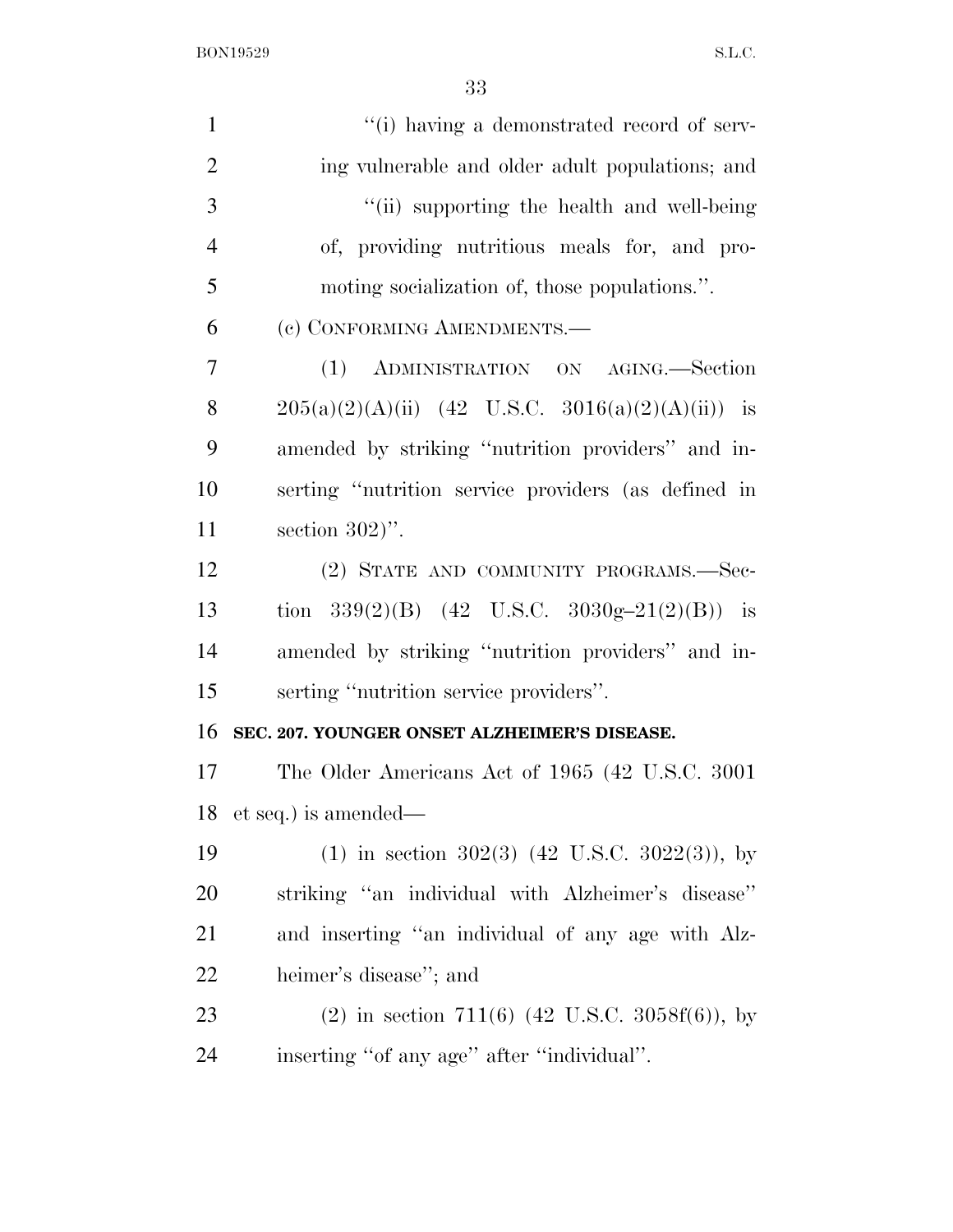### **SEC. 208. COST SHARING AND OTHER PRACTICES.**

 (a) EVALUATION.—Section 315(d) of the Older Americans Act of 1965 (42 U.S.C. 3030c–2(d)) is amend- ed by inserting '', by State,'' after ''a comprehensive eval-uation''.

 (b) GAO STUDY.—Not later than 2 years after the date of enactment of this Act, the Comptroller General of the United States shall conduct a study and issue a report that includes—

- (1) information—
- (A) about, and a list of, contracts (imple- mented by States or area agencies on aging) with health care organizations, and State-imple- mented cost-sharing policies by area agencies on aging, waiver use and waiver use policies, and voluntary contribution policies, by State, under title III of the Older Americans Act of 18 1965 (42 U.S.C. 3021 et seq.); and

 (B) about any negative impacts on low-in- come individuals resulting from the policies and uses described in subparagraph (A), and annual evaluation methods and corrective action that 23 the Assistant Secretary is taking to rectify such an impact;

 (2) information about the policies described in subparagraph (A), such as payment rates (including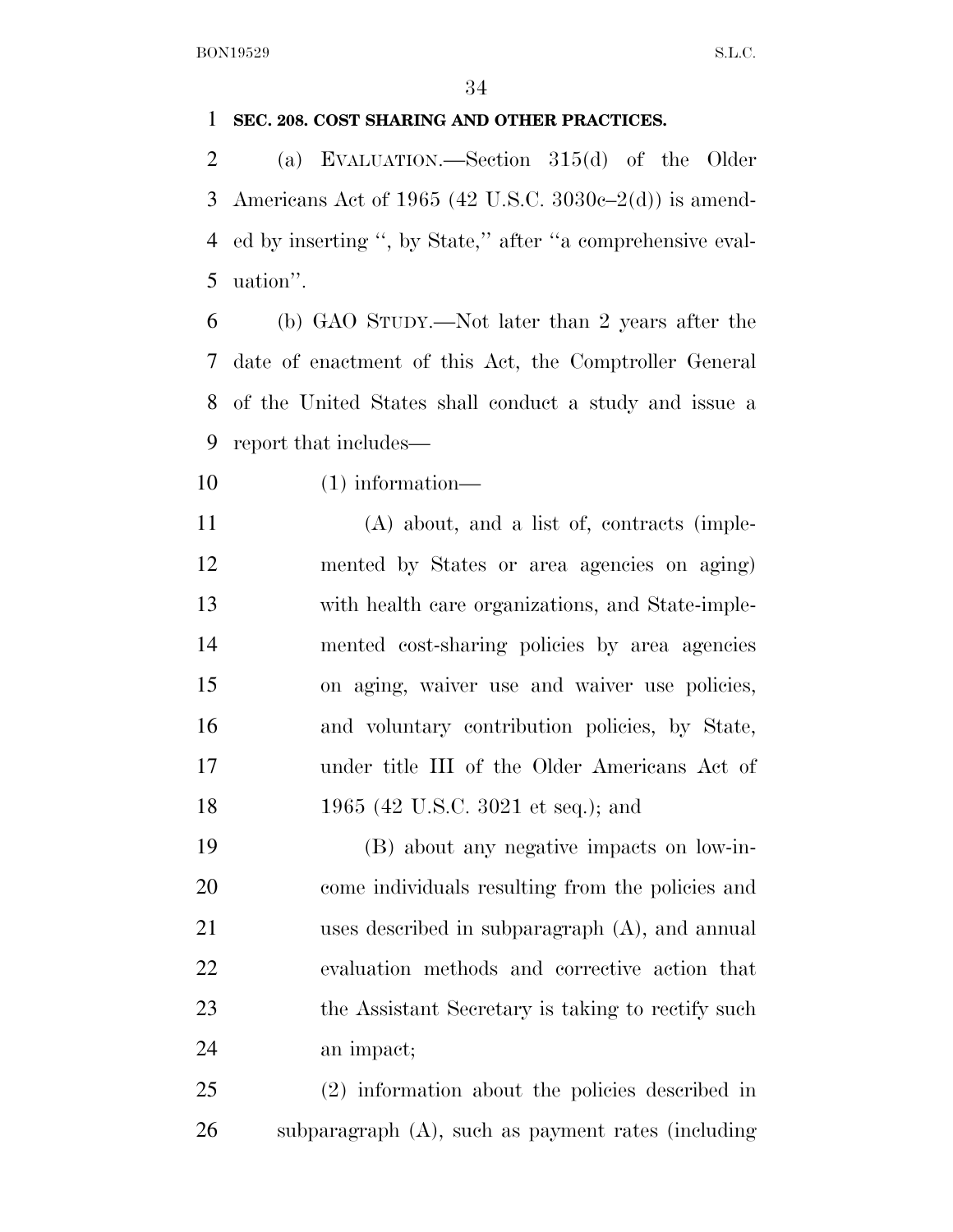| $\mathbf{1}$   | sliding scales based solely on individual income and  |
|----------------|-------------------------------------------------------|
| $\overline{2}$ | the cost of delivering services and whether low-in-   |
| 3              | come individuals or other populations are excluded    |
| $\overline{4}$ | from cost sharing or whether specific demographic     |
| 5              | groups are targeted with cost sharing), procedures    |
| 6              | to account for cost-sharing payments, written or      |
| 7              | other educational materials to inform recipients      |
| 8              | about cost sharing and voluntary contributions in a   |
| 9              | way that protects access to services, and the extent  |
| 10             | to which stakeholders' views are solicited regarding  |
| 11             | cost-sharing policies;                                |
| 12             | (3) information on the number of older individ-       |
| 13             | uals paying for services under the Older Americans    |
| 14             | Act of 1965 (42 U.S.C. 3001 et seq.);                 |
| 15             | $(4)$ policies that ensure that—                      |
| 16             | (A) low-income individuals are not bur-               |
| 17             | dened by cost-sharing policies; and                   |
| 18             | (B) cost-sharing policies do not result in            |
| 19             | the denial of services due to the individual's in-    |
| 20             | come or the individual's failure to make a cost-      |
| 21             | sharing payment; and                                  |
| 22             | (5) recommendations to Congress and various           |
| 23             | stakeholders about ways to clarify or improve cost    |
| 24             | sharing or voluntary contribution policies and imple- |
| 25             | mentation.                                            |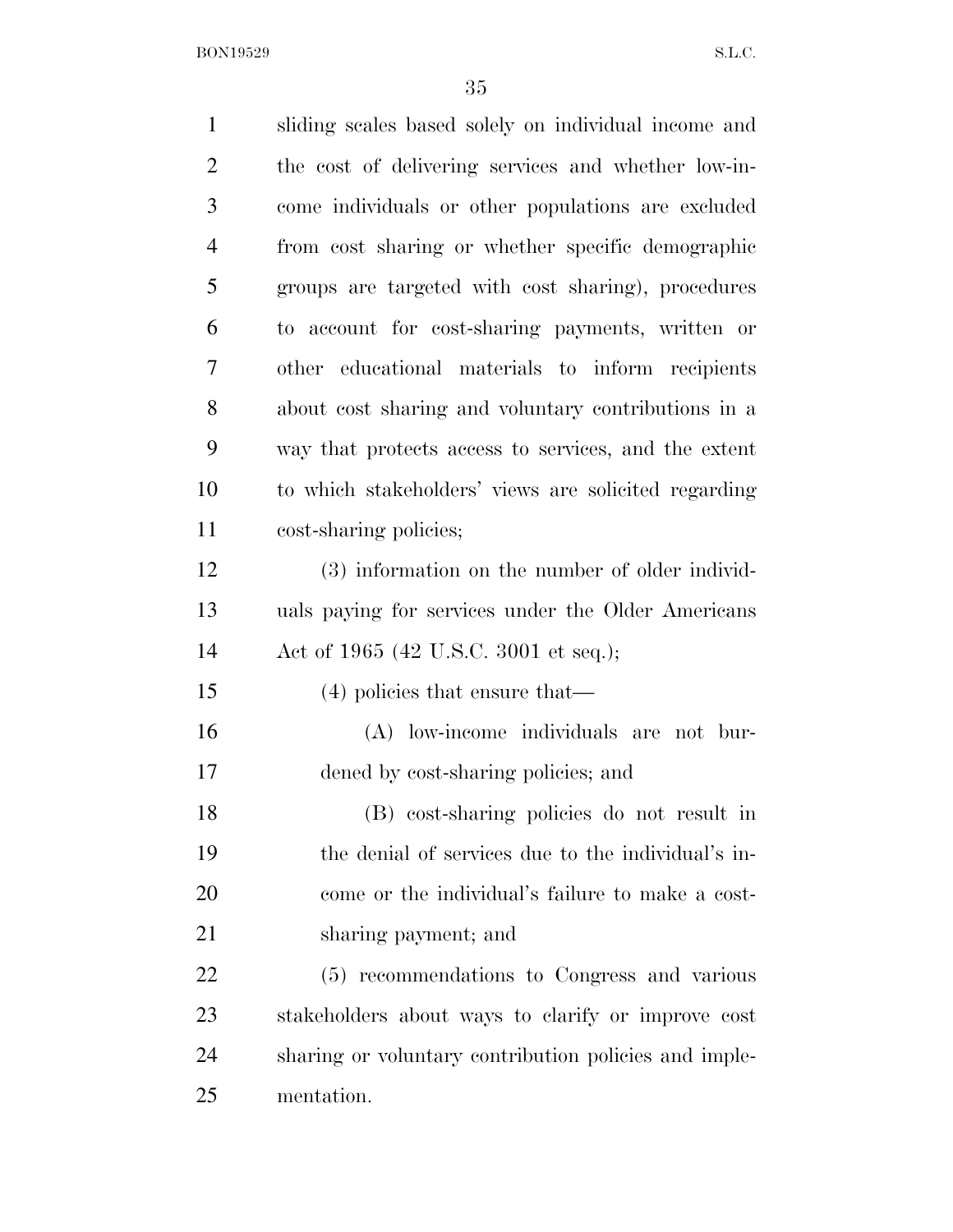### **SEC. 209. NUTRITION SERVICES STUDY.**

 Subpart 3 of part C of title III of the Older Ameri- cans Act of 1965 (42 U.S.C. 3030g–21 et seq.) is amend-ed by adding at the end the following:

### **''SEC. 339B. NUTRITION SERVICES IMPACT STUDY.**

"(a) STUDY.—

7 "(1) IN GENERAL.—The Assistant Secretary shall perform a study to assess how to measure and evaluate the discrepancy between available services and the demand for such services in the home deliv- ered nutrition services program and the congregate nutrition services program under this part, which shall include assessing various methods (such as those that States use) to measure and evaluate the discrepancy (such as measurement through the length of waitlists).

17 ''(2) CONTENTS.—In performing the study, the Assistant Secretary shall—

19  $\langle (A)$  consider means of obtaining informa- tion in rural and underserved communities; and 21 ''(B) consider using existing tools (existing as of the date the Assistant Secretary begins 23 the study) such as the tools developed through the Performance Outcome Measurement Project.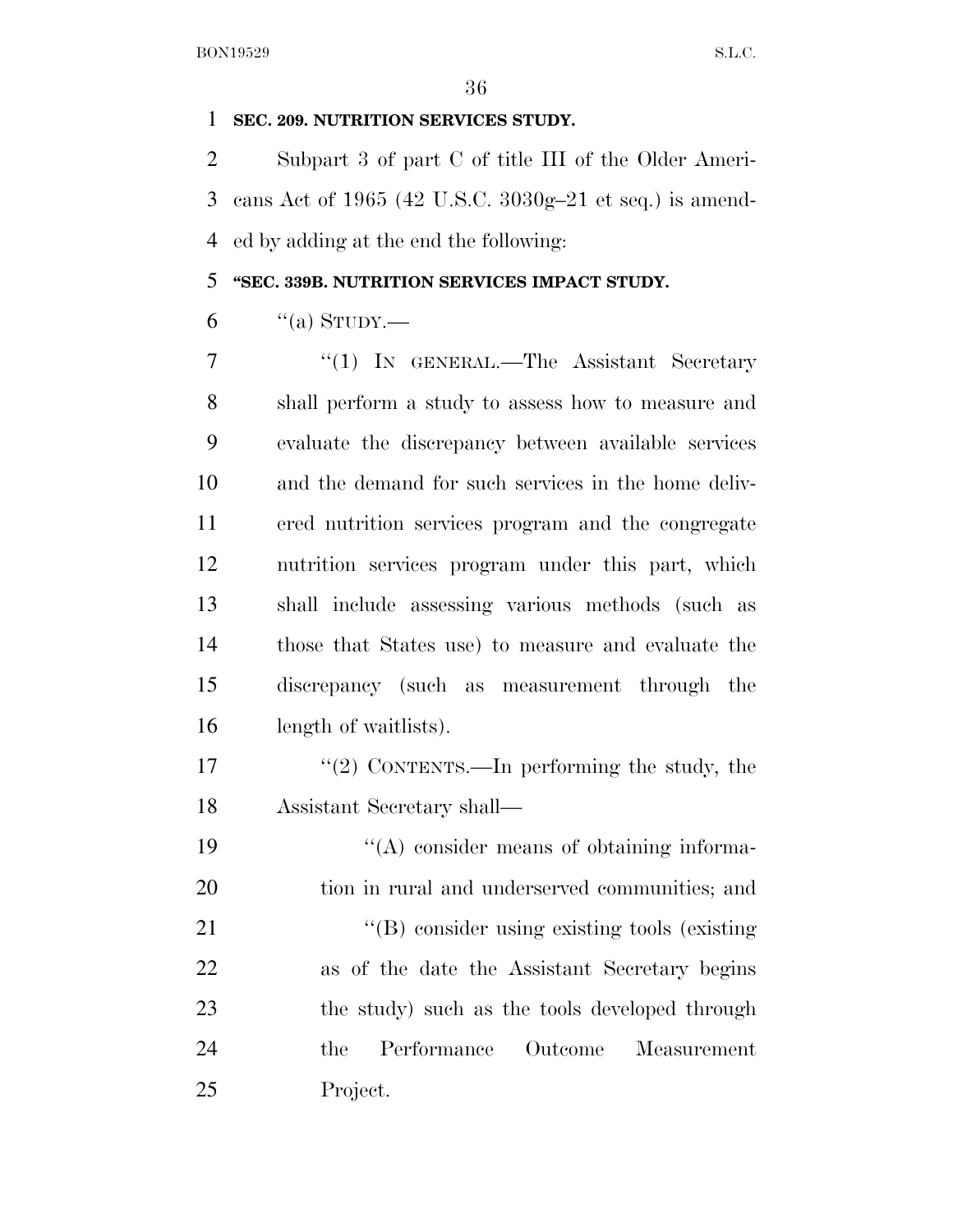''(3) ANALYSIS.—The Assistant Secretary shall analyze and determine which methods are the least burdensome and most effective for measuring and evaluating the discrepancy described in paragraph (1).

''(b) RECOMMENDATIONS.—

7 "(1) PREPARATION.—Not later than 3 years after the date of enactment of this Act, the Assist- ant Secretary shall prepare recommendations on how to measure and evaluate, with the least burden and the most effectiveness, the discrepancy described in subsection (a)(1) (such as measurement through the length of waitlists).

 ''(2) ISSUANCE.—The Assistant Secretary shall issue the recommendations, and make the rec- ommendations available as a notification pursuant to section 202(a)(32) and to the committees of the Senate and of the House of Representatives with ju- risdiction over this Act, and the Special Committee on Aging of the Senate.''.

 **SEC. 210. NATIONAL FAMILY CAREGIVER SUPPORT PRO-GRAM.** 

 (a) DEFINITIONS FOR NATIONAL FAMILY CARE-GIVER SUPPORT PROGRAM.—Section 372(a) of the Older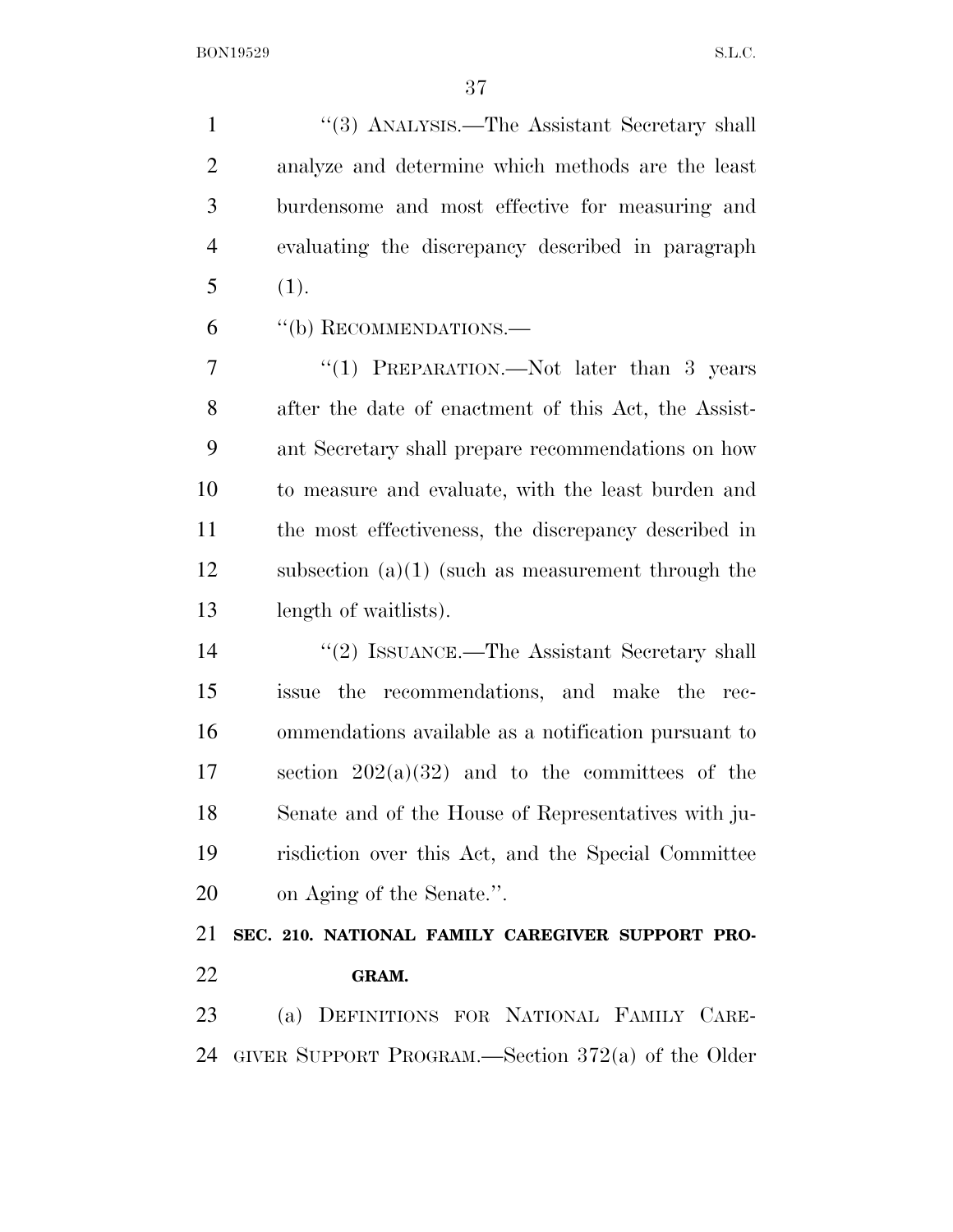Americans Act of 1965 (42 U.S.C. 3030s(a)) is amend-ed—

 (1) by redesignating paragraphs (1) through (3) as paragraphs (2) through (4), respectively; and (2) by inserting before paragraph (2), as so re-designated, the following:

7 "(1) CAREGIVER ASSESSMENT.—The term 'caregiver assessment' means a defined process of gathering information to identify the specific needs, barriers, and existing supports of a family caregiver or older relative caregiver, as identified by the care- giver involved, to appropriately target recommenda- tions for support services described in section 373(b). Such assessment shall be administered through direct contact with the caregiver, which may include contact through a home visit, the Internet, telephone or teleconference, or in-person inter-action.''.

 (b) GENERAL AUTHORITY.—Section 373 of the Older Americans Act of 1965 (42 U.S.C. 3030s–1) is amend-ed—

 (1) in subsection (b), in the matter preceding paragraph (1), by inserting ''which may be informed through the use of caregiver assessments,'' after ''provided,'';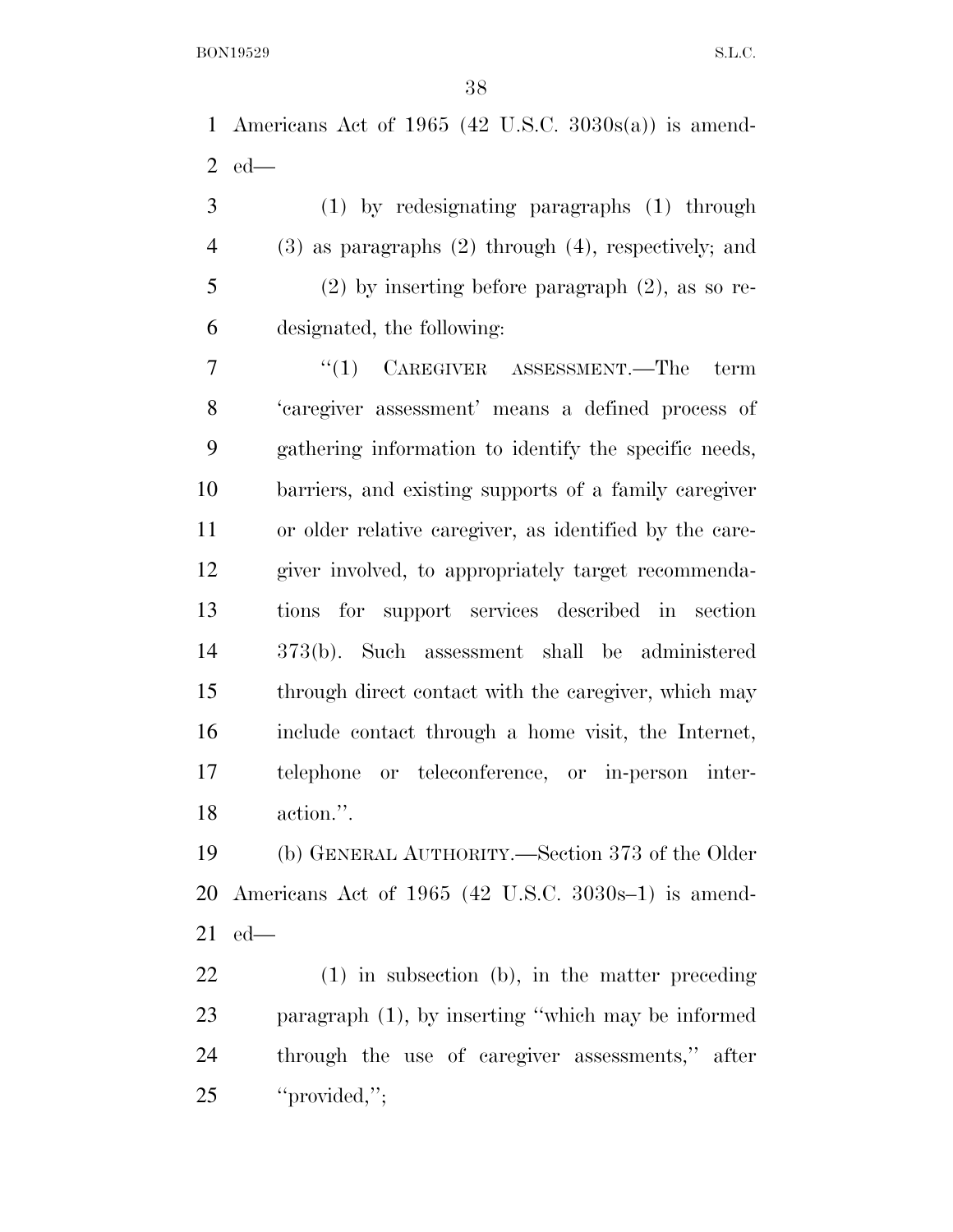| $\mathbf{1}$   | $(2)$ in subsection $(e)(3)$ , in the first sentence, by |
|----------------|----------------------------------------------------------|
| $\overline{2}$ | inserting ", including caregiver assessments used in     |
| 3              | the State," after "mechanisms";                          |
| $\overline{4}$ | (3) in subsection (g)(2), by striking subpara-           |
| 5              | graph(C);                                                |
| 6              | $(4)$ by redesignating subsections (e) through $(g)$     |
| 7              | as subsections (f) through (h), respectively;            |
| 8              | $(5)$ by inserting after subsection (d) the fol-         |
| 9              | lowing:                                                  |
| 10             | "(e) BEST PRACTICES.—Not later than 1 year after         |
| 11             | the date of enactment of the Modernization of the Older  |
| 12             | Americans Act Amendments and every 5 years thereafter,   |
| 13             | the Assistant Secretary shall—                           |
| 14             | $\cdot$ (1) identify best practices relating to the pro- |
| 15             | grams carried out under this section and section         |
| 16             | $631$ , regarding—                                       |
| 17             | $\lq\lq$ the use of procedures and tools to              |
| 18             | monitor and evaluate the performance of the              |
| 19             | programs carried out under such sections;                |
| 20             | "(B) the use of evidence-based caregiver                 |
| 21             | support services; and                                    |
| 22             | $\cdot$ (C) any other issue determined relevant          |
| 23             | by the Assistant Secretary; and                          |
| 24             | $\lq(2)$ make available, including on the website of     |
| 25             | Administration and pursuant to section<br>the            |
|                |                                                          |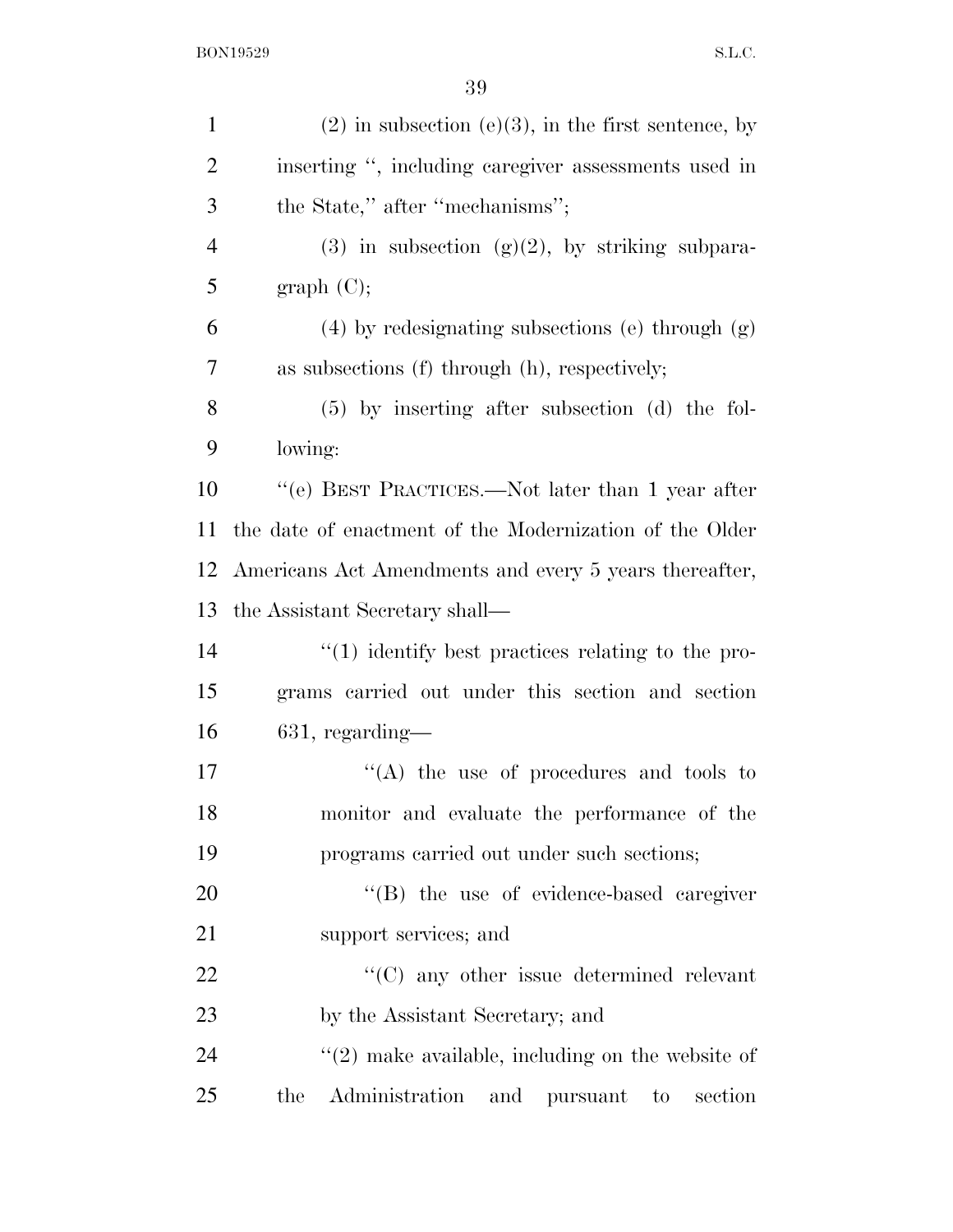202(a)(32), best practices described in paragraph (1), to carry out the programs under this section and section 631.''; and

(6) by adding at the end the following:

 ''(i) ACTIVITIES OF NATIONAL SIGNIFICANCE.—The Assistant Secretary may award funds authorized under 7 this section I to whom? For conducting activities of na-tional significance that—

 $9 \t``(1)$  promote quality and continuous improve- ment in the support provided to family caregivers and older relative caregivers through programs car-ried out under this section and section 631; and

13  $\frac{1}{2}$  include, with respect to such programs, program evaluation, training, technical assistance, and research.

16 "(j) TECHNICAL ASSISTANCE FOR CAREGIVING AS- SESSMENTS.—Not later than 1 year after the date of en- actment of the Modernization of the Older Americans Act Amendments, the Assistant Secretary, in consultation with stakeholders with appropriate expertise and, as ap- propriate, informed by the strategy developed under the RAISE Family Caregivers Act, shall provide technical as- sistance to promote and implement the use of caregiver assessments. Such technical assistance may include shar-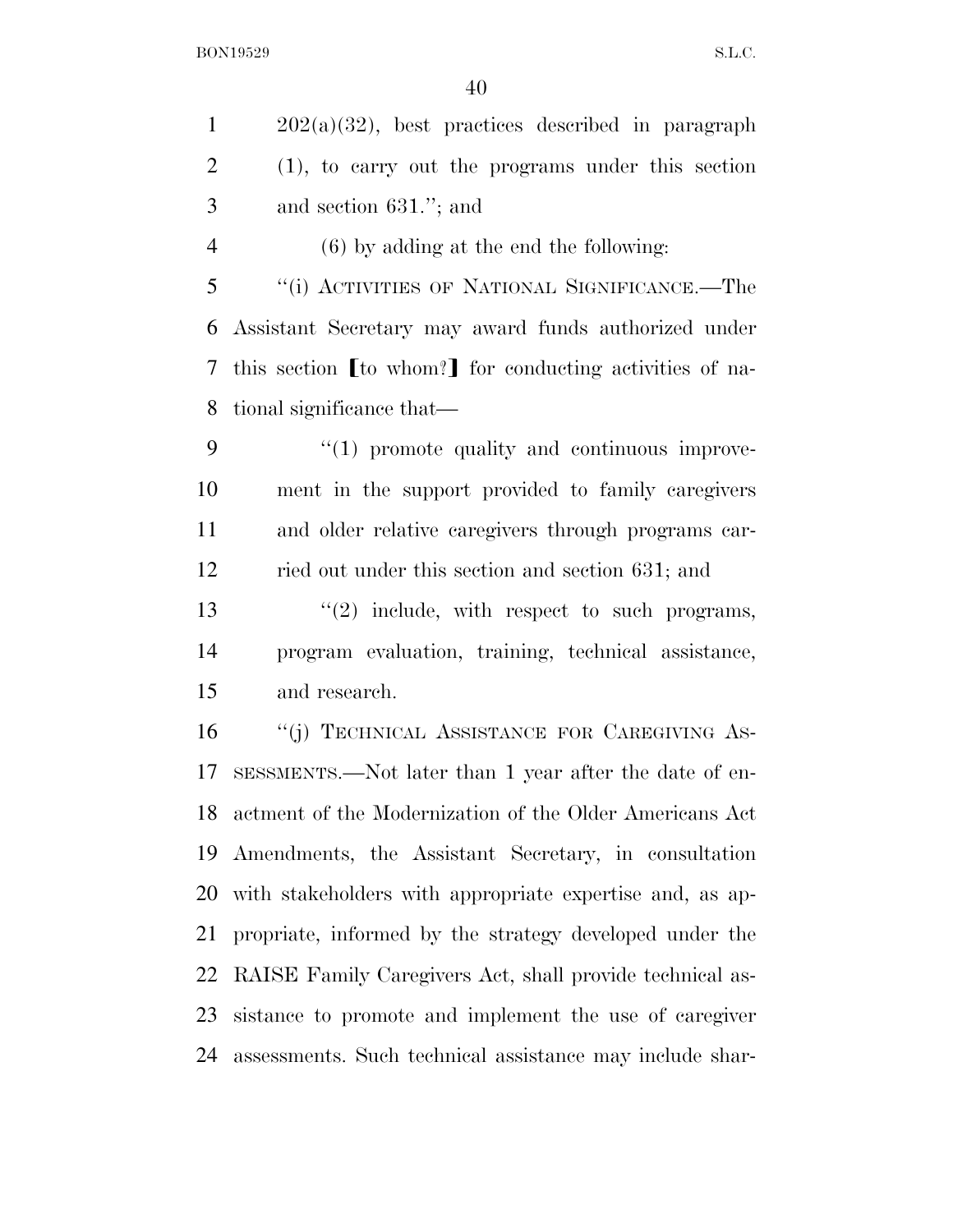ing available tools or templates, comprehensive assessment protocols, and best practices concerning— 3 (1) conducting caregiver assessments (includ- ing reassessments) as needed; ''(2) implementing such assessments that are consistent across a planning and service area, as ap- propriate; and 8 "(3) implementing caregiver support service plans, including referrals to and coordination of ac- tivities with relevant State services.''. (c) REPORT ON CAREGIVER ASSESSMENTS.— 12 (1) IN GENERAL.—Not later than 3 years after the date of enactment of this Act, the Assistant Sec- retary shall issue a report on the use of caregiver as- sessments by area agencies on aging, entities con- tracting with such agencies, and tribal organizations. Such report shall include— (A) an analysis of the current use of care- giver assessments, as of the date of the report; (B) an analysis of the potential impact of caregiver assessments on— (i) family caregivers and older relative caregivers; and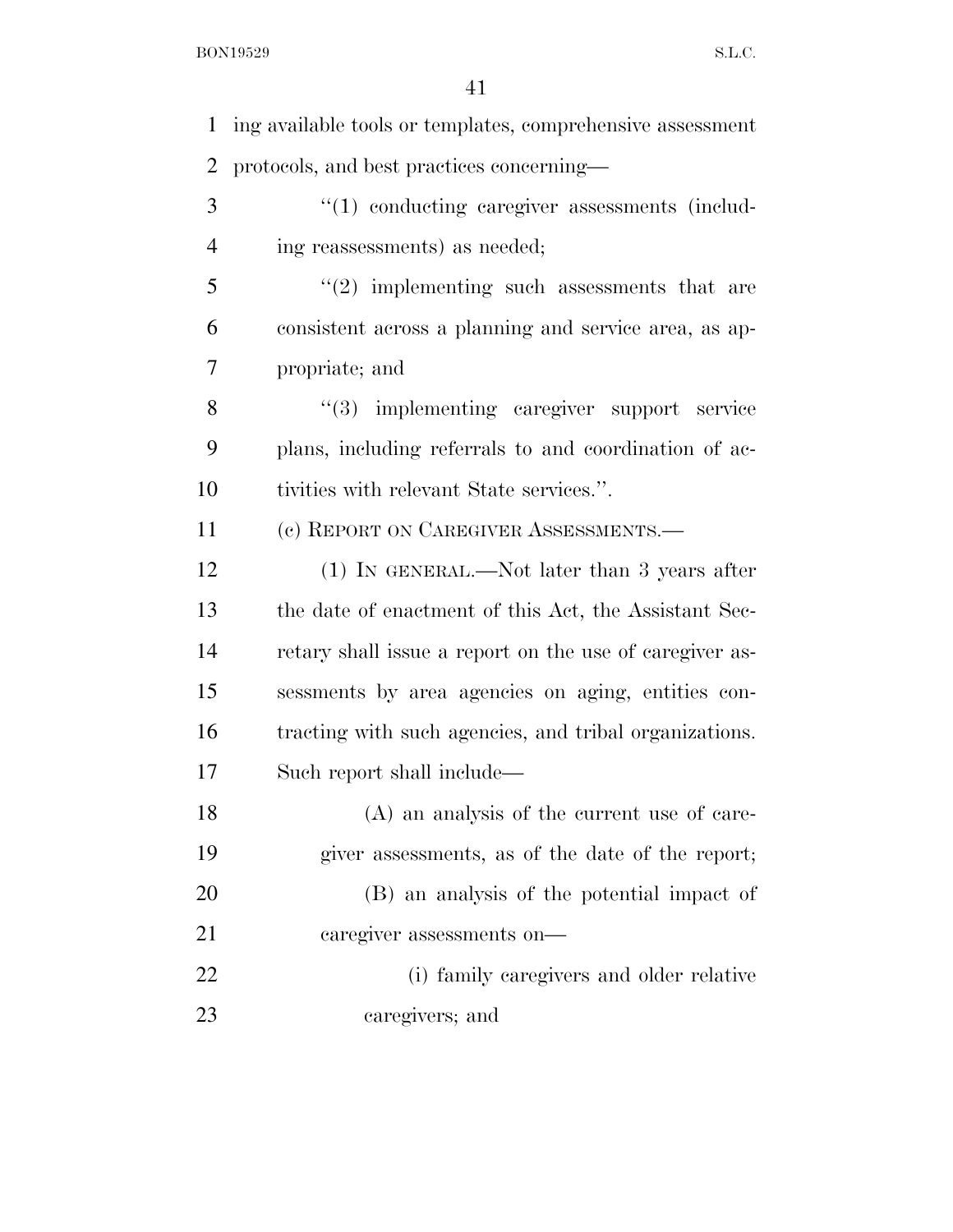| $\mathbf{1}$   | (ii) the older individuals to whom the                    |
|----------------|-----------------------------------------------------------|
| $\overline{2}$ | caregivers described in clause (i) provide                |
| 3              | care;                                                     |
| $\overline{4}$ | (C) an analysis of the potential impact of                |
| 5              | using caregiver assessments on the aging net-             |
| 6              | work;                                                     |
| $\tau$         | (D) an analysis of how caregiver assess-                  |
| 8              | ments are being used to identify the specific             |
| 9              | needs, barriers, and existing supports of family          |
| 10             | caregivers and older relative caregivers, with            |
| 11             | particular consideration to supporting—                   |
| 12             | (i) a caregiver specified in this sub-                    |
| 13             | paragraph who is caring for individuals                   |
| 14             | with disabilities, or, if appropriate, with a             |
| 15             | serious illness; and                                      |
| 16             | (ii) caregivers with disabilities;                        |
| 17             | recommendations for furthering the<br>(E)                 |
| 18             | use of caregiver assessments, as appropriate, in-         |
| 19             | cluding in rural or underserved areas; and                |
| 20             | (F) recommendations for assisting State                   |
| 21             | agencies and area agencies on aging, particu-             |
| 22             | larly in rural or underserved areas, in imple-            |
| 23             | menting the use of caregiver assessments.                 |
| 24             | $(2)$ SUBMISSION.—Not later than 6 months                 |
| 25             | after the issuance of the report in subsection $(c)(1)$ , |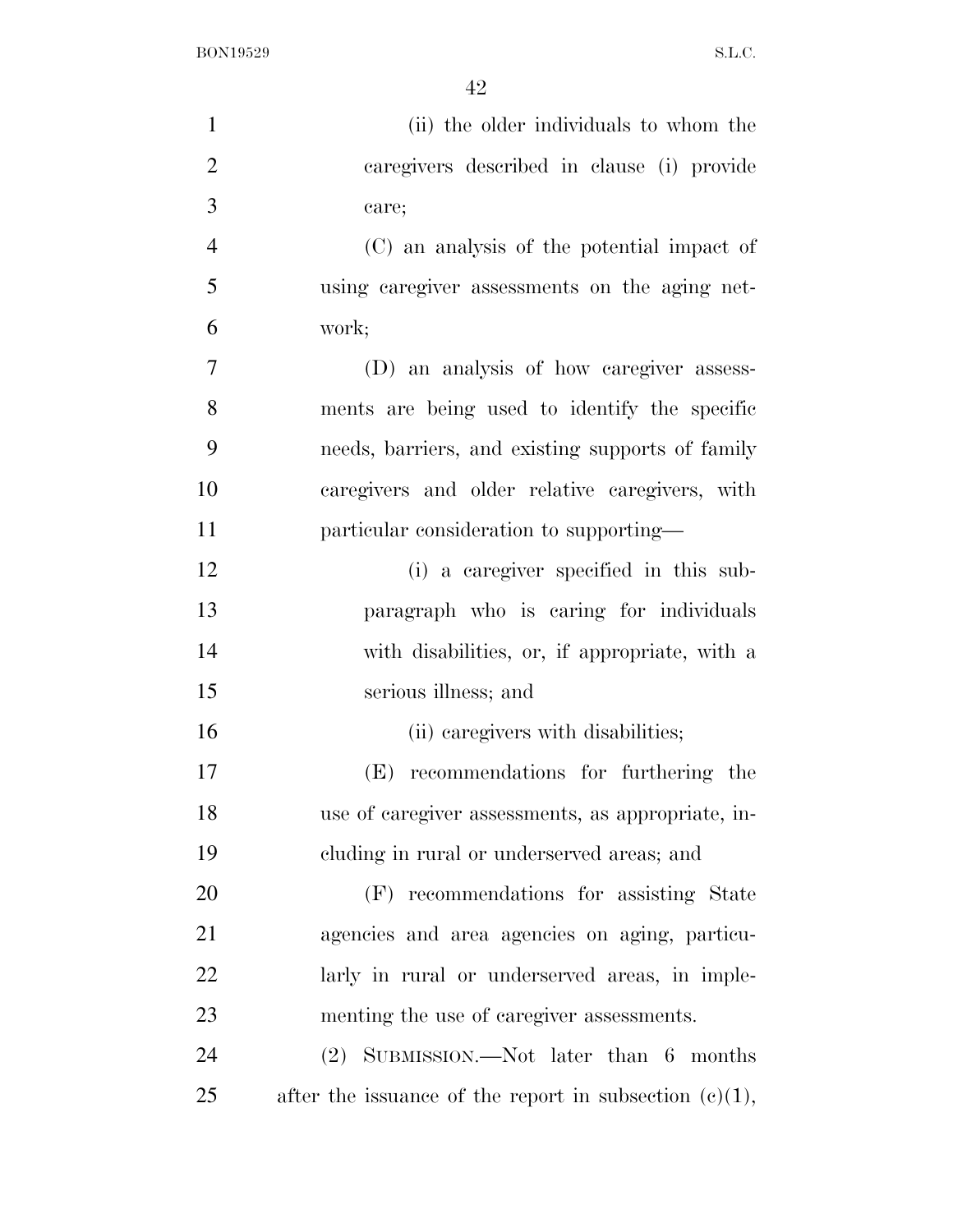the Assistant Secretary shall submit the report to 2 the committees of the Senate and the House of Rep- resentatives with jurisdiction over this Act, and the Special Committee on Aging of the Senate. (3) DEFINITIONS.—In this subsection, the terms ''caregiver assessment'' and ''older relative caregiver'' have the meanings given such terms in section 372(a) of the Older Americans Act of 1965  $(42 \text{ U.S.C. } 3030\text{s(a)})$ . (d) CONFORMING AMENDMENT.—Section 631(b) of such Act (42 U.S.C. 3057k–11(b)) is amended by striking  $\lq\lq$  (e), (d), and (e)" and inserting "(e), (d), and (f)". **TITLE III—MODERNIZING AC- TIVITIES FOR HEALTH, INDE- PENDENCE, AND LONGEVITY SEC. 301. REAUTHORIZATION.**  (a) TITLE IV.—Section 411(b) (42 U.S.C. 3032(b)) is amended— (1) in paragraph (1), by striking ''\$6,216,054'' and all that follows through ''2019'' and inserting 21 " $\left[\frac{1}{22}\right]$  for fiscal year  $\left[\frac{2020}{1}\right]$ ,<br>22  $\left[\frac{1}{2}\right]$  for fiscal year  $\left[\frac{2021}{1}\right]$ ,  $\left[\frac{1}{2021}\right]$  for fiscal year  $\left[\frac{2021}{1}\right]$ ,  $\lbrack \mathfrak{s} \rbrack$  for fiscal year  $\lbrack 2022 \rbrack$ ,  $\left[\frac{1}{2023}\right]$ , for fiscal year  $\left[\frac{2023}{1}\right]$ , and  $\left[ \text{\$} \right]$  for fiscal year  $\left[ 2024 \right]$ "; and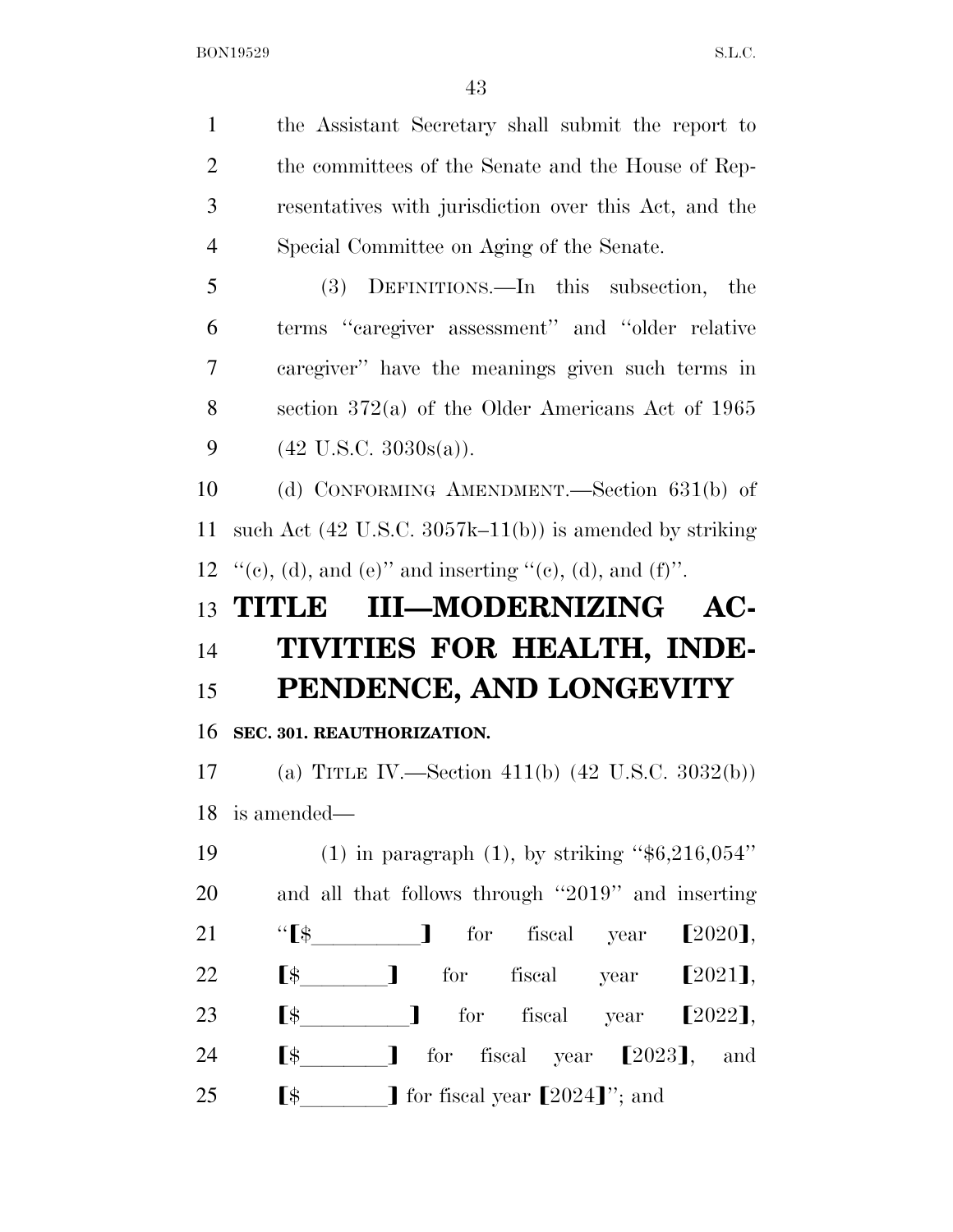(2) in paragraph (2), by striking ''\$10,856,828'' and all that follows through ''2019'' 3 and inserting "<sup>§</sup> if iscal year  $[2020]$ ,  $[s \t J$  for fiscal year  $[2021]$ ,  $\left[\color{red}\right.5\color{black}$   $\color{red}\left.\color{red}\right.5\color{black}$   $\color{red}\left.\color{red}\right]$  for fiscal year  $\left[\!\left.2022\right.\right]$ ,  $\left[\frac{1}{3}\right]$  for fiscal year  $\left[\frac{2023}{1}\right]$ , and  $\left[$   $\oint$   $\int$  for fiscal year  $\left[ 2024 \right]$ . 8 (b) TITLE V.—Section 517(a)  $(42 \text{ U.S.C. } 3056o(a))$  is amended by striking ''\$445,189,405'' and all that fol-10 lows "2019" and inserting " $\$\quad]$  for fiscal 11 year  $[2020]$ ,  $[$ \$  $]$  for fiscal year  $[2021]$ ,  $\lbrack \mathfrak{s} \rbrack$  for fiscal year 2022,  $\lbrack \mathfrak{s} \rbrack$  for 13 fiscal year  $[2023]$ , and  $\lbrack$   $\sharp$  for fiscal year 14  $[2024]'$ . **SEC. 302. TECHNICAL ASSISTANCE AND INNOVATION TO IM- PROVE TRANSPORTATION FOR OLDER INDI- VIDUALS.**  18 Section  $416(b)(2)$  (42 U.S.C.  $3032e(b)(2)$ ) is amend-19 ed— (1) in subparagraph (B), by inserting before the semicolon '', call center, website or Internet based portal, mobile application, or other techno- logical tools''; (2) in subparagraph (C), by striking ''; and'' 25 and inserting ";";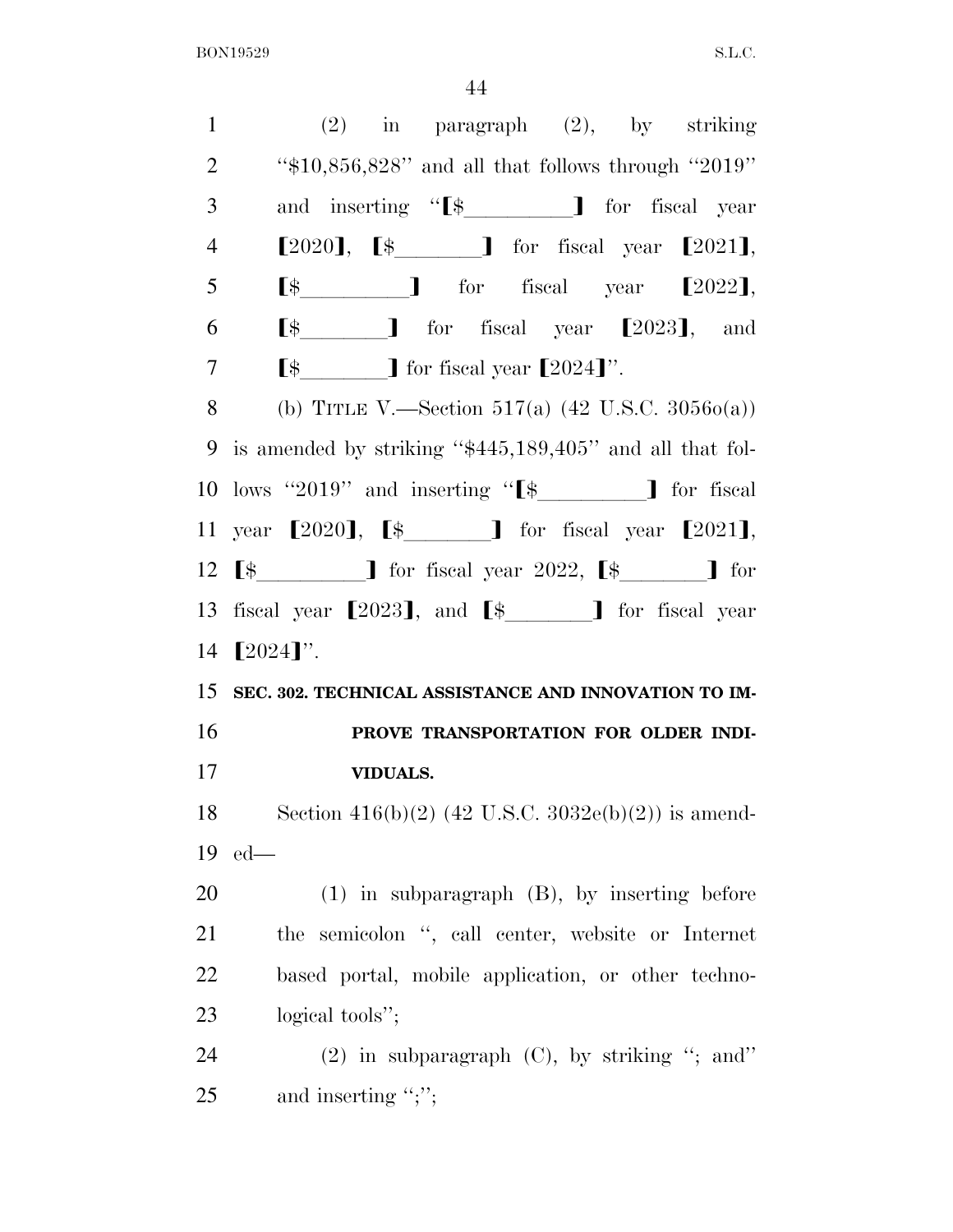| $\mathbf{1}$   | $(3)$ by redesignating subparagraph $(D)$ as sub-    |
|----------------|------------------------------------------------------|
| $\overline{2}$ | paragraph $(G)$ ; and                                |
| 3              | $(4)$ by inserting after subparagraph $(C)$ the fol- |
| $\overline{4}$ | lowing:                                              |
| 5              | $\lq\lq$ (D)(i) improving the aggregation, avail-    |
| 6              | ability, and accessibility of information on op-     |
| 7              | tions for transportation services for older indi-    |
| 8              | viduals, including information on public transit,    |
| 9              | on-demand transportation services, volunteer-        |
| 10             | based transportation services, and other private     |
| 11             | transportation providers; and                        |
| 12             | "(ii) providing older individuals with the           |
| 13             | ability to schedule trips both in advance and on     |
| 14             | demand, as appropriate;                              |
| 15             | $\lq\lq(E)$ identifying opportunities to share re-   |
| 16             | sources and reduce costs of transportation serv-     |
| 17             | ices for older individuals;                          |
| 18             | "(F) coordinating individualized trip plan-          |
| 19             | ning responses to requests from older individ-       |
| 20             | uals for transportation services; and".              |
| 21             | SEC. 303. GRANT PROGRAM FOR MULTIGENERATIONAL        |
| 22             | <b>COLLABORATION.</b>                                |
| 23             | Section 417 (42 U.S.C. 3032f) is amended—            |
| 24             | $(1)$ by amending subsection $(a)$ to read as fol-   |
| 25             | lows:                                                |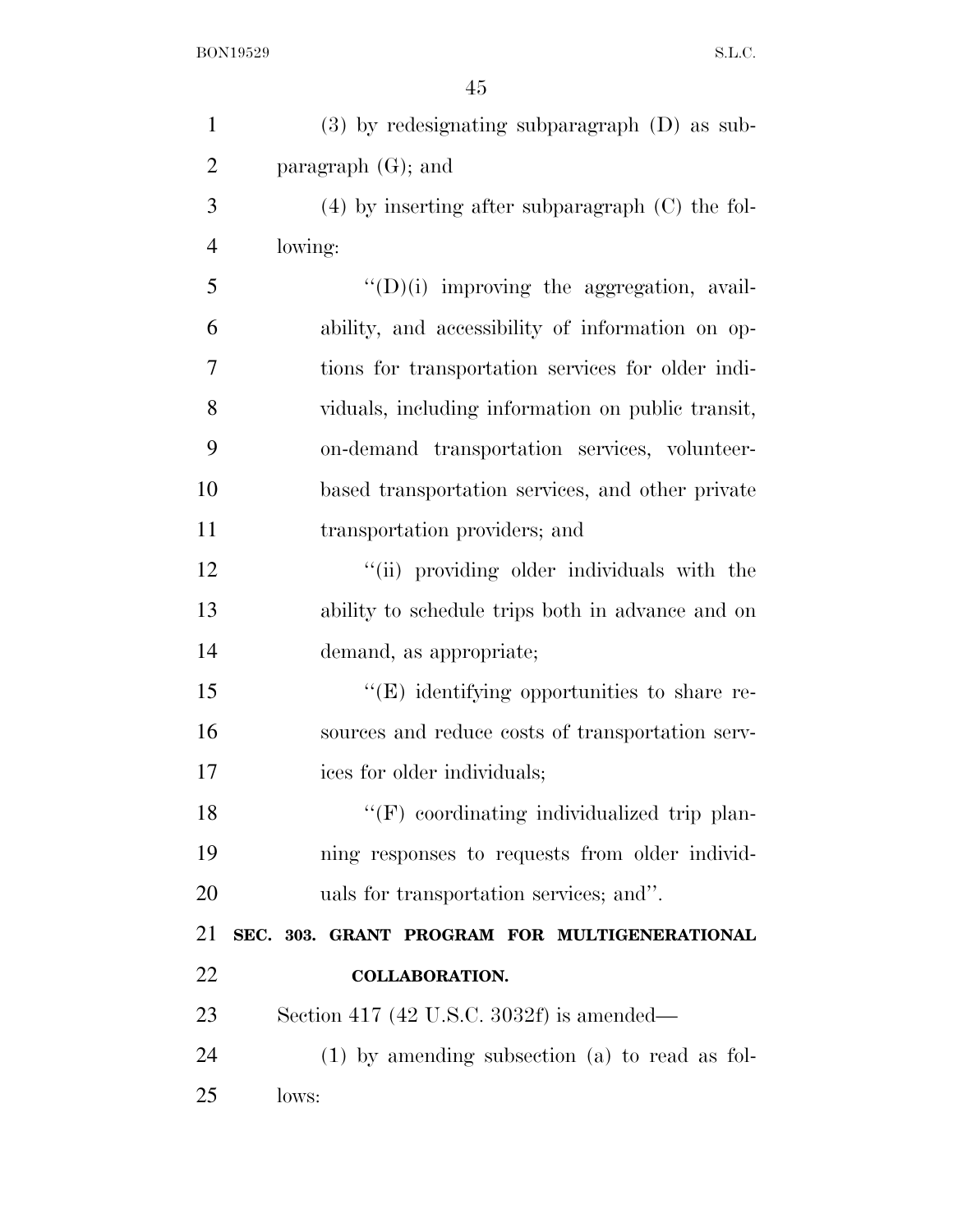| $\mathbf{1}$   | "(a) GRANTS AND CONTRACTS.—The Assistant Sec-           |
|----------------|---------------------------------------------------------|
| $\overline{2}$ | retary shall award grants and enter into contracts with |
| 3              | eligible organizations to carry out projects to-        |
| $\overline{4}$ | $\lq(1)$ provide opportunities for older individuals    |
| 5              | to participate in multigenerational activities and      |
| 6              | civic engagement activities that contribute to the      |
| 7              | health and wellness of older individuals and individ-   |
| 8              | uals in younger generations by developing—              |
| 9              | $\lq\lq$ meaningful roles for participants;             |
| 10             | "(B) reciprocity in relationship building;              |
| 11             | "(C) reduced social isolation and improved              |
| 12             | participant social connectedness;                       |
| 13             | "(D) improved economic well-being<br>for                |
| 14             | older individuals;                                      |
| 15             | $\lq\lq(E)$ increased lifelong learning; or             |
| 16             | "(F) support for family caregivers by—                  |
| 17             | "(i) providing support for older rel-                   |
| 18             | ative caregivers (as defined in section 372)            |
| 19             | raising children (such as kinship navigator)            |
| 20             | programs); or                                           |
| 21             | "(ii) involving volunteers who<br>are                   |
| 22             | older individuals who provide support and               |
| 23             | information to families who have a child                |
| 24             | with a disability or chronic illness, or other          |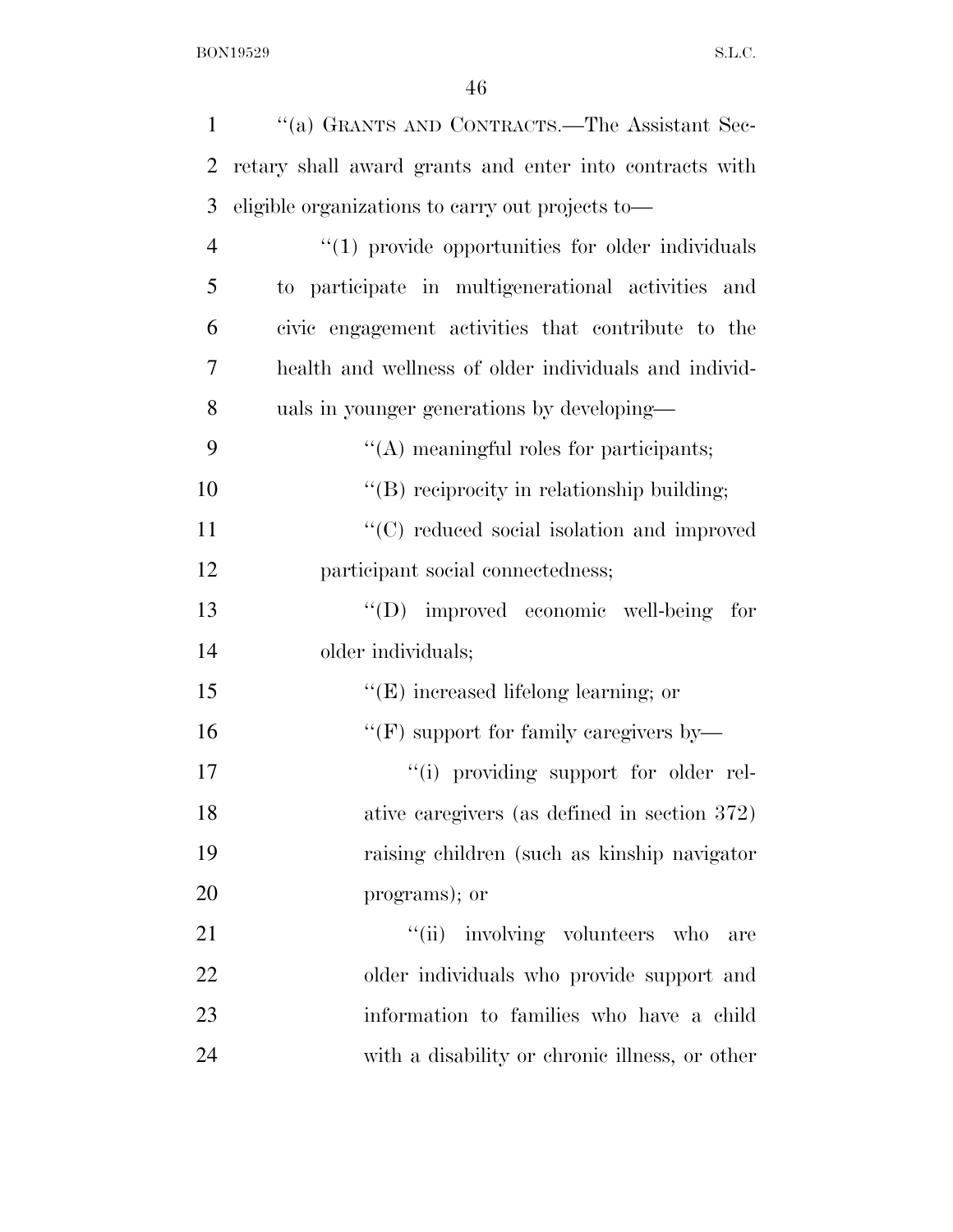| $\mathbf{1}$   | families in need of such family support;                    |
|----------------|-------------------------------------------------------------|
| $\overline{2}$ | and                                                         |
| 3              | $\lq(2)$ coordinate multigenerational activities and        |
| $\overline{4}$ | civic engagement activities, promote volunteerism,          |
| 5              | and facilitate development of and participation in          |
| 6              | multigenerational activities and civic engagement ac-       |
| $\overline{7}$ | tivities.";                                                 |
| 8              | $(2)$ by striking subsection $(g)$ ;                        |
| 9              | $(3)$ by redesignating subsections (b) through $(f)$        |
| 10             | as subsections $(c)$ through $(g)$ , respectively;          |
| 11             | $(4)$ by inserting after subsection (a) the fol-            |
| 12             | lowing:                                                     |
| 13             | "(b) GRANT PERIODS.—Each grant awarded under                |
| 14             | subsection (a) shall be for a period of not less than 36    |
| 15             | months.";                                                   |
| 16             | $(5)$ by amending subsection $(e)$ , as so redesig-         |
| 17             | nated, to read as follows:                                  |
| 18             | $``(c)$ USE OF FUNDS.—                                      |
| 19             | "(1) IN GENERAL.—An eligible organization                   |
| 20             | shall use funds made available under a grant award-         |
| 21             | ed, or a contract entered into, under this section to       |
| 22             | carry out a project described in subsection (a).            |
| 23             | (2)<br><b>PROVISION</b><br>OF<br><b>PROJECTS</b><br>THROUGH |
| 24             | GRANTEES.—In making grants under this section,              |
| 25             | the Assistant Secretary shall ensure that awards are        |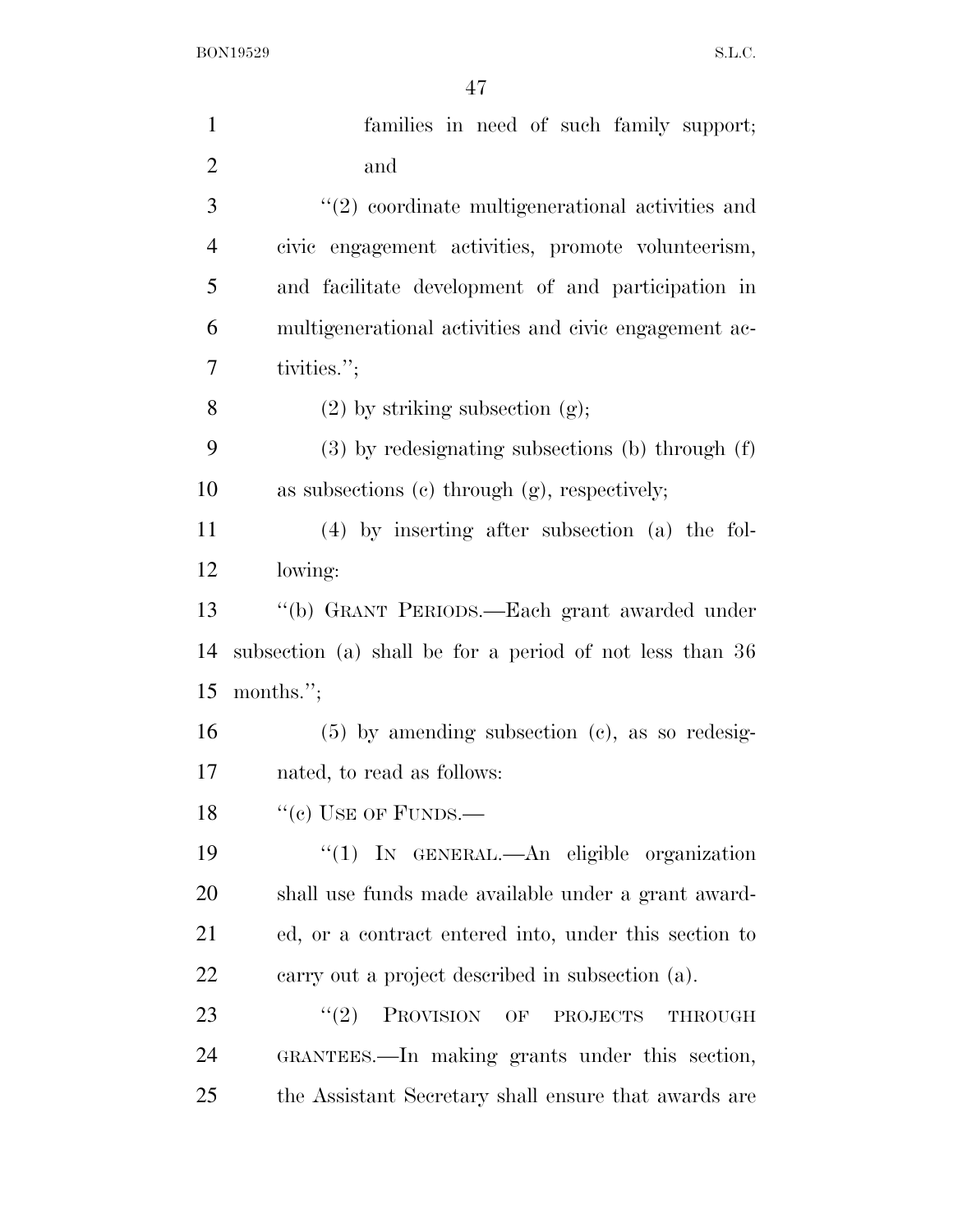| $\mathbf{1}$   | made for the activities and projects described in            |
|----------------|--------------------------------------------------------------|
| $\overline{2}$ | each of paragraphs $(1)$ and $(2)$ of subsection $(a)$ .";   |
| 3              | $(6)$ in subsection $(d)$ , as so redesignated—              |
| $\overline{4}$ | $(A)$ in the matter preceding paragraph $(1)$ ,              |
| 5              | by inserting "that serves individuals in younger             |
| 6              | generations and older individuals" after "to                 |
| 7              | carry out a project";                                        |
| 8              | $(B)$ in paragraph $(1)$ , by inserting ", in-               |
| 9              | tent to carry out, or intent to partner with local           |
| 10             | organizations or multiservice organizations to               |
| 11             | carry out," after "record of carrying out";                  |
| 12             | $(C)$ in paragraph $(3)$ , by striking "; and"               |
| 13             | and inserting a semicolon;                                   |
| 14             | $(D)$ in paragraph $(4)$ , by striking the pe-               |
| 15             | riod and inserting "; and"; and                              |
| 16             | (E) by adding at the end the following:                      |
| 17             | ``(5)<br>eligible organizations<br>proposing                 |
| 18             | multigenerational activity projects that utilize shared      |
| 19             | site programs, such as collocated child care<br>and          |
| 20             | long-term care facilities.";                                 |
| 21             | $(7)$ by amending subsections $(f)$ and $(g)$ , as so        |
| 22             | redesignated, to read as follows:                            |
| 23             | "(f) ELIGIBLE ORGANIZATIONS.—Organizations eli-              |
| 24             | gible to receive a grant or enter into a contract under sub- |
| 25             | section (a) shall—                                           |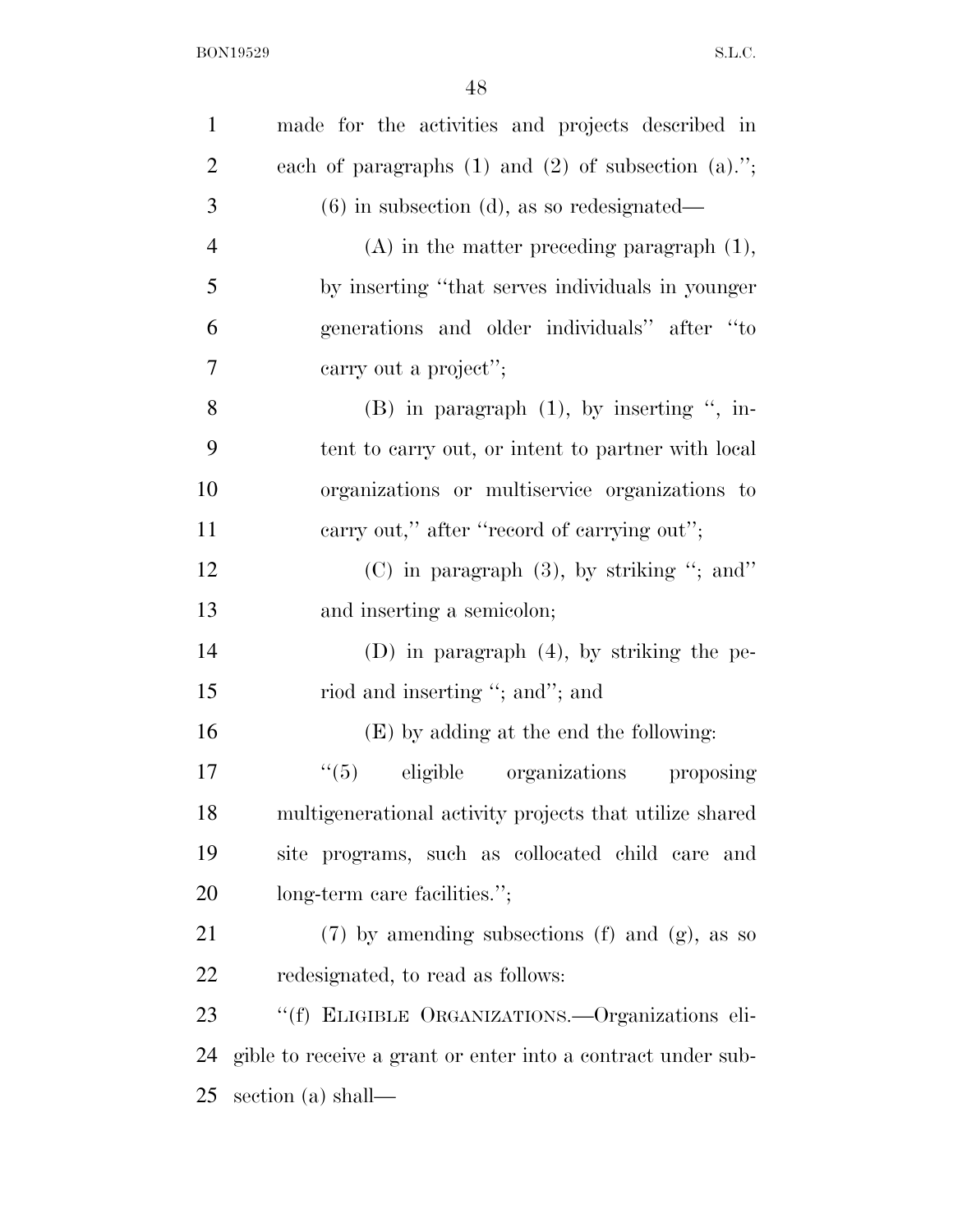| $\mathbf{1}$   | $\lq(1)$ be a State, an area agency on aging, or an      |
|----------------|----------------------------------------------------------|
| $\overline{2}$ | organization that provides opportunities for older in-   |
| 3              | dividuals to participate in activities described in such |
| 4              | subsection; and                                          |
| 5              | $\lq(2)$ have the capacity to conduct the coordina-      |
| 6              | tion, promotion, and facilitation described in such      |
| 7              | subsection through the use of multigenerational co-      |
| 8              | ordinators.                                              |
| 9              | "(g) EVALUATION.—                                        |
| 10             | "(1) IN GENERAL.—Not later than 3 years                  |
| 11             | after the date of enactment of the Modernization of      |
| 12             | the Older Americans Act Amendments, the Assistant        |
| 13             | Secretary shall, through data submitted by organiza-     |
| 14             | tions receiving grants or contracts under this sec-      |
| 15             | tion, evaluate the activities supported through such     |
| 16             | grants and contracts to determine—                       |
| 17             | "(A) the effectiveness of such activities;               |
| 18             | $\lq\lq$ (B) the impact of such activities on the        |
| 19             | community being served and the organization              |
| 20             | providing the activities; and                            |
| 21             | $\lq\lq$ (C) the impact of such activities on older      |
| 22             | individuals participating in such project.               |
| 23             | "(2) REPORT TO CONGRESS.—Not later than $6$              |
| 24             | months after the Assistant Secretary completes the       |
| 25             | evaluation under paragraph (1), the Assistant Sec-       |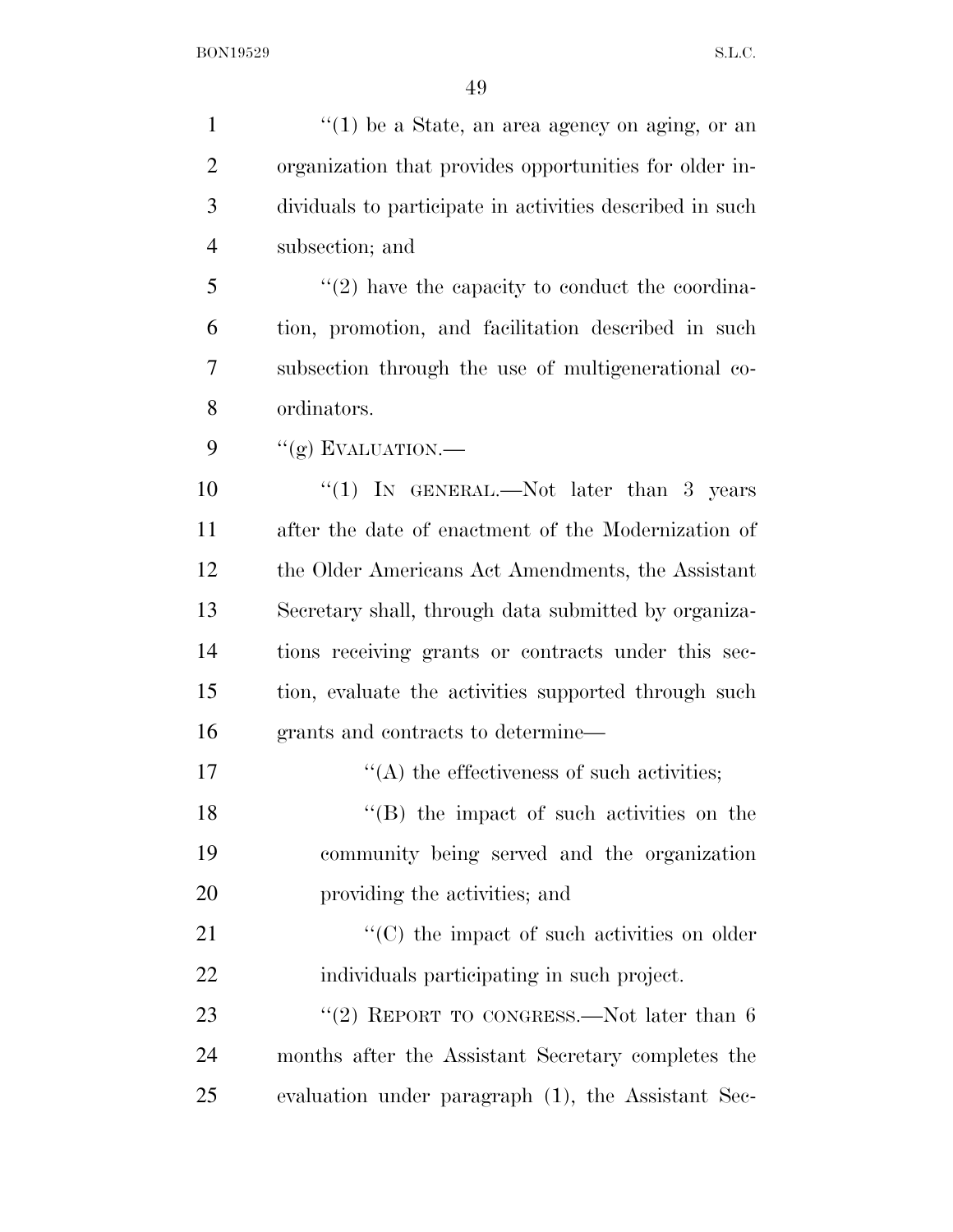| $\mathbf{1}$   | retary shall prepare and submit to the Speaker of  |
|----------------|----------------------------------------------------|
| $\overline{2}$ | the House of Representatives and the President pro |
| 3              | tempore of the Senate a report that assesses such  |
| $\overline{4}$ | evaluation and contains, at a minimum—             |
| 5              | $\lq\lq$ the names or descriptive titles of the    |
| 6              | projects funded under subsection (a);              |
| 7              | "(B) a description of the nature and oper-         |
| 8              | ation of such projects;                            |
| 9              | $\cdot$ (C) the names and addresses of organiza-   |
| 10             | tions that conducted such projects;                |
| 11             | $\lq\lq$ (D) a description of the methods and suc- |
| 12             | cess of such projects in recruiting older individ- |
| 13             | uals as employees and as volunteers to partici-    |
| 14             | pate in the projects;                              |
| 15             | "(E) a description of the success of the           |
| 16             | projects in retaining older individuals partici-   |
| 17             | pating in such projects as employees and as vol-   |
| 18             | unteers;                                           |
| 19             | "(F) the rate of turnover of older indi-           |
| 20             | vidual employees and volunteers in such            |
| 21             | projects;                                          |
| 22             | $\lq\lq(G)$ a strategy for disseminating the find- |
| 23             | ings resulting from such projects; and             |
| 24             | "(H) any policy change recommendations             |
| 25             | relating to such projects."; and                   |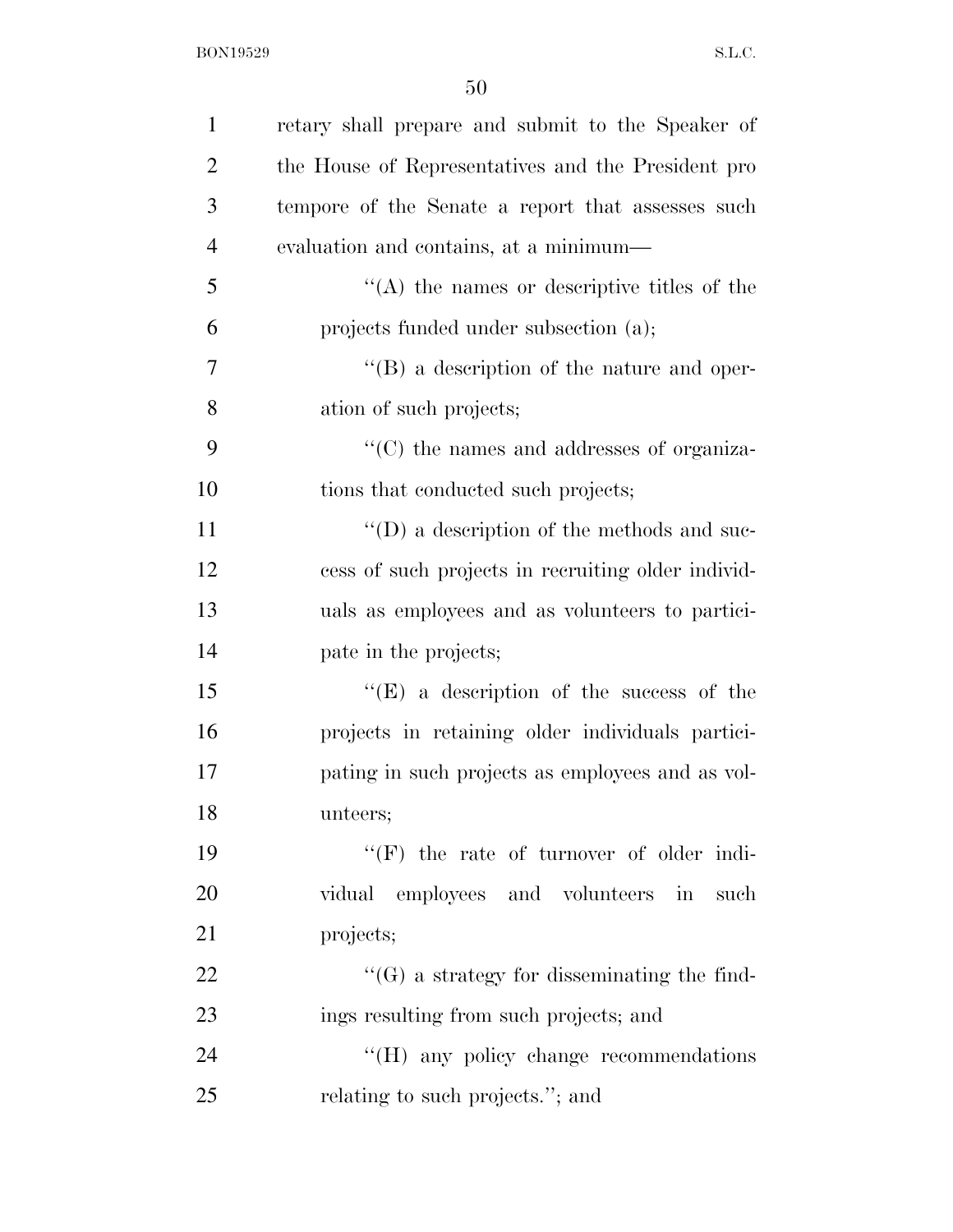| $\mathbf{1}$   | $(8)$ in subsection $(h)(2)(B)(i)$ , by striking "indi-                                                                                                                                                                                                                                                                                                                                                  |
|----------------|----------------------------------------------------------------------------------------------------------------------------------------------------------------------------------------------------------------------------------------------------------------------------------------------------------------------------------------------------------------------------------------------------------|
| $\overline{2}$ | viduals from the generations with older individuals"                                                                                                                                                                                                                                                                                                                                                     |
| 3              | and inserting "older individuals".                                                                                                                                                                                                                                                                                                                                                                       |
| $\overline{4}$ | SEC. 304. GRANTS FOR HEALTH, INDEPENDENCE, AND LON-                                                                                                                                                                                                                                                                                                                                                      |
| 5              | <b>GEVITY.</b>                                                                                                                                                                                                                                                                                                                                                                                           |
| 6              | Section 411(a)(9) (42 U.S.C. 3032(a)(9)) is amended                                                                                                                                                                                                                                                                                                                                                      |
| 7              | $(1)$ in subparagraph $(B)$ , by striking "; and"                                                                                                                                                                                                                                                                                                                                                        |
| 8              | and inserting " $;$ ";"                                                                                                                                                                                                                                                                                                                                                                                  |
| 9              | $(2)$ in subparagraph $(C)$ , by striking ";" and in-                                                                                                                                                                                                                                                                                                                                                    |
| 10             | serting "; and"; and                                                                                                                                                                                                                                                                                                                                                                                     |
| 11             | $(3)$ by adding at the end the following:                                                                                                                                                                                                                                                                                                                                                                |
| 12             | $\lq\lq$ (D) placing volunteers in communities to                                                                                                                                                                                                                                                                                                                                                        |
| 13             | assist family caregivers, older individuals, and                                                                                                                                                                                                                                                                                                                                                         |
| 14             | individuals with disabilities in maintaining inde-                                                                                                                                                                                                                                                                                                                                                       |
| 15             | pendence by providing non-medical care;".                                                                                                                                                                                                                                                                                                                                                                |
| 16             | [TITLE IV-ENHANCING GRANTS                                                                                                                                                                                                                                                                                                                                                                               |
| 17             | <b>FOR NATIVE AMERICANS]</b>                                                                                                                                                                                                                                                                                                                                                                             |
| 18             | SEC. 401. REAUTHORIZATION.                                                                                                                                                                                                                                                                                                                                                                               |
| 19             | Section 643 (42 U.S.C. 3057n) is amended—                                                                                                                                                                                                                                                                                                                                                                |
| 20             | $(1)$ in paragraph $(1)$ , by striking                                                                                                                                                                                                                                                                                                                                                                   |
| 21             | " $$31,934,018"$ and all that follows "2019" and in-                                                                                                                                                                                                                                                                                                                                                     |
| 22             | serting "[\$_________] for fiscal year [2020],                                                                                                                                                                                                                                                                                                                                                           |
| 23             | $\begin{bmatrix} \frac{1}{2} & \frac{1}{2} & \frac{1}{2} & \frac{1}{2} & \frac{1}{2} & \frac{1}{2} & \frac{1}{2} & \frac{1}{2} & \frac{1}{2} & \frac{1}{2} & \frac{1}{2} & \frac{1}{2} & \frac{1}{2} & \frac{1}{2} & \frac{1}{2} & \frac{1}{2} & \frac{1}{2} & \frac{1}{2} & \frac{1}{2} & \frac{1}{2} & \frac{1}{2} & \frac{1}{2} & \frac{1}{2} & \frac{1}{2} & \frac{1}{2} & \frac{1}{2} & \frac{1}{2$ |
| 24             | $\begin{bmatrix} \frac{1}{2} & \frac{1}{2} & \frac{1}{2} & \frac{1}{2} & \frac{1}{2} & \frac{1}{2} & \frac{1}{2} & \frac{1}{2} & \frac{1}{2} & \frac{1}{2} & \frac{1}{2} & \frac{1}{2} & \frac{1}{2} & \frac{1}{2} & \frac{1}{2} & \frac{1}{2} & \frac{1}{2} & \frac{1}{2} & \frac{1}{2} & \frac{1}{2} & \frac{1}{2} & \frac{1}{2} & \frac{1}{2} & \frac{1}{2} & \frac{1}{2} & \frac{1}{2} & \frac{1}{2$ |
|                |                                                                                                                                                                                                                                                                                                                                                                                                          |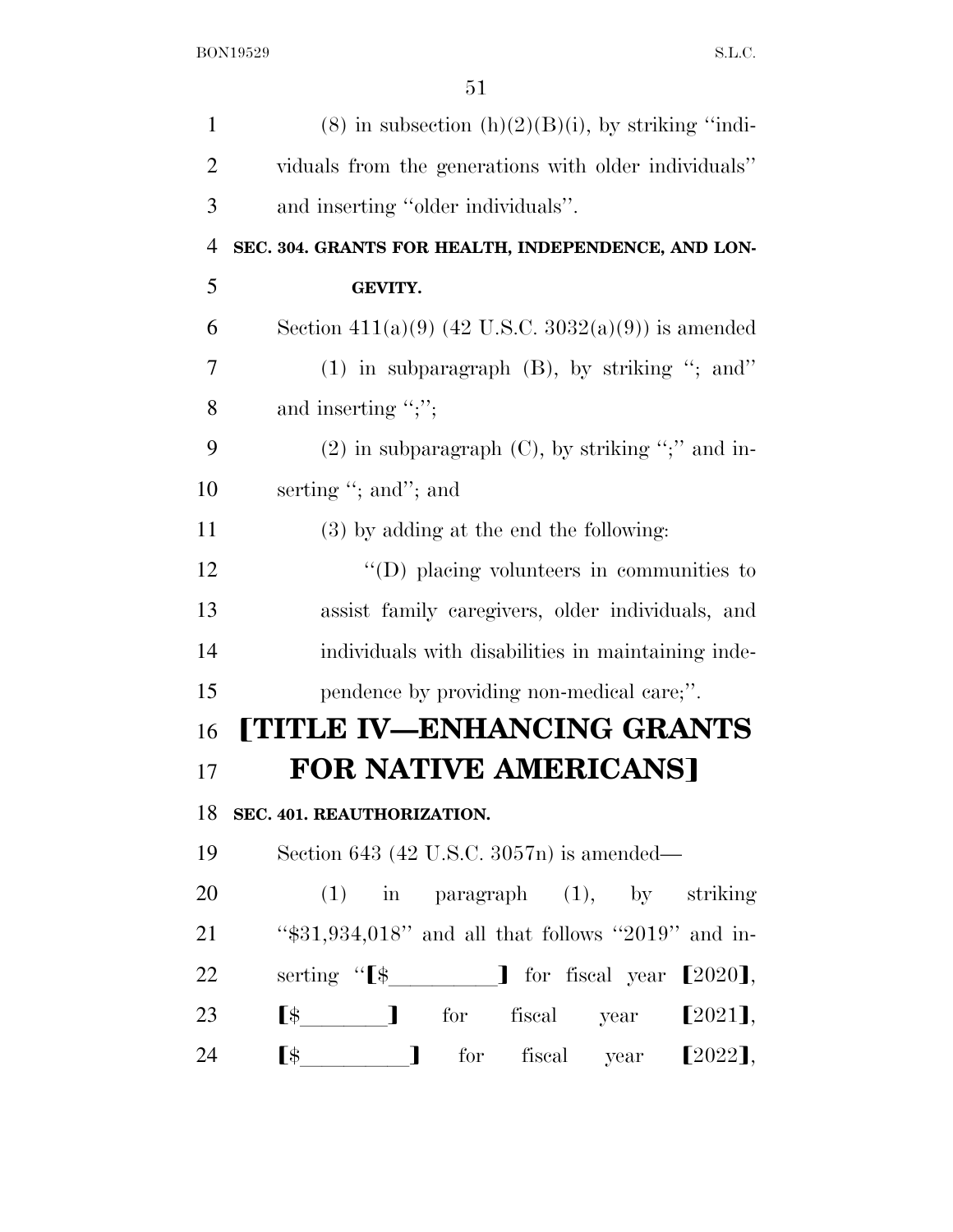| $\mathbf{1}$   | $\lbrack$ $\uparrow$ $\uparrow$ for fiscal year $\lbrack 2023 \rbrack$ , and                                                                                                                                                                                                                                                                                                                                    |
|----------------|-----------------------------------------------------------------------------------------------------------------------------------------------------------------------------------------------------------------------------------------------------------------------------------------------------------------------------------------------------------------------------------------------------------------|
| $\overline{2}$ | $\lbrack$ $\uparrow$ $\uparrow$ $\uparrow$ for fiscal year $\lbrack 2024 \rbrack$ "; and                                                                                                                                                                                                                                                                                                                        |
| 3              | (2) in paragraph (2), by striking " $$6,500,000"$ "                                                                                                                                                                                                                                                                                                                                                             |
| $\overline{4}$ | and all that follows through "2011" and inserting                                                                                                                                                                                                                                                                                                                                                               |
| 5              |                                                                                                                                                                                                                                                                                                                                                                                                                 |
| 6              | $\lbrack$ $\uparrow$ $\uparrow$ for fiscal year $\lbrack 2021 \rbrack$ ,                                                                                                                                                                                                                                                                                                                                        |
| 7              | $\lbrack$ $\uparrow$ $\qquad$ $\qquad$ $\qquad$ $\qquad$ $\qquad$ $\qquad$ $\qquad$ $\qquad$ $\qquad$ $\qquad$ $\qquad$ $\qquad$ $\qquad$ $\qquad$ $\qquad$ $\qquad$ $\qquad$ $\qquad$ $\qquad$ $\qquad$ $\qquad$ $\qquad$ $\qquad$ $\qquad$ $\qquad$ $\qquad$ $\qquad$ $\qquad$ $\qquad$ $\qquad$ $\qquad$ $\qquad$ $\qquad$ $\qquad$ $\qquad$                                                                 |
| 8              | $\lbrack$ $\uparrow$ $\qquad$ $\qquad$ for fiscal year $\lbrack 2023 \rbrack$ , and                                                                                                                                                                                                                                                                                                                             |
| 9              | $\lbrack$ \$ $\qquad$ ] for fiscal year $\lbrack 2024 \rbrack$ ".                                                                                                                                                                                                                                                                                                                                               |
| 10             | TITLE V-MODERNIZING ALLOT-                                                                                                                                                                                                                                                                                                                                                                                      |
| 11             | <b>MENTS FOR VULNERABLE</b>                                                                                                                                                                                                                                                                                                                                                                                     |
| 12             | <b>ELDER RIGHTS PROTECTION</b>                                                                                                                                                                                                                                                                                                                                                                                  |
| 13             | <b>ACTIVITIES AND OTHER PRO-</b>                                                                                                                                                                                                                                                                                                                                                                                |
| 14             | <b>GRAMS</b>                                                                                                                                                                                                                                                                                                                                                                                                    |
| 15             | SEC. 501. REAUTHORIZATION; VULNERABLE ELDER RIGHTS                                                                                                                                                                                                                                                                                                                                                              |
| 16             | PROTECTION ACTIVITIES.                                                                                                                                                                                                                                                                                                                                                                                          |
| 17             | (a) IN GENERAL.—Section 702 (42 U.S.C. 3058a)                                                                                                                                                                                                                                                                                                                                                                   |
|                | 18 is amended—                                                                                                                                                                                                                                                                                                                                                                                                  |
| 19             | $(1)$ in subsection (a), by striking                                                                                                                                                                                                                                                                                                                                                                            |
| 20             | " $$16,280,630"$ and all that follows through "2019"                                                                                                                                                                                                                                                                                                                                                            |
| 21             | and inserting "[\$___________] for fiscal year                                                                                                                                                                                                                                                                                                                                                                  |
| <u>22</u>      | $[2020]$ , $[\frac{1}{2021}]$ for fiscal year $[2021]$ ,                                                                                                                                                                                                                                                                                                                                                        |
| 23             | $\lbrack$ $\uparrow$ $\uparrow$ $\uparrow$ for fiscal year $\lbrack 2022 \rbrack$ ,                                                                                                                                                                                                                                                                                                                             |
| 24             | $\begin{bmatrix} \frac{1}{2} & \frac{1}{2} & \frac{1}{2} & \frac{1}{2} & \frac{1}{2} & \frac{1}{2} & \frac{1}{2} & \frac{1}{2} & \frac{1}{2} & \frac{1}{2} & \frac{1}{2} & \frac{1}{2} & \frac{1}{2} & \frac{1}{2} & \frac{1}{2} & \frac{1}{2} & \frac{1}{2} & \frac{1}{2} & \frac{1}{2} & \frac{1}{2} & \frac{1}{2} & \frac{1}{2} & \frac{1}{2} & \frac{1}{2} & \frac{1}{2} & \frac{1}{2} & \frac{1}{2$<br>and |
| 25             | $\lbrack$ $\uparrow$ $\qquad$ $\qquad$ $\qquad$ for fiscal year $\lbrack 2024 \rbrack$ $\qquad$ and                                                                                                                                                                                                                                                                                                             |
|                |                                                                                                                                                                                                                                                                                                                                                                                                                 |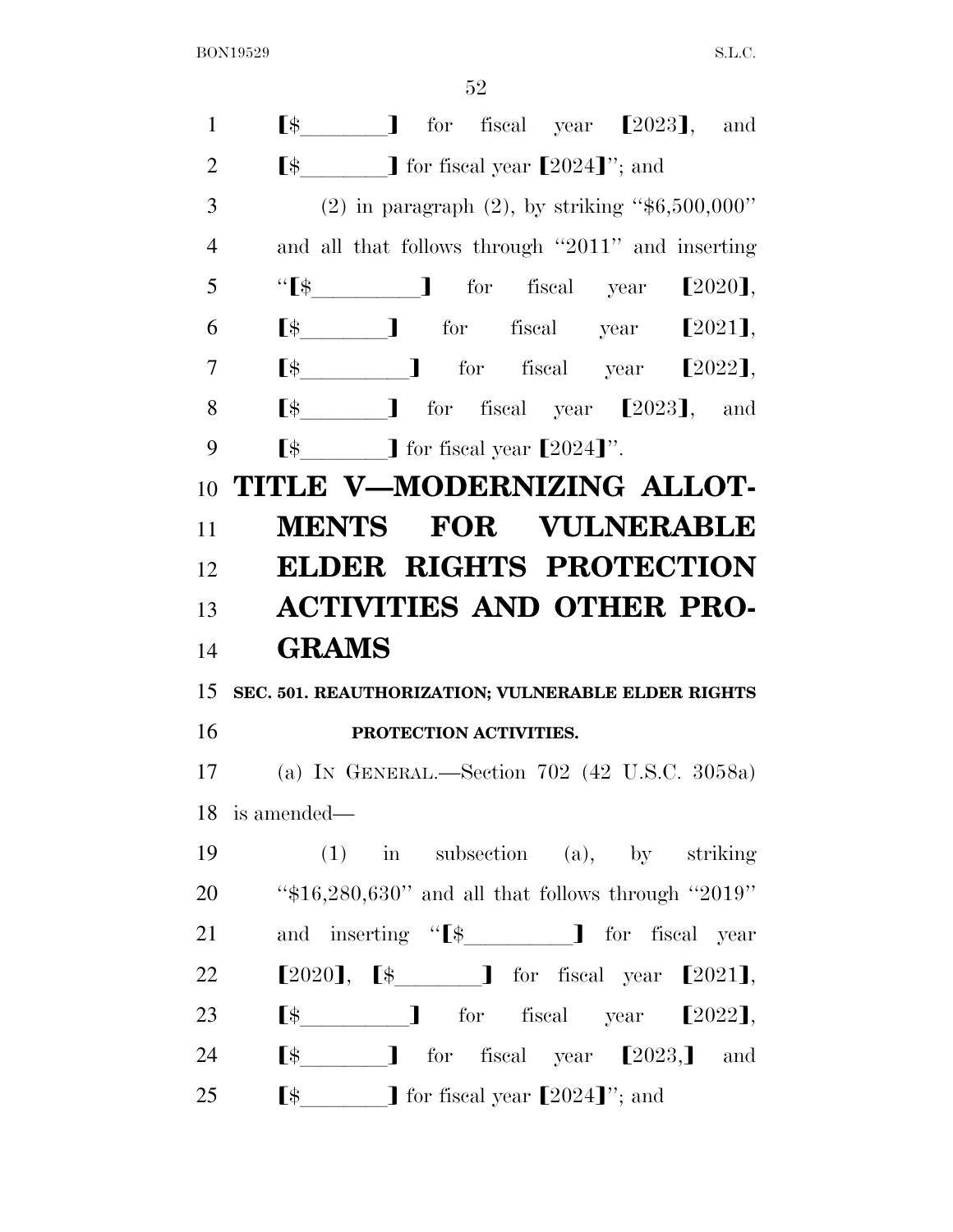1 (2) in subsection (b), by striking " $$4,891,876"$  and all that follows through ''2019'' and inserting 3 '' $\left[\frac{1}{2020}\right]$  for fiscal year  $\left[\frac{2020}{1}\right]$ ,  $\lbrack \quad \rbrack$  for fiscal year  $\lbrack 2021 \rbrack$ ,  $\left[\frac{1}{3}\right]$  for fiscal year  $\left[\frac{2022}{1}\right]$ ,  $\left[ \begin{array}{ccc} \text{\$} & \text{\$} & \text{\$} \end{array} \right]$  for fiscal year  $\left[ 2023 \right]$ , and  $\left[$   $\oint$   $\int$  for fiscal year  $\left[ 2024 \right]$ . (b) NATIVE AMERICAN PROGRAM.—Section 751(d) 9 (42 U.S.C. 3058aa(d)) is amended (by striking "and such sums as may be necessary'' and inserting ''and \$lllll''¿. **SEC. 502. MINIMUM ALLOTMENTS FOR OMBUDSMAN AND ELDER ABUSE PROGRAMS.**  14 Clauses (i) and (ii) of section  $703(a)(2)(C)$  (42 15 U.S.C.  $3058b(a)(2)(C)$  are amended by striking "2000" and inserting ''2019''. **SEC. 503. VOLUNTEER STATE LONG-TERM CARE OMBUDS- MAN REPRESENTATIVES.**  19 Section 712(a)(5) (42 U.S.C.  $3058g(a)(5)$ ) is amend- ed by adding at the end the following: 21 "(E) RULE OF CONSTRUCTION FOR VOL- UNTEER OMBUDSMAN REPRESENTATIVES.— Nothing in this paragraph shall be construed as prohibiting the program from reimbursing or otherwise providing financial support to an indi-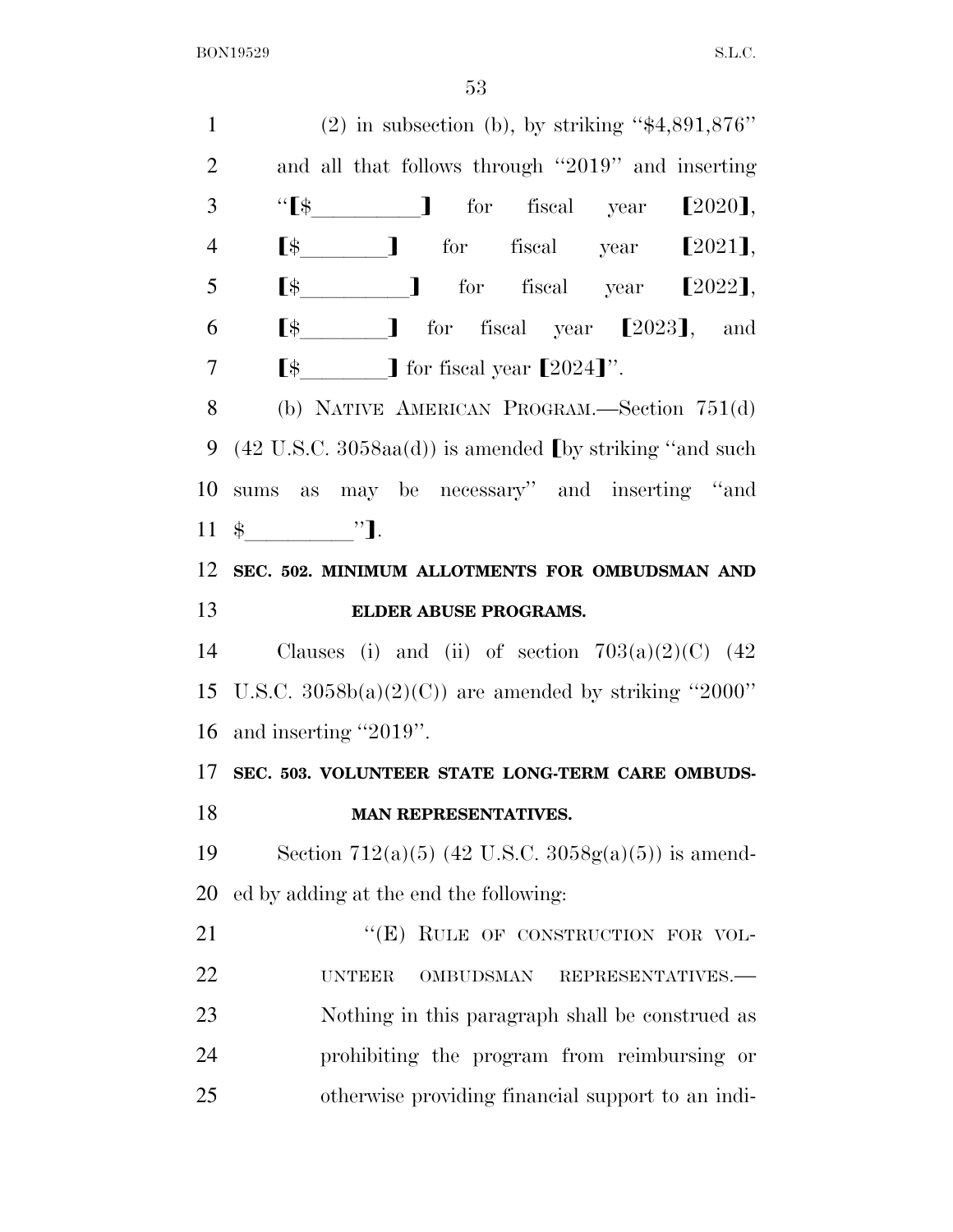| $\mathbf{1}$   | vidual designated under subparagraph (A) as a             |
|----------------|-----------------------------------------------------------|
| $\overline{2}$ | volunteer to represent a local Ombudsman enti-            |
| 3              | ty for any costs, such as transportation costs,           |
| $\overline{4}$ | incurred by the individual in serving as such             |
| 5              | volunteer.".                                              |
| 6              | SEC. 504. PREVENTION OF ELDER ABUSE, NEGLECT, AND         |
| 7              | EXPLOITATION.                                             |
| 8              | Section 721(b)(12) (42 U.S.C. 3058i(b)(12)) is            |
| 9              | amended—                                                  |
| 10             | $(1)$ in subparagraph $(C)$ , by inserting "commu-        |
| 11             | nity outreach and education," after "technical as-        |
| 12             | sistance"; and                                            |
| 13             | $(2)$ in subparagraph $(F)$ —                             |
| 14             | (A) by striking "studying" and inserting                  |
| 15             | "implementing"; and                                       |
| 16             | (B) by inserting ", programs, and mate-                   |
| 17             | rials" after "practices".                                 |
| 18             | SEC. 505. BEST PRACTICES FOR HOME AND COMMUNITY-          |
| 19             | <b>BASED OMBUDSMEN.</b>                                   |
| <b>20</b>      | Not later than 3 years after the date of enactment        |
| 21             | of this Act, the Assistant Secretary shall issue a report |
| <u>22</u>      | updating the best practices for home and community-       |
| 23             | based ombudsmen that were included in the report entitled |
| 24             | "Best Practices for Home and Community-Based Om-          |
| 25             | budsmen", issued by the National Direct Service Work-     |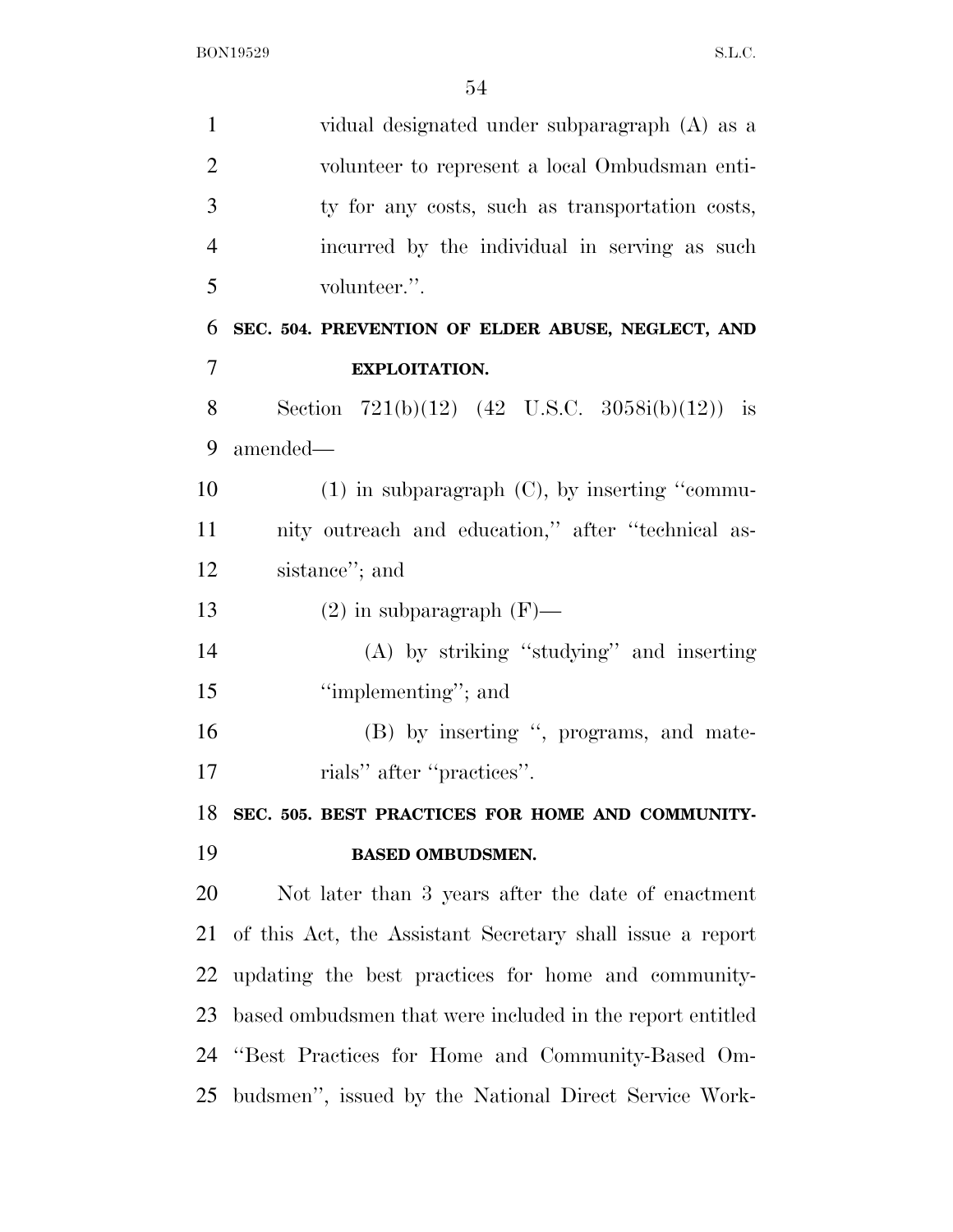force Resource Center of the Centers for Medicare & Med- icaid Services and prepared by the Research and Training Center at the University of Minnesota and The Lewin Group (January 2013).

# **SEC. 506. SENIOR HOME MODIFICATION ASSISTANCE INI-TIATIVE.**

 Not later than 2 years after the date of enactment of this Act, the Comptroller General of the United States shall conduct a study and issue a report that includes—

 (1) an inventory of Federal programs, adminis- tered by the Department of Health and Human Services, the Department of Housing and Urban De- velopment, or any other Federal agency determined appropriate by the Comptroller General, that sup- port home assessments and home modifications for older individuals and individuals with disabilities;

 (2) statistical data, for recent fiscal years, on the number of older individuals and individuals with disabilities served by each Federal program de- scribed in paragraph (1) and the approximate amount of Federal funding invested in each such program;

 (3) a demographic analysis of individuals served by each such program for recent fiscal years;